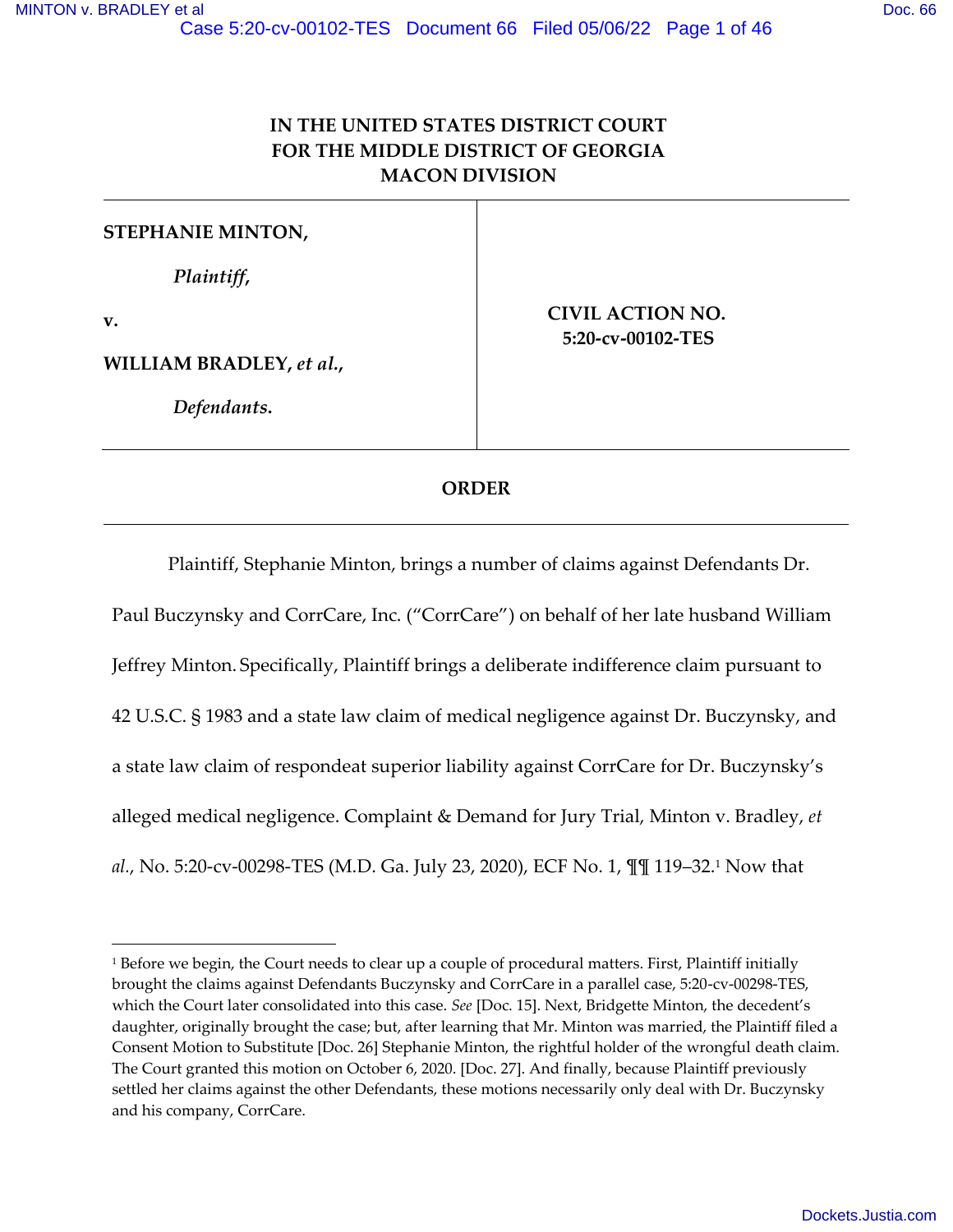#### Case 5:20-cv-00102-TES Document 66 Filed 05/06/22 Page 2 of 46

discovery is over, Plaintiff moves to exclude two opinions of Defendant's expert, Dr. Johnny Edward Bates [Doc. 43] and Defendants move for summary judgment [Doc. 56]. Having reviewed the evidence presented by the parties and their respective arguments, the Court **GRANTS in part** and **DENIES in part** Plaintiff's Motion in Limine and **DENIES** Defendants' Motion for Summary Judgment. Bottom line, a jury will have to decide if Defendants did anything wrong.

## **FACTUAL BACKGROUND<sup>2</sup>**

Plaintiff, Stephanie Minton, brings this action on behalf of her late husband, William Jeffrey Minton. [Doc. 27]. On January 25, 2018, Mr. Minton pled guilty to the sale and possession of methamphetamine and received a sentence of ten years in prison, with the first three to be served in confinement. But, if he successfully completed a drug court program, the sentencing court agreed to suspend the confinement portion. [Doc. 53-1, pp. 93–102]; [Doc. 61-2, ¶ 1]. On March 28, 2018, Mr. Minton visited the WellStar Spalding Regional Hospital emergency room complaining of abdominal pain, nausea, and emesis.<sup>3</sup> Doctors diagnosed him with a small bowel obstruction and performed

<sup>2</sup> Plaintiff filed a document entitled "Plaintiffs' [sic] Statement of Additional Material Facts to Which There Exists a Genuine Dispute for Trial." [Doc. 61-3]. While the Northern District of Georgia requires the nonmovant to file such a document, *see* LR 56.1(B)(2)(b), NDGa, this Court's Local Rules only permit "[t]he movant for summary judgment" to attach a statement of material facts. LR 56, MDGa. In the Middle District of Georgia, the nonmovant may only respond to each of the movant's material facts and, where appropriate, contend "there exists a genuine dispute to be tried." *Id.* Despite the difference in local rules, the Court considered the document and the evidence included as exhibits.

<sup>3</sup> "Emesis" is just the fancy medical word for vomiting. *See* [Doc. 43-3, Eubanks Depo., p. 136:13–17].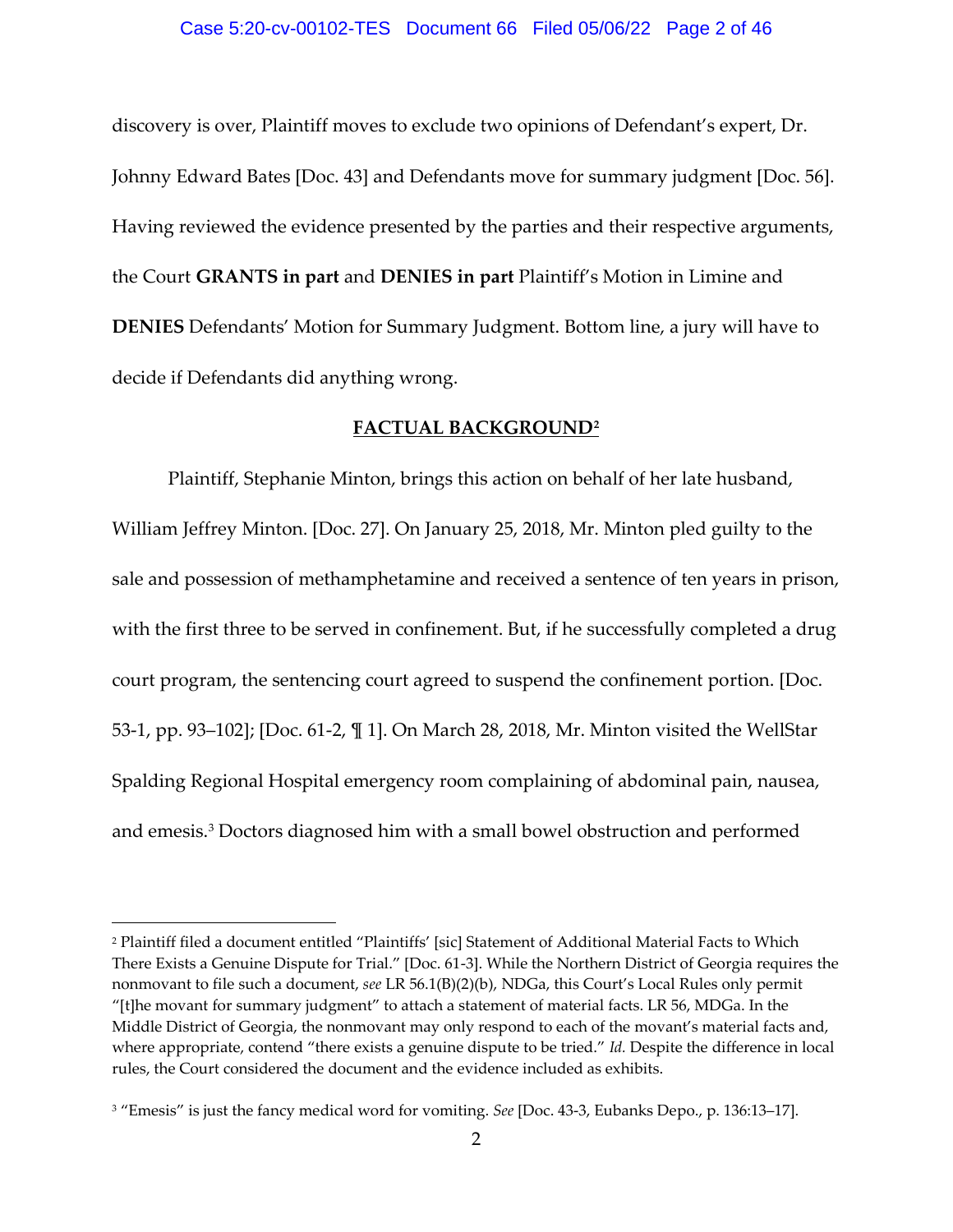#### Case 5:20-cv-00102-TES Document 66 Filed 05/06/22 Page 3 of 46

surgery to remove a portion of his colon. Exhibit H-Autopsy, Minton v. Bradley, *et al.*, No. 5:20-cv-00298-TES (M.D. Ga. July 23, 2020), ECF No. 1-8, p. 1; [Doc. 61-2, ¶ 2]. Six weeks later, officers arrested Mr. Minton for purchase, possession, manufacture, distribution of marijuana and possession with intent to distribute methamphetamine and booked him into the Baldwin County Jail. [Doc. 53-2, p. 2]; [Doc. 61-2, ¶ 3].

Dr. Paul Buczynsky, a medical doctor, solely owns CorrCare and works as one of its providers. [Doc. 43-2, Buczynsky Depo., pp. 9:16–18; 23:14–19]. CorrCare provides medical services to inmates at the Baldwin County Jail pursuant to a contract ("the Medical Contract") between it and Baldwin County. [Doc. 56-4]; [Doc. 61-2, ¶ 4]. The Medical Contract required a CorrCare Provider to be physically present at Baldwin County Jail for at least "2 days per week, and at such other times as needed." [Doc. 56-4, p. 2]. Dr. Buczynsky testified that he generally would visit the jail on Tuesdays and Nurse Estes, a nurse practitioner and CorrCare provider, would visit the jail on Thursdays. [Doc. 43-2, Buczynsky Depo., pp. 23:10–22; 25:10–20]. In addition to the physical visits to the jail, the Medical Contract obligates CorrCare to maintain on-call availability 24 hours per day, 7 days per week, to include "consulting via telephone, physically being present at jail, and/or transferring the inmate to a hospital Emergency Department, as determined by the sole, sound medical judgment of CorrCare's Provider." [Doc. 56-4, p. 2]; [Doc. 43-2, Buczynsky Depo., pp. 30:21–22; 149:17–20].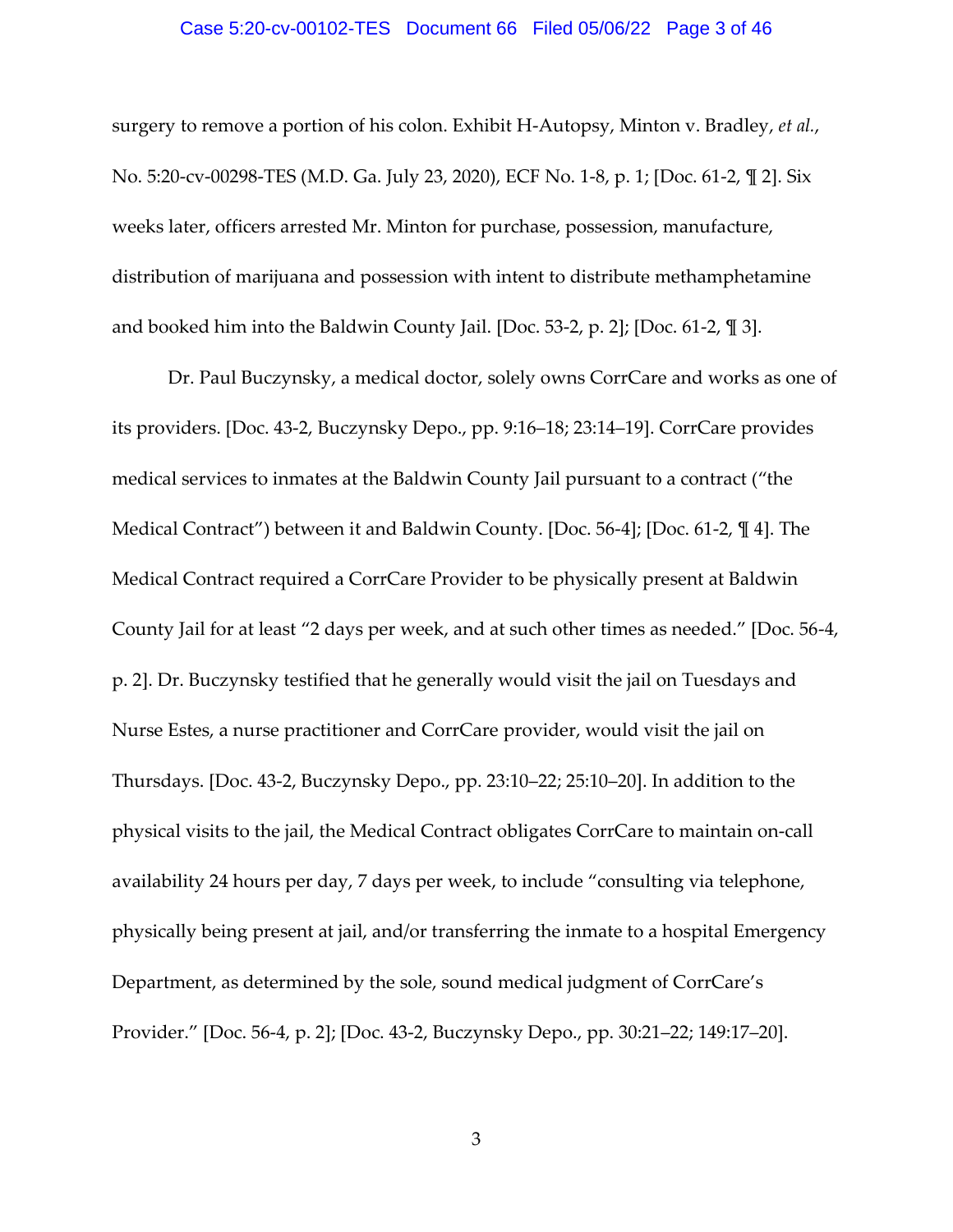#### Case 5:20-cv-00102-TES Document 66 Filed 05/06/22 Page 4 of 46

Separate from the CorrCare Providers, Baldwin County employs its own nursing staff who provide medical care to inmates at the jail. [Doc. 43-3, Eubanks Depo., pp. 10:23—11:3]. These nurses staff the jail from 7:00 am to 7:00 pm Monday through Friday. [*Id.* at pp. 23:24—24:10]. On weekends, Baldwin County reduces the number of hours nurses staff the jail and requires someone to be at the jail from approximately 7:00 am until 11:00 am and then from 3:00 pm until 7:00 pm. [*Id.* at p. 24:12–20]. Baldwin County Jail policy requires medical staff to check on inmates in medical isolation at least every 30 minutes. [*Id.* at pp. 26:21—27:7]. Katherine Eubanks, a registered nurse employed by Baldwin County, works at the jail and serves as the immediate supervisor to the various Licensed Practical Nurses who work at the jail. [*Id.* at pp. 6:4–5; 11:20–25].

On May 8, 2018, the day after Mr. Minton arrived at the Baldwin County Jail, Nurse Eubanks saw Mr. Minton and filled out his intake Health Assessment form. [Doc. 56-3, pp. 1–2]; [Doc. 43-3, Eubanks Depo., pp. 43:16—44:2]. During this initial health assessment, Mr. Minton informed Nurse Eubanks that he had surgery for a partial bowel obstruction prior to his arrest. [Doc. 43-3, Eubanks Depo., p. 48:9–17]. He also told Nurse Eubanks that he had a normal bowel movement the day before and had a good appetite, and Nurse Eubanks noted she heard active bowel sounds during her exam. [*Id.* at p. 51:7–19]; [Doc. 56-3, p. 2]. The following week, Dr. Buczynsky evaluated Mr. Minton; during his evaluation, Mr. Minton told Dr. Buczynsky that he had abdominal surgery in March for a "blockage." [Doc. 43-2, Buczynsky Depo., pp.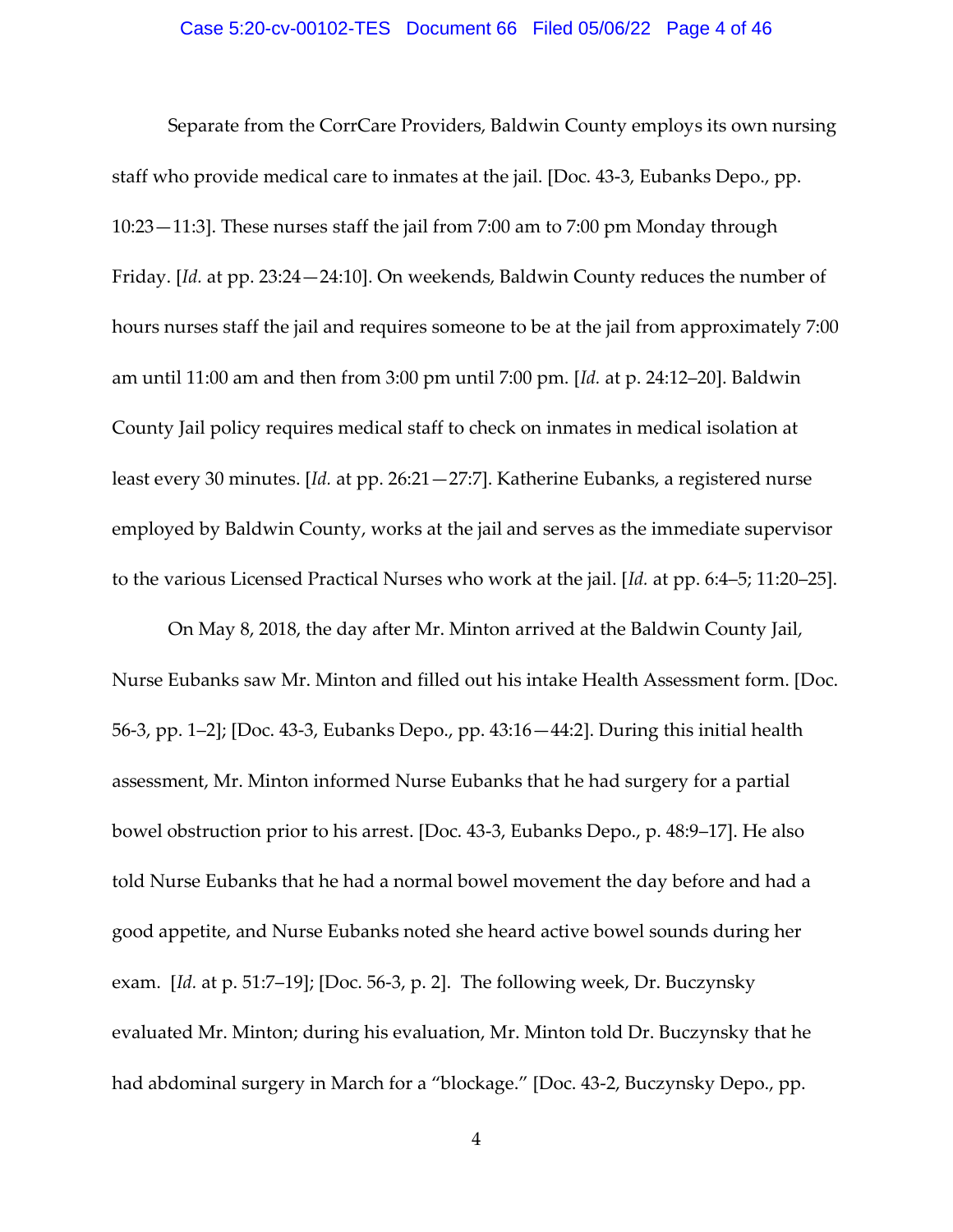#### Case 5:20-cv-00102-TES Document 66 Filed 05/06/22 Page 5 of 46

156:5—157:14]. Dr. Buczynsky reviewed Mr. Minton's medical records and noted that he had no complaints of nausea, diarrhea, constipation, or vomiting since the surgery indicating a good recovery—and encouraged mild exercise moving forward. [*Id.*]; [Doc. 56-3, p. 10].

On May 25, 2018, Mr. Minton submitted a Confidential Inmate Medical Request Form complaining of "hurting and swelling in left side [of his] stomach" and "feeling sick to [his] stomach." [Doc. 56-3, p. 5]. On the same day, Nurse Eubanks evaluated Mr. Minton and recorded that he told her that his abdominal pain was severe and he had not experienced a bowel movement since the day before. [Doc. 43-3, Eubanks Depo., pp. 99:18—100:21]; [Doc. 56-3, p. 5]. Following this sick call, Nurse Eubanks referred Mr. Minton to the local emergency department for further evaluation. [Doc. 43-3, Eubanks Depo., pp. 99:25—100:2]; [Doc. 56-3, p. 5]. After returning to the jail from the ER, Dr. Buczynsky evaluated Mr. Minton and found that he appeared comfortable and well hydrated but that he had a mild area of protuberance mid-right and left abdomen. [Doc. 43-2, Buczynsky Depo., pp. 154:4—155:4].

On June 25, 2018, Mr. Minton submitted another confidential intake form requesting medical attention and complaining of stomach pain and asserting that he thought he had a hernia. [Doc. 56-3, p. 7]. Dr. Buczynsky evaluated Mr. Minton the next day and noted that Mr. Minton didn't complain of any nausea, vomiting, or bowel problems, and appeared comfortable and well-hydrated. [Doc. 43-2, pp. 155:15—156:3];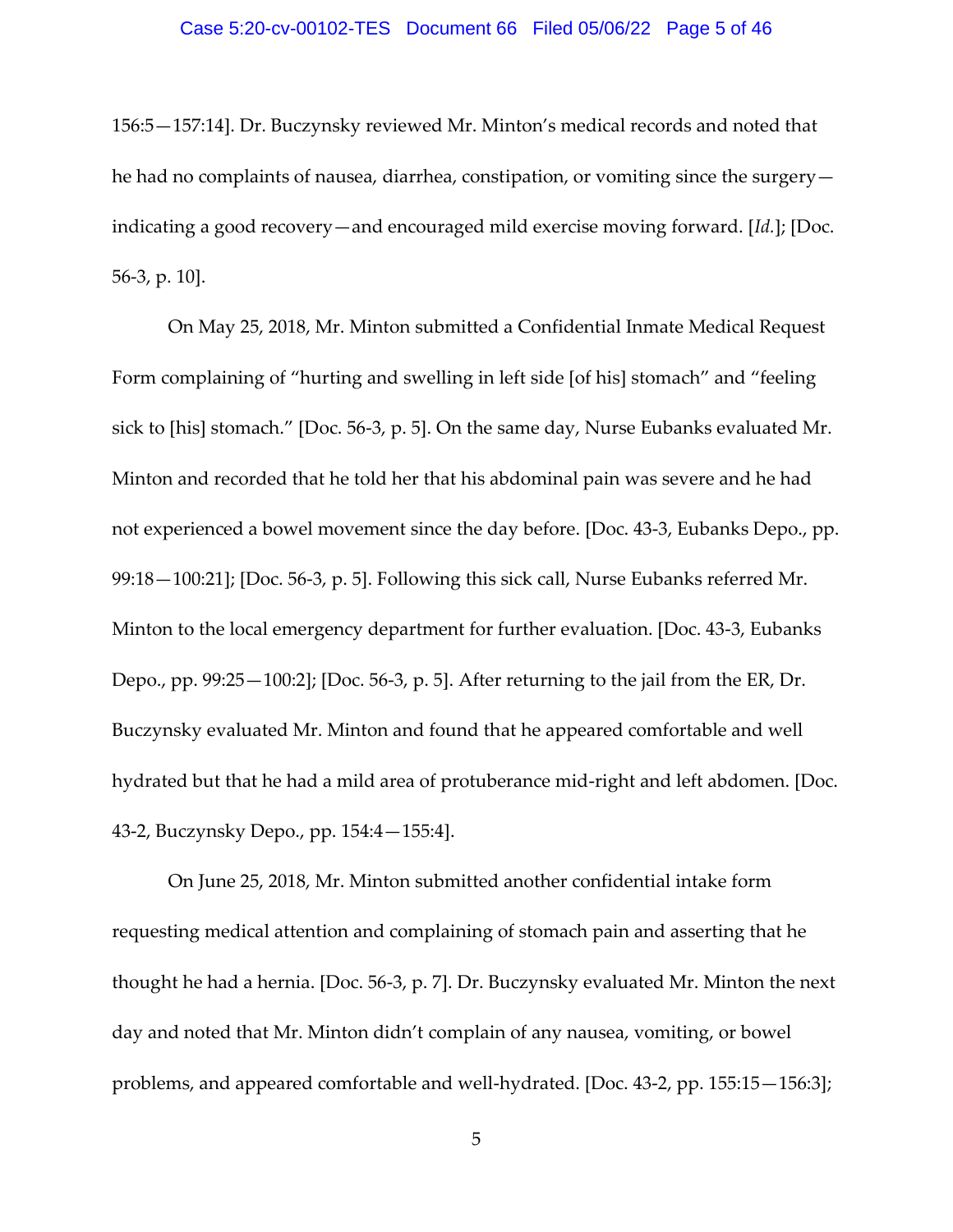#### Case 5:20-cv-00102-TES Document 66 Filed 05/06/22 Page 6 of 46

[Doc. 56-3, p. 7]. During the examination, Dr. Buczynsky found that Mr. Minton had no active bowel sounds and discovered a ventral hernia and recommended a follow up with a general surgeon upon release. [Doc. 56-3, p. 7]. Mr. Minton weighed 182 pounds during this check-up. [*Id.*]. Less than a week later, Mr. Minton submitted another intake form requesting to be transferred to the bullpen<sup>4</sup> because of his hernia. [*Id.* at p. 8]. Medical personnel responded that the bullpen didn't have any availability and he should take advantage of his bottom bunk profile. [*Id.*]. Dr. Buczynsky clearly knew of the response because he signed the form. [*Id.*].

Almost a month later, July 20th, Nurse Bell—an LPN employed by Baldwin County—referred Mr. Minton to the local emergency department after he complained of severe abdominal pain and jail personnel saw him vomit twice. [Doc. 43-4, Bell Depo., pp. 94:23—95:6]; [Doc. 56-3, pp. 9, 83]. That afternoon, Mr. Minton left the jail to visit the local emergency department—his second trip since the start of his incarceration. [Doc. 56-3, p. 31]. At the ER, providers performed CT scans and discovered a new shallow umbilical hernia that they hadn't discovered during his first trip. [*Id.* at pp. 88–89]. Mr. Minton weighed 181 pounds. [*Id.* at p. 86]. The emergency department discharged Mr. Minton with instructions to follow up with his primary care physician and to return to the emergency department with any worsening condition or

<sup>4</sup> Baldwin County Jail personnel refer to the area of the jail that houses inmates in protective custody or needing assistance for basic tasks as the "bullpen," and it is distinct from the medical isolation cells. *See*  [Doc. 43-3, Eubanks Depo., p. 106:2–17].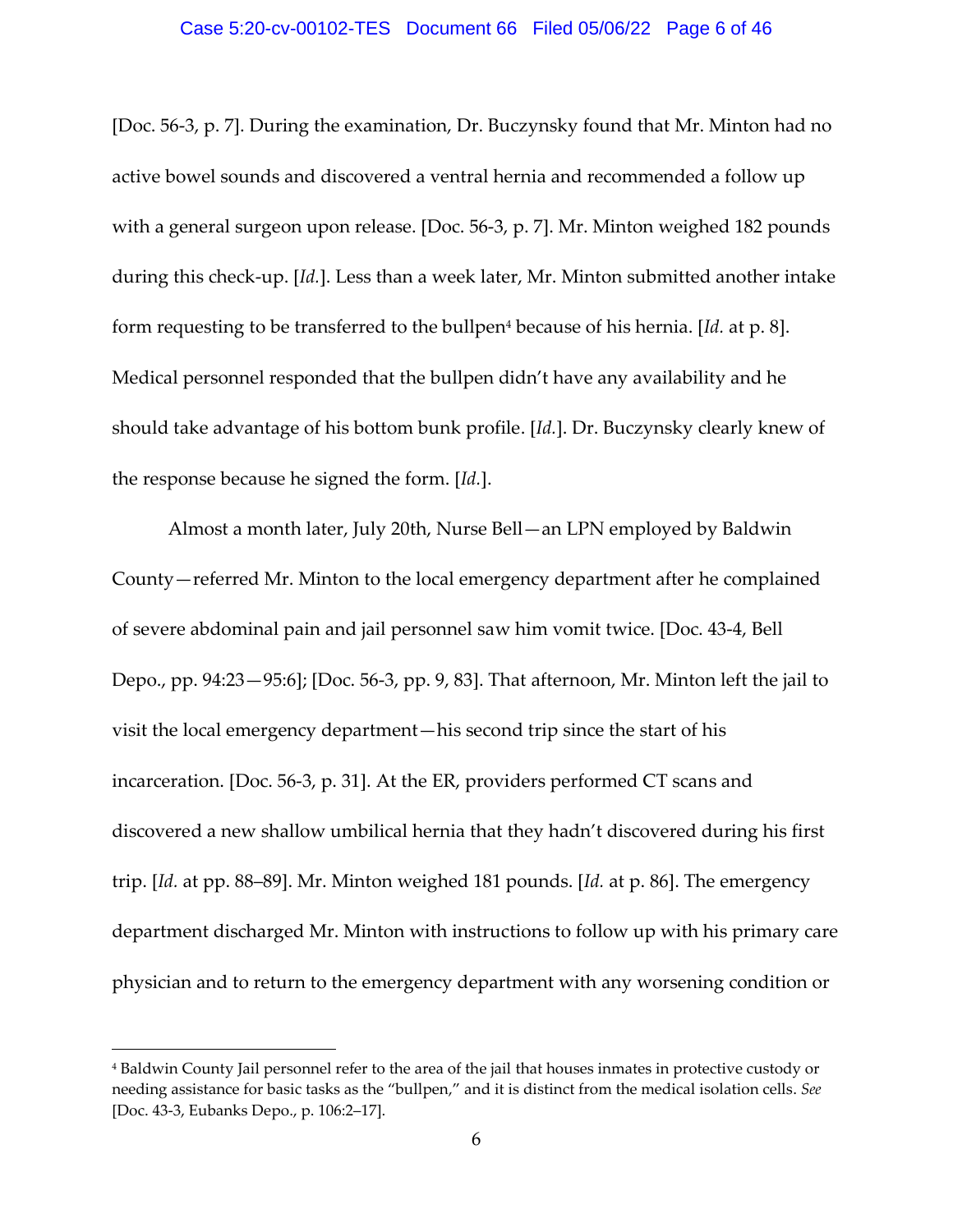#### Case 5:20-cv-00102-TES Document 66 Filed 05/06/22 Page 7 of 46

concern. [*Id.* at p. 90]. Mr. Minton returned from the hospital to one of the jail's medical isolation cells after about five hours. [*Id.* at 31].

Around midnight on July 21, 2018, Deputy Bradley—one of the jailers who worked at Baldwin County Jail—witnessed Mr. Minton vomit in his cell. [Doc. 56-3, p. 32]; [Doc. 43-5, Bradley Depo., p. 103:2–19]. This prompted Deputy Bradley to call Dr. Buczynsky so he could talk with Mr. Minton. [Doc. 56-3, p. 32]; [Doc. 43-5, Bradley Depo., p. 103:2–19]. Dr. Buczynsky instructed Deputy Bradley to give Mr. Minton 8mg of Zofran, a nausea medication, and to continue monitoring him. [Doc. 43-2, Buczynsky Depo., pp. 86:7—87:4]; [Doc. 56-3, pp. 30, 32]. Deputy Bradley called Dr. Buczynsky back less than an hour later and told him that Mr. Minton was still feeling ill but was vomiting less than before. [Doc. 56-3, p. 29]. Dr. Buczynsky told Deputy Bradley to simply continue to monitor him and gave no other orders. [*Id.*]. At 9:15 am, Mr. Minton left his cell for a medical check and Dr. Buczynsky ordered nursing personnel to administer 30cc of milk of magnesia to Mr. Minton, and to place him on a liquid diet for three days and continue monitoring his condition. [*Id.* at p. 4]. During this morning check-up, Mr. Minton weighed 175 pounds, six pounds less than the previous day. [Doc. 56-3, p. 4]. The next day, jail personnel again witnessed Mr. Minton vomit in his medical isolation cell. [*Id.* at p. 35].

Two days later, July 24th, Dr. Buczynsky personally examined Mr. Minton in person for the last time. [Doc. 43-2, Buczynsky Depo., pp. 123:7—124:19]; [Doc. 56-3, p.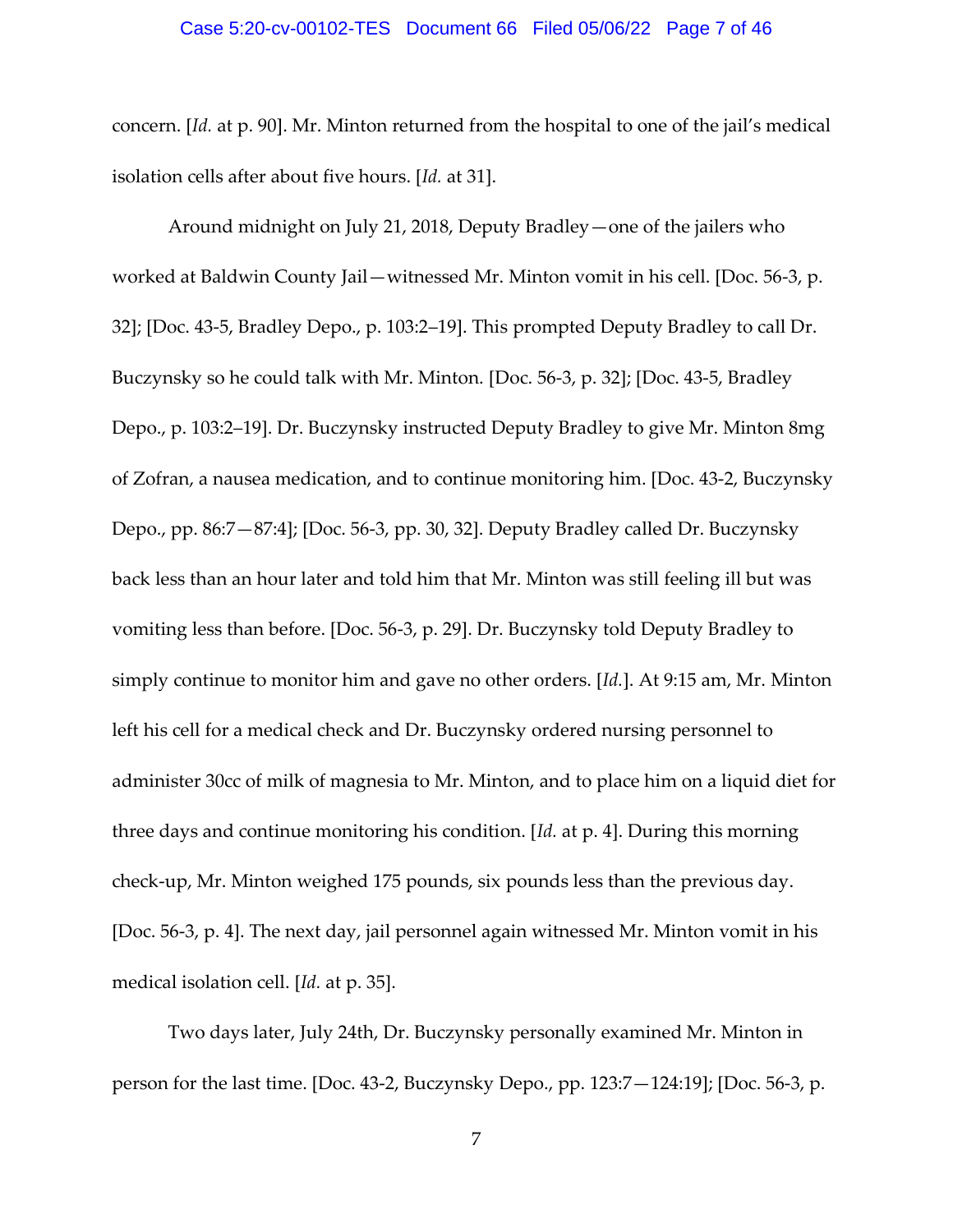4]; [Doc. 61-2, ¶ 9]. During his examination, Mr. Minton told Dr. Buczynsky that he had severe abdominal pain the previous week, vomited the previous night and the morning of his exam, had not had a bowel movement for three days, and had abdominal cramping, but acknowledged that he otherwise felt better during his exam. [Doc. 43-2, Buczynsky Depo., p. 123:10–20]; [Doc. 56-3, p. 4]. As part of his assessment, Dr. Buczynsky found that Mr. Minton had mildly diminished bowel sounds, a ventral hernia, no McBurney's tenderness, and no guarding. [Doc. 43-2, Buczynsky Depo., p. 124:3–10]. Following this examination, Dr. Buczynsky prescribed Mr. Minton 20mg of Prilosec per day, 100mg of Colace per day for five days, and 25mg of Vistaril twice a day and ordered him to stay on a liquid diet for two days. [*Id.* at p. 124:11–19]; [Doc. 56- 3, p. 4]. Prilosec treats acid reflux, Colace softens stool, and Vistaril helps anxiety unrelated to Mr. Minton's abdominal complaints. [Doc. 43-2, Buczynsky Depo., p. 125:21—126:11]. Mr. Minton weighed 167 pounds during his last check-up with Dr. Buczynsky—a loss of 14 pounds in four days. [Doc. 56-3, p. 4].

Mr. Minton left medical isolation and returned to the general population on July 25, 2018. [*Id.* at p. 47]. Other general population inmates testified that they witnessed Mr. Minton pass out and vomit a substance that resembled dark blood or fecal matter. [Doc. 61-5, Butts Depo., p. 24:20–23]; [Doc. 61-6, Lewis Aff., ¶¶ 6, 7]. Jail officials returned Mr. Minton to medical isolation on July 27, 2018, just two days later. [Doc. 56- 3, p. 49]. At 10:20 am, Nurse Eubanks and Dr. Buczynsky talked over the phone about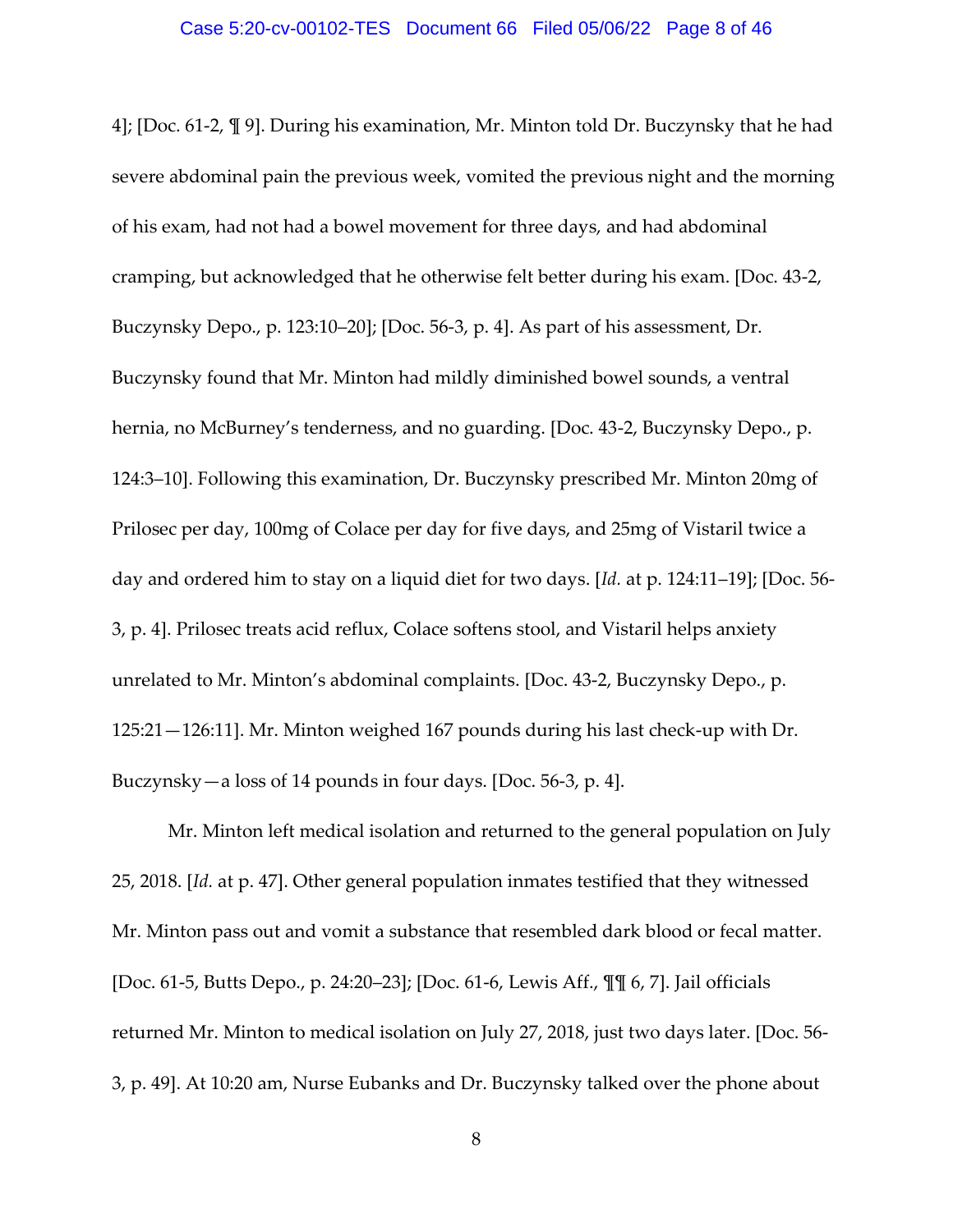#### Case 5:20-cv-00102-TES Document 66 Filed 05/06/22 Page 9 of 46

Mr. Minton's status and Dr. Buczynsky ordered that Mr. Minton should return to a liquid diet for five days and remain under monitor every 30 minutes. [Doc. 43-3, Eubanks Depo., pp. 132:22—133:11]; [Doc. 56-3, p. 3]. During his morning check-up, Mr. Minton's blood pressure was 100/57 and he weighed 167 pounds. [Doc. 56-3, p. 3].

At approximately 1:30 pm that day, Mr. Minton told a deputy that he had thrown up in his cell. [*Id.* at p. 50]. Following this report, Nurse Eubanks saw Mr. Minton about 90 minutes later. [Doc. 43-3, Eubanks Depo., pp. 136:4—137:22]; [Doc. 56- 3, p. 50]. During this check-up, Mr. Minton reported to Nurse Eubanks that he had thrown up and that he needed something for nausea and requested ice. [Doc. 56-3, p. 3]. Nurse Eubanks recorded in Mr. Minton's progress notes that the yellowish liquid on his cell floor did not look like vomit and confirmed that the kitchen had served chicken broth and red punch for lunch. [Doc. 43-3, Eubanks Depo., pp. 136:10—137:3]; [Doc. 56- 3, p. 3]. Despite his reports of vomiting, Nurse Eubanks noted that Mr. Minton didn't complain of pain, had warm and dry skin with good turgor, and his skin color was not pale or cyanotic. [Doc. 43-3, Eubanks Depo., pp. 136:22—137:9]; [Doc. 56-3, p. 3]. At this time, Mr. Minton had a recorded blood pressure of 100/62. [Doc. 56-3, p. 3]. Nurse Eubanks called Dr. Buczynsky again to discuss Mr. Minton's status. [Doc. 43-3, Eubanks Depo., p. 137:10–14]; [Doc. 56-3, p. 3]. The parties dispute whether Dr. Buczynsky issued any new orders at the time or told Nurse Eubanks to continue monitoring Mr. Minton pursuant to the orders he gave that morning. [Doc. 61-2, ¶ 12]. Regardless, medical staff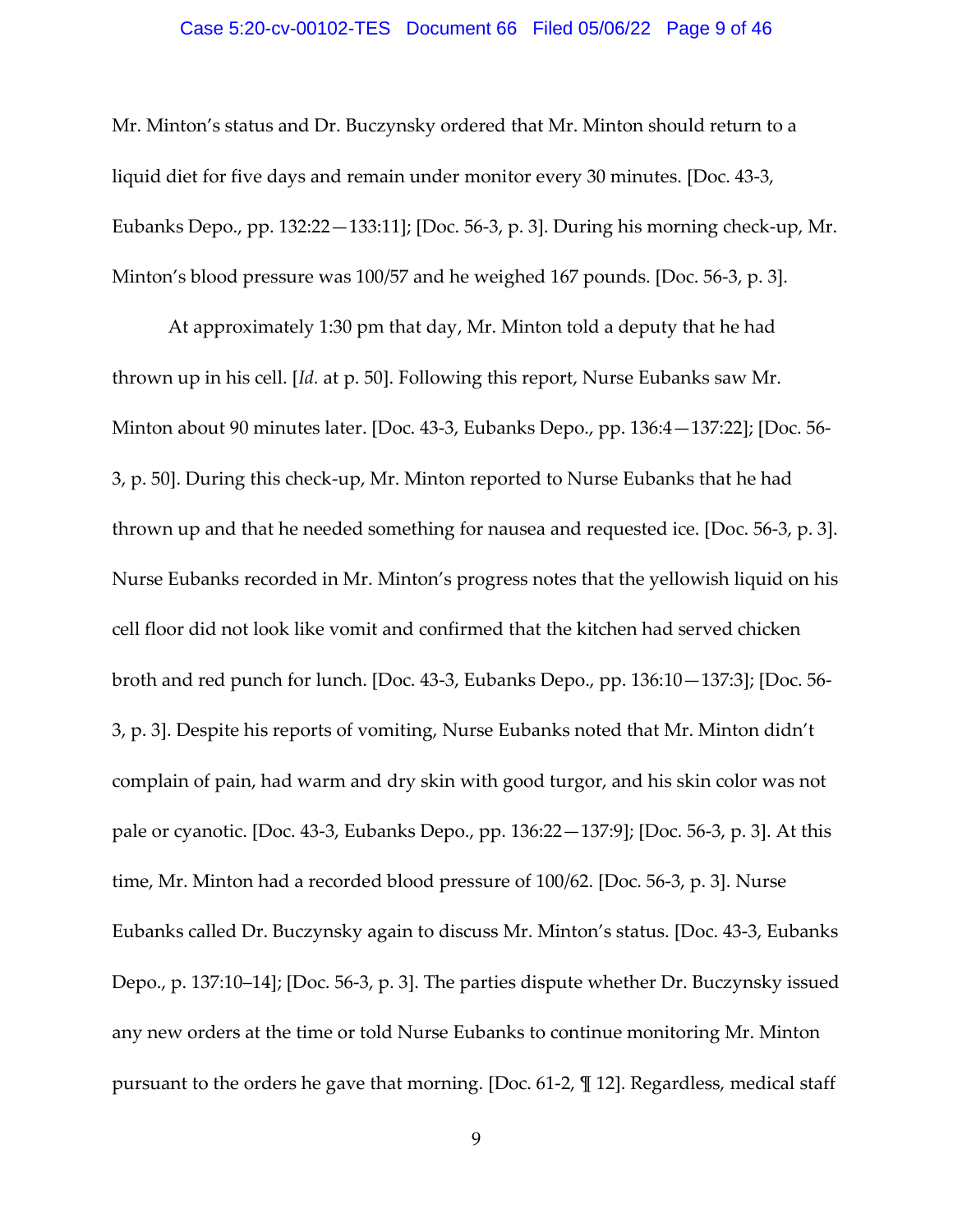#### Case 5:20-cv-00102-TES Document 66 Filed 05/06/22 Page 10 of 46

did not change Mr. Minton's care plan and continued to monitor him in medical isolation and kept him on a liquid diet. *See* [Doc. 56-3, pp. 3, 50–51]. No one called Dr. Buczynsky following his afternoon phone call with Nurse Eubanks.

During a routine cell check, Deputy Bradley found Mr. Minton unresponsive, naked, and in an unusual position on the floor at 12:23 am, the next day, July 28, 2018. [Doc. 43-5, Bradley Depo., p. 135:7–21]; [Doc. 56-3, p. 51]. Deputy Bradley testified that he entered the cell to check on Mr. Minton, found that he had a faint pulse and then called for other officers for assistance to attempt CPR. [Doc. 43-5, Bradley Depo., 135:7– 21]. Deputy Bradley called EMS to alert them to the situation and they arrived at the jail approximately eight minutes later. [Doc. 43-5, Bradley Depo., p. 153:2–5]; [Doc. 56-3, p. 51]. When EMS personnel arrived at the jail, they reported that Mr. Minton had already died, and they made no resuscitation efforts. Exhibit F – Grady EMS Report, Minton v. Bradley, *et al.*, No. 5:20-cv-00298-TES (M.D. Ga. July 23, 2020), ECF No. 1-7. EMS personnel also noted that Mr. Minton's body had dependent lividity, a discoloration of the body due to the pooling of blood, which indicated that he had likely been dead for at least an hour. [Doc. 43-9, Bates Depo., p. 53:3–20]; [Doc. 53-5, Lutz Depo., pp. 106:24— 109:14].

Following Mr. Minton's death, Baldwin County Jail personnel notified the Georgia Bureau of Investigation ("GBI") who then sent investigators to the jail. [Doc. 43- 5, Bradley Depo., p. 153:11–19]. The GBI investigators established an investigation scene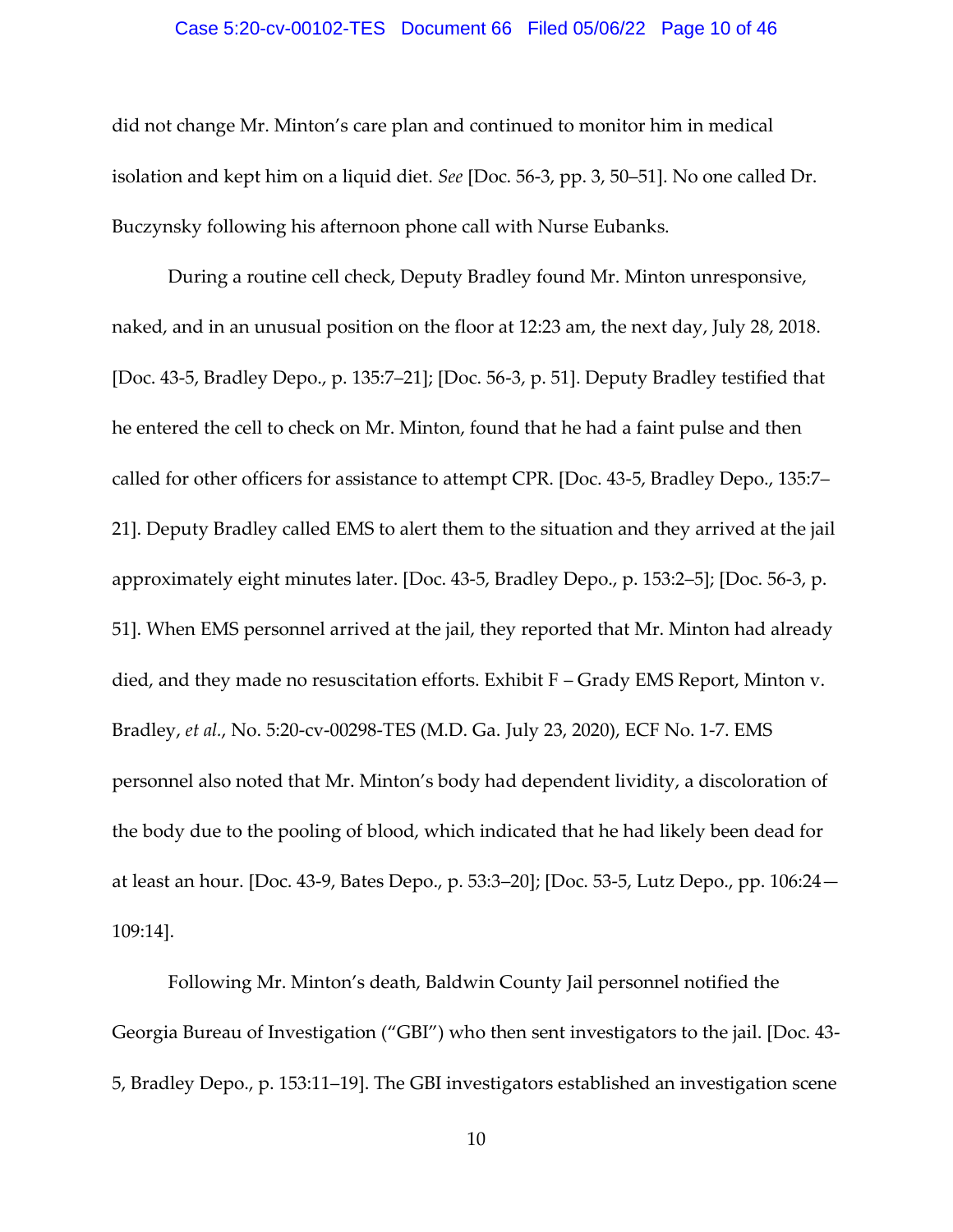# Case 5:20-cv-00102-TES Document 66 Filed 05/06/22 Page 11 of 46

and interviewed jail personnel. [*Id.*]. The GBI's autopsy report determined that Mr. Minton "died as a result of peritonitis, due to small bowel perforation, due to small bowel obstruction by fibrotic band, due to right hemicolectomy for probable cecal bascule." [Doc. 56-3, p. 172].

At the expense of repeating the preceding narrative, the Court has summarized

Mr. Minton's medical information in the chart below to illustrate the events most

relevant to the claims at issue.

| March 28, 2018 | Mr. Minton visits WellStar Regional Hospital emergency                 |
|----------------|------------------------------------------------------------------------|
|                | room complaining of abdominal pain, nausea, and vomiting.              |
|                | Providers diagnose him with a small bowel obstruction,<br>$\bullet$    |
|                | perform emergency surgery, and remove a portion of his                 |
|                | colon.                                                                 |
| May 7, 2018    | Mr. Minton booked into Baldwin County Jail.                            |
| May 8, 2018    | Mr. Minton's first evaluation by medical personnel at<br>$\bullet$     |
|                | Baldwin County Jail.                                                   |
|                | Notified Nurse Eubanks of his previous abdominal surgery.<br>$\bullet$ |
|                | Normal bowel movement the day before, good appetite, and<br>$\bullet$  |
|                | active bowel sounds.                                                   |
|                | Mr. Minton weighed 180.5 pounds.<br>٠                                  |
| May 15, 2018   | Mr. Minton's first in-person evaluation by Dr. Buczynsky.<br>$\bullet$ |
|                | Dr. Buczynsky made aware of his previous surgery.                      |
|                | No nausea, vomiting, or bowel problems and appeared<br>$\bullet$       |
|                | comfortable and well hydrated.                                         |
|                | Mr. Minton weighed 184 pounds.                                         |
| May 25, 2018   | Mr. Minton submitted sick call slip complaining of                     |
|                | abdominal pain and feeling sick.                                       |
|                | Nurse Eubanks evaluated Mr. Minton and referred him to<br>$\bullet$    |
|                | the local emergency department for further evaluation.                 |
|                | Mr. Minton weighed 182 pounds.                                         |
| May 29, 2018   | Mr. Minton's second in-person evaluation by Dr. Buczynsky.             |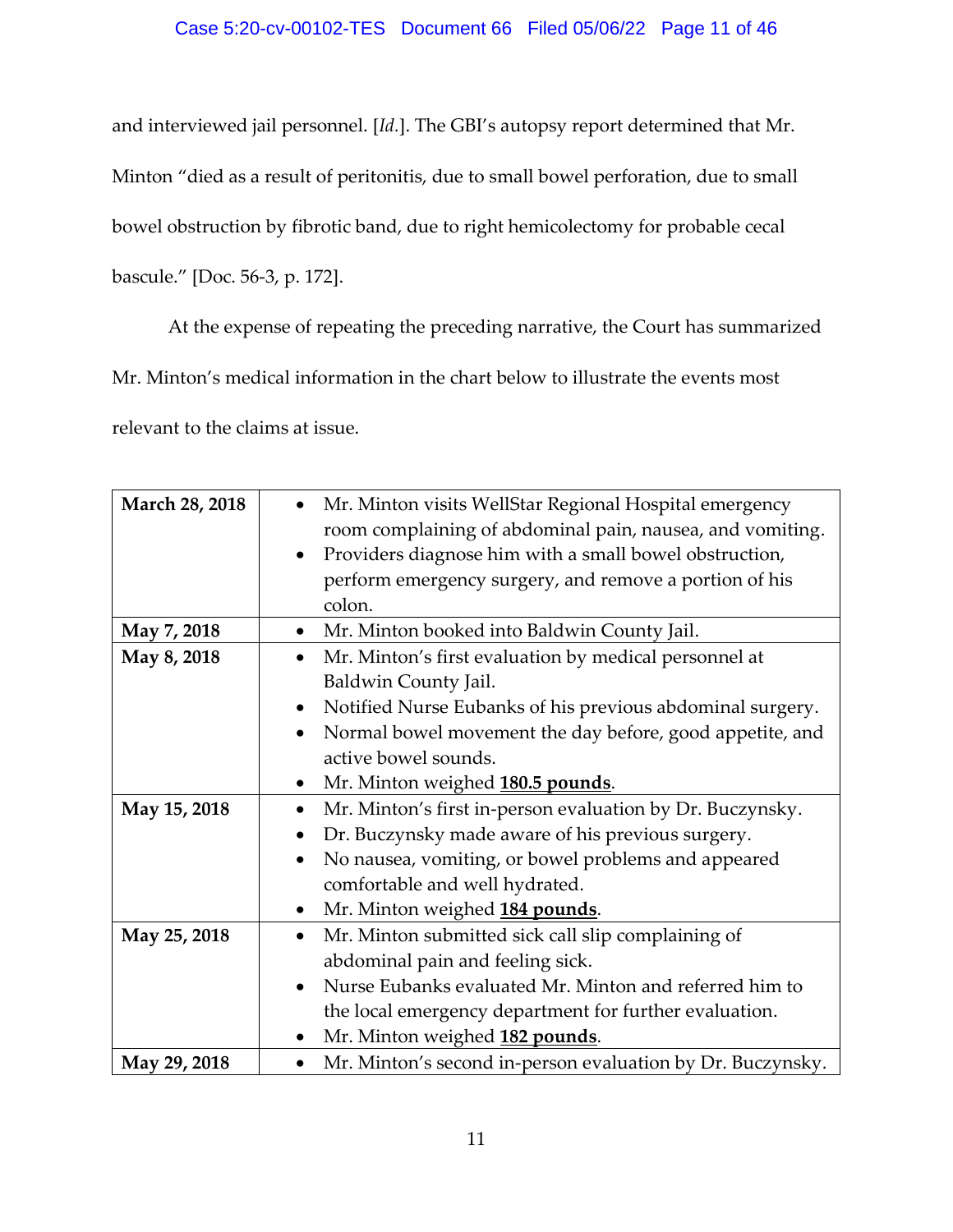|                      | Found a mild area of protuberance in the mid-right and left                |
|----------------------|----------------------------------------------------------------------------|
|                      | abdomen but otherwise appeared comfortable and well                        |
|                      | hydrated.                                                                  |
| June 25, 2018        | Mr. Minton submitted sick call slip complaining of stomach<br>$\bullet$    |
|                      | pain and asserting he believed he had a hernia.                            |
| June 26, 2018        | Mr. Minton's third in-person evaluation by Dr. Buczynsky.<br>٠             |
|                      | Found that Mr. Minton had a ventral hernia but otherwise                   |
|                      | wasn't sick.                                                               |
|                      | Recommended a follow-up with a general surgeon following                   |
|                      | his release.                                                               |
| <b>July 2, 2018</b>  | Mr. Minton submitted sick call slip asking to be moved to the<br>$\bullet$ |
|                      | bullpen citing problems with his hernia.                                   |
|                      | Request denied by medical staff because of lack of                         |
|                      | availability.                                                              |
| <b>July 20, 2018</b> | Jail officers witness Mr. Minton vomit twice, and he<br>$\bullet$          |
|                      | complained of severe abdominal pain.                                       |
|                      | Evaluated by Nurse Bell who referred him to the local<br>٠                 |
|                      | emergency department for further evaluation.                               |
|                      | 3:03 pm: Mr. Minton leaves for emergency department.                       |
|                      | Providers perform CT scans indicating a new shallow                        |
|                      | umbilical hernia. Discharged with instructions to return if                |
|                      | condition worsened.                                                        |
|                      | 8:18 pm: returned to jail and placed in medical isolation.                 |
| <b>July 21, 2018</b> | 12:00 am: Deputy Bradley sees Mr. Minton vomit in his cell.<br>٠           |
|                      | 12:18 am: Deputy Bradley calls Dr. Buczynsky to notify him.<br>٠           |
|                      | Dr. Buczynsky and Mr. Minton talk on the phone. Mr.                        |
|                      | Minton given 8mg of Zofran, a nausea medicine.                             |
|                      | 1:16 am: Deputy Bradley calls Dr. Buczynsky to notify him                  |
|                      | that Mr. Minton continued to vomit, but less than before.                  |
|                      | Deputy Bradley ordered to continue monitoring him.                         |
|                      | 9:15 am: Mr. Minton checked by nursing personnel. Dr.                      |
|                      | Buczynsky ordered staff to give Mr. Minton 30 cc of milk of                |
|                      | magnesia and to place him on a liquid diet for three days.                 |
|                      | Mr. Minton weighed 175 pounds.                                             |
| <b>July 22, 2018</b> | Jail personnel witness Mr. Minton vomiting in his cell.<br>٠               |
| <b>July 24, 2018</b> | Mr. Minton's fourth and last in-person evaluation by Dr.<br>٠              |
|                      | Buczynsky.                                                                 |
|                      | Mr. Minton informed Dr. Buczynsky that he had severe                       |
|                      | abdominal pain the week before, vomited the previous night                 |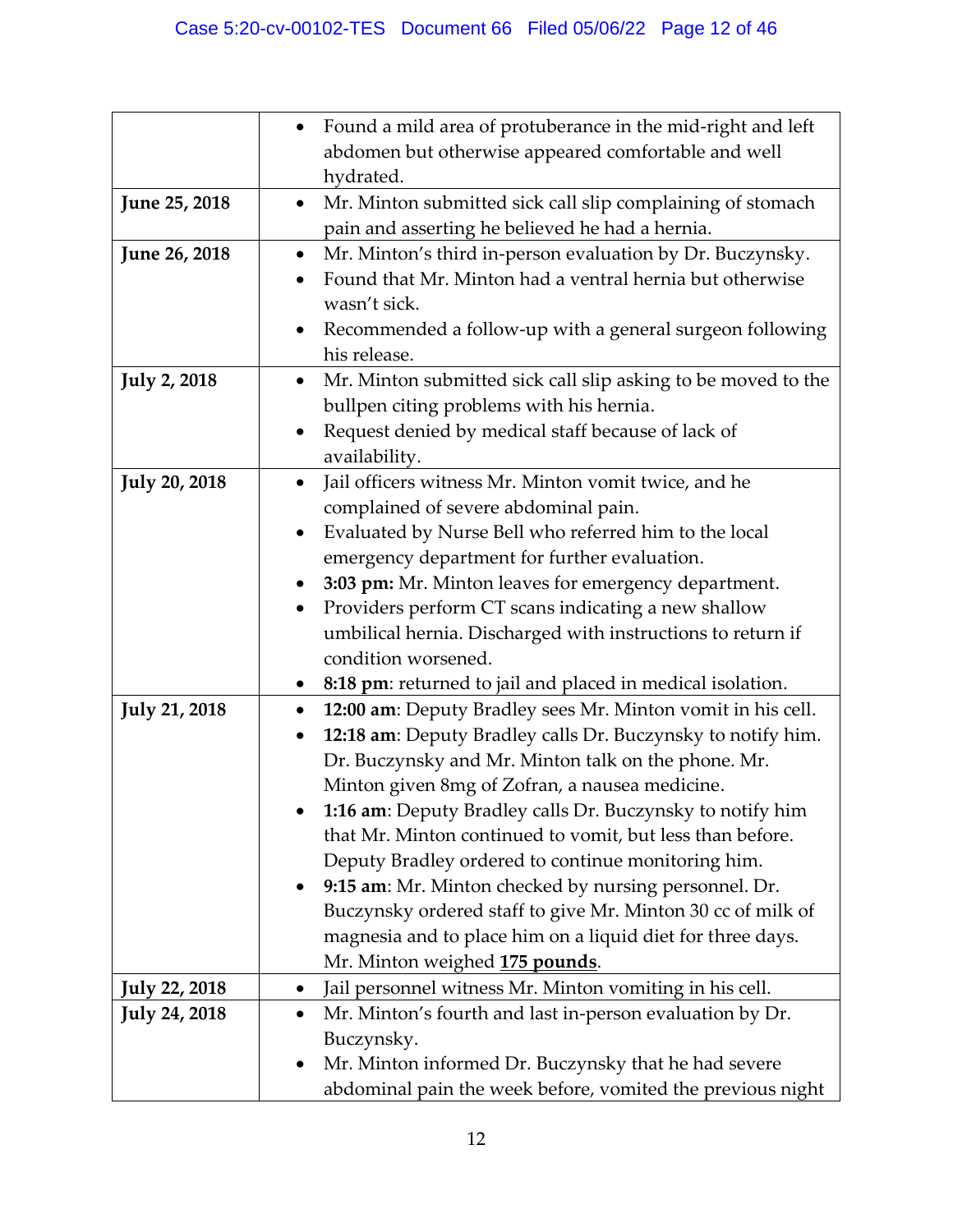|                      | and that morning, no bowel movement for three days, had          |
|----------------------|------------------------------------------------------------------|
|                      | abdominal cramping, but otherwise felt good during the           |
|                      | exam.                                                            |
|                      | Dr. Buczynsky's assessment found that Mr. Minton had             |
|                      | mildly diminished bowel sounds, a ventral hernia, but no         |
|                      | other evidence of illness.                                       |
|                      | Dr. Buczynsky prescribed Mr. Minton 100mg of Colace per          |
|                      | day for five days, 20mg of Prilosec per day, and 25mg of         |
|                      | Vistaril twice a day (unrelated anxiety medication) and          |
|                      | ordered he remain on a liquid diet for two days.                 |
|                      | Mr. Minton weighed 167 pounds.<br>٠                              |
| <b>July 25, 2018</b> | Mr. Minton returned to general population.<br>$\bullet$          |
|                      | Fellow inmates witness Mr. Minton vomit a dark black             |
|                      | substance resembling blood or fecal matter. Also witness him     |
|                      | falling.                                                         |
| <b>July 27, 2018</b> | 6:30 am: Mr. Minton returned to medical isolation.<br>$\bullet$  |
|                      | 10:20 am: Nurse Eubanks evaluates Mr. Minton and notifies        |
|                      | Dr. Buczynsky of his status. Dr. Buczynsky orders her to         |
|                      | return Mr. Minton to a liquid diet for five days and to keep     |
|                      | him under monitor. Mr. Minton weighed 167 pounds.                |
|                      | 1:30 pm: Mr. Minton notifies jail personnel that he had<br>٠     |
|                      | vomited in his cell.                                             |
|                      | 2:50 pm: Nurse Eubanks re-examines Mr. Minton who told           |
|                      | her that he had vomited in his cell. Nurse Eubanks noted in      |
|                      | Mr. Minton's progress records that the liquid didn't resemble    |
|                      | vomit and noted kitchen served chicken broth and red punch       |
|                      | for lunch. Called Dr. Buczynsky updating him. No new             |
|                      | orders at that time.                                             |
|                      | <b>10:54 pm</b> : Deputy Bradley witnessed Mr. Minton sitting in |
|                      | his bed making noises.                                           |
| <b>July 28, 2018</b> | 12:23 am: Deputy Bradley found Mr. Minton unresponsive,          |
|                      | naked, and in an unusual position on the floor. Called EMS       |
|                      | and attempted resuscitation.                                     |
|                      | 12:31 am: EMS arrive.                                            |
|                      | 1:00 am: Mr. Minton pronounced dead.                             |

Plaintiff identified Dr. Martin Lutz as a medical expert who would offer

testimony on the question of whether Dr. Buczynsky departed from the applicable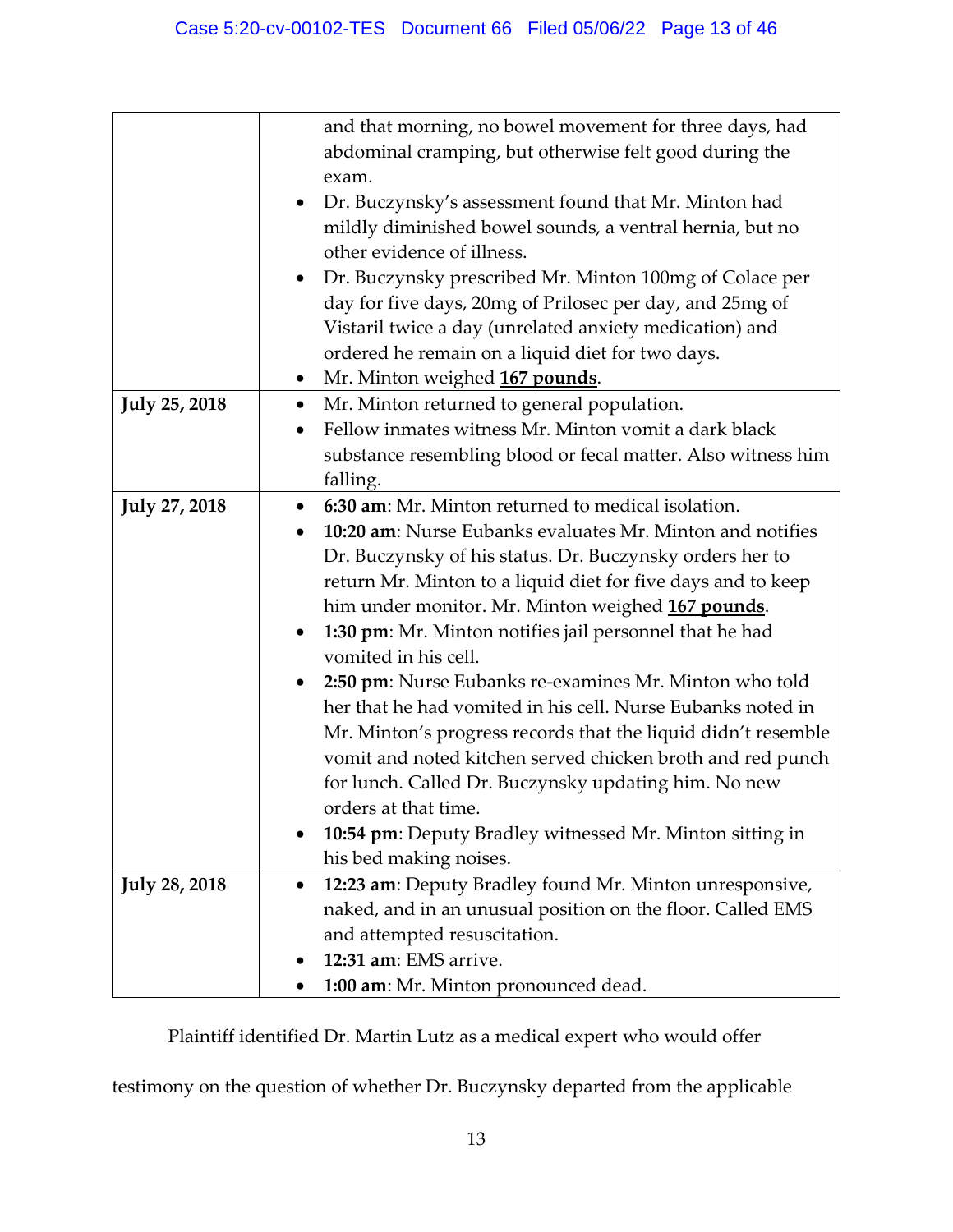#### Case 5:20-cv-00102-TES Document 66 Filed 05/06/22 Page 14 of 46

standard of care when treating Mr. Minton. Dr. Lutz is licensed to practice medicine in the state of South Carolina and has maintained an active practice as a board-certified Emergency Medicine physician for 36 years. [Doc. 61-7, p. 2]. He is currently an Attending Physician with the Greenville Health System, Co-Medical Director of the Greenville County Detention Center, and a member of the faculty of the University of South Carolina School of Medicine – Greenville. [*Id.*]; [Doc. 53-3, Lutz Depo., p. 20:14– 16]. In his report, Dr. Lutz asserts that he developed opinions which he "hold[s] to a reasonable degree of medical certainty" that Dr. Buczynsky owed a duty of care to Mr. Minton, that he breached that duty of care in numerous ways, and Mr. Minton died as a result of his breach. [Doc. 61-7, pp. 10–13].

Defendants designated Dr. Johnny E. "Rusty" Bates as their medical expert to offer testimony of "the standard of care ordinarily exercised by physicians and other providers generally in the diagnosis, treatment and management of the medical care of inmates in correctional facilities." [Doc. 43-8, p. 2]. Dr. Bates is licensed to practice medicine in Alabama, Tennessee, Mississippi, and Louisiana. [*Id.* at 1]. He has continually practiced medicine for 36 years, been certified by the American Board of Internal Medicine since 1987, earned a board certification with the American Board of Preventive Medicine with a specialty in addiction Medicine in 2020, and has over 28 years' experience in correctional medicine. [*Id.*]. The National Commission on Correctional Health care certified Dr. Bates as a Correctional health Professional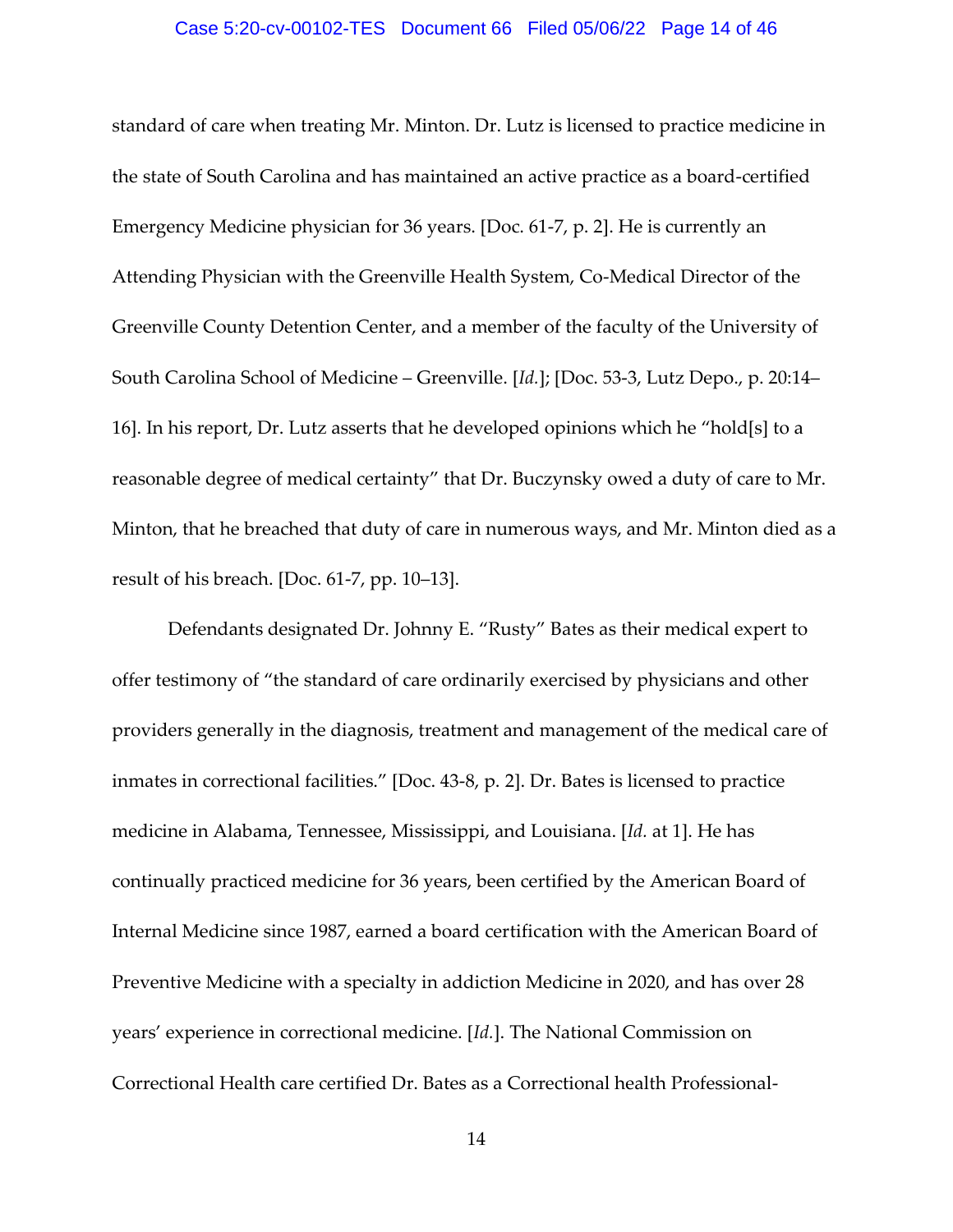Physician. [*Id.*]. In his expert report, Dr. Bates offers six opinions relating to Dr. Buczynsky's care of Mr. Minton, and more generally opinions relating to the prognosis of Mr. Minton. [*Id.* at 2–3].

#### **DISCUSSION**

As noted above, the Court now considers both Plaintiff's Motion In Limine [Doc. 43] and Defendants' Motion for Summary Judgment [Doc. 56]. The Court will first resolve the evidentiary question before moving onto the appropriateness of summary judgment.

### **A. Plaintiff's Motion In Limine to Exclude Testimony**

On June 15, 2021, Defendants designated Dr. "Rusty" Bates to testify on their behalf as an expert witness. [Doc. 43-7, p. 1]. Consistent with FRCP 26, Defendants produced a copy of Dr. Bates' report and his curriculum vitae. *See generally* [Doc. 43-8]. Dr. Bates offers six opinions in his report. [*Id.* at pp. 2–3]. Plaintiff only takes issues with opinions five and six. [Doc. 43-1, p. 4]. The Court will address each, in turn.

## **1.** *Daubert* **Legal Standard**

Rule 702 of the Federal Rules of Evidence provides:

A witness who is qualified as an expert by knowledge, skill, experience, training, or education may testify in the form of an opinion or otherwise if: (a) the expert's scientific, technical, or other specialized knowledge will help the trier of fact to understand the evidence or to determine a fact in issue; (b) the testimony is based on sufficient facts or data; (c) the testimony is the product of reliable principles and methods; and (d) the expert has reliably applied the principles and methods to the facts of the case.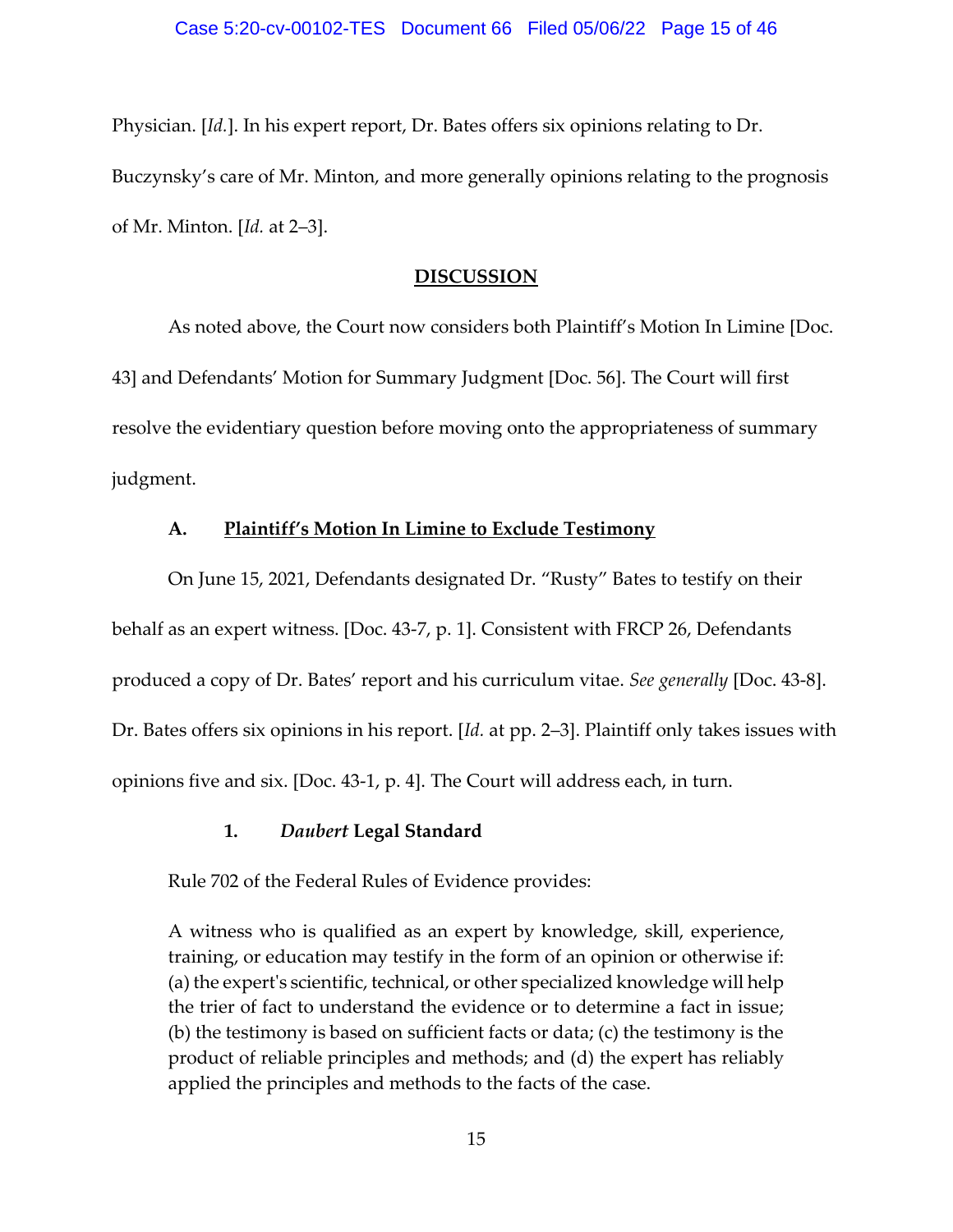#### Case 5:20-cv-00102-TES Document 66 Filed 05/06/22 Page 16 of 46

Rulings on the admissibility of expert testimony—like all evidentiary rulings necessarily involve the exercise of the Court's discretion. *See Burchfield v. CSX Transp., Inc*., 636 F.3d 1330, 1333 (11th Cir. 2011). Trial courts must act as "gatekeepers" to ensure that speculative and unreliable opinions do not reach the jury. *Daubert v. Merrell Dow Pharms, Inc*., 509 U.S. 579, 589, n.7 (1993). "This gatekeeping role, however, is not intended to supplant the adversary system or the role of the jury: vigorous crossexamination, presentation of contrary evidence, and careful instruction on the burden of proof are the traditional and appropriate means of attacking shaky but admissible evidence." *United States v. Ala. Power Co.*, 730 F.3d 1278, 1282 (11th Cir. 2013).

Expert testimony is admissible if "(1) the expert is qualified to testify competently regarding the matters he intends to address; (2) the methodology by which the expert reaches his conclusions is sufficiently reliable . . . ; and (3) the testimony assists the trier of fact . . . to understand the evidence or to determine a fact in issue." *United States v. Frazier*, 387 F.3d 1244, 1260 (11th Cir. 2004) (quoting *City of Tuscaloosa v. Harcros Chems. Inc*., 158 F.3d 548, 562 (11th Cir. 1998)). The "'burden of establishing qualification, reliability and helpfulness'" lies with the party offering the expert opinion. *McClain v. Metabolite lnt'l. Inc.,* 401 F.3d 1233, 1238 (11th Cir.2005) (quoting *Frazier*, 387 F.3d at 1260).

In assessing whether an expert's methodology is reliable, the Court generally should consider the following factors: "(1) whether the expert's theory can be and has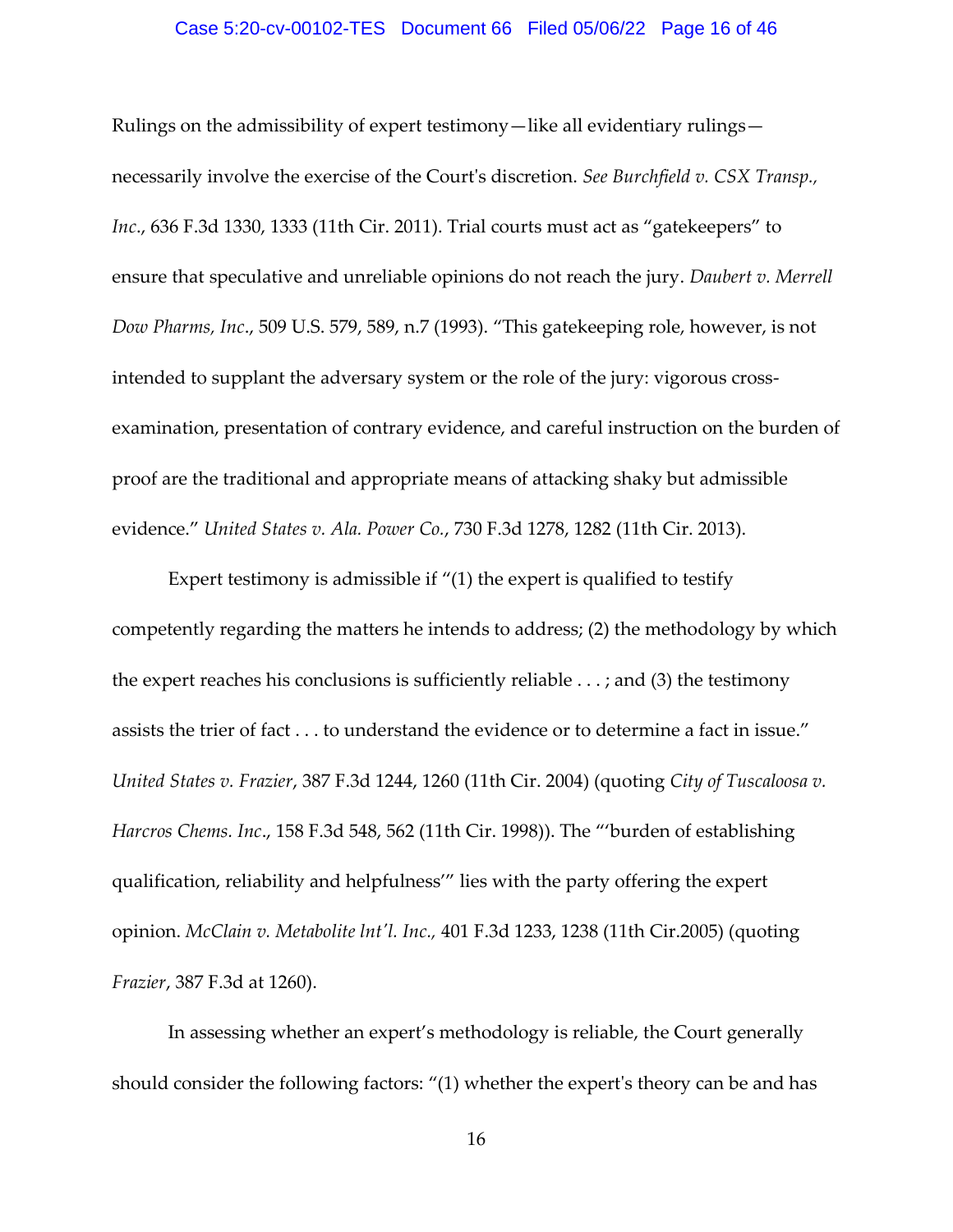#### Case 5:20-cv-00102-TES Document 66 Filed 05/06/22 Page 17 of 46

been tested; (2) whether the theory has been subjected to peer review and publication; (3) the known or potential error rate of the technique; and (4) whether the technique is generally accepted in the scientific community." *Adams v. Lab. Corp. of Am*., 760 F.3d 1322, 1327 (11th Cir.2014) (per curiam). These factors, of course, represent a nonexhaustive list and "'do not constitute a definitive checklist or test.'" *Id*. (quoting *Kumho Tire Co. v. Carmichael*, 526 U.S. 137, 150 (1999)). "While those factors may help in assessing the reliability of scientific or experience-based expert testimony, the district court's 'gatekeeping inquiry must be tied to the facts of a particular case.'" *Id*. (quoting *Kumho Tire*, 526 U.S. at 150).

In its gatekeeping role, the Court must focus on the reliability of the testimony, not simply whether it fits within the narrow confines of lawyer-urged litmus tests. While "'each stage of the expert's testimony [must] be reliable, . . . each stage must [also] be evaluated practically and flexibly without bright-line exclusionary (or inclusionary) rules.'" *Frazier*, 387 F.3d at 1262 (quoting *Heller v. Shaw Indus., Inc.,* 167 F.3d 146, 155 (3d Cir.1999)). The Court's goal is to ensure that an expert "'employs in the courtroom the same level of intellectual rigor that characterizes the practice of an expert in the relevant field.'" *Id*. at 1260 (quoting *Kumho Tire*, 526 U.S. at 152). "Sometimes the specific [traditional] *Daubert* factors will aid in determining reliability; sometimes other questions may be more useful." *Id*. at 1262. Testimony that the parties plan to present to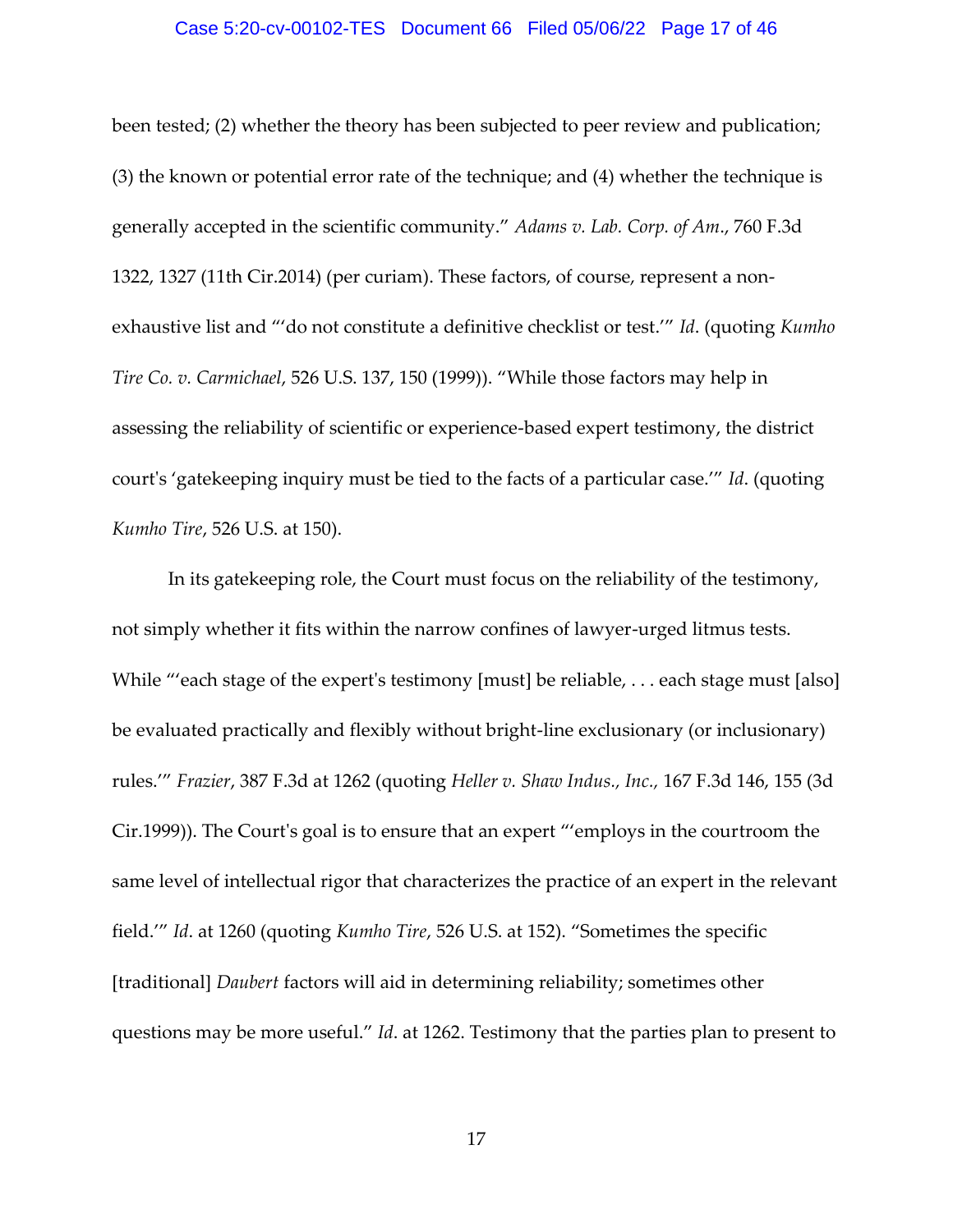a jury must be "'properly grounded, well-reasoned, and not speculative.'" *Id*. (quoting Fed. R. Evid. 702 advisory comm. note (2000 amends)).

Finally, the Court must assess whether the expert testimony helps the trier of fact. This factor turns on whether the expert testimony "concerns matters that are beyond the understanding of the average lay person." *Frazier*, 387 F.3d at 1262. "Proffered expert testimony generally will not help the trier of fact when it offers nothing more than what lawyers for the parties can argue in closing arguments." *Id*. at 1262–63. "Nor does expert testimony help the trier of fact if it fails to 'fit' with the facts of the case." *Stoner v. Fye*, No. 5:15-cv-102 (CAR), 2017 WL 2434461, at \*4 (M.D. Ga. June 5, 2017) (quoting *McDowell v. Brown*, 392 F.3d 1283, 1299 (11th Cir. 2004)). "Expert testimony lacks 'fit' when 'a large analytical leap must be made between the facts and the opinion.'" *Id.* (quoting *McDowell*, 392 F.3d at 1299); *see also Gen. Elec. Co. v. Joiner,* 522 U.S. 136, 146 (1997). "A court may conclude that there is simply too great an analytical gap between the data and the opinion proffered." *Joiner*, 522 U.S. at 146. "Thus, the court may exclude otherwise reliable testimony if it does not have 'sufficient bearing on the issue at hand to warrant a determination that it [is *helpful* to the trier of fact].' "*Fye*, 2017 WL 2434461, at \*4 (quoting *Bitler v. A.O. Smith Corp*., 400 F.3d 1227, 1234 (10th Cir. 2005)). "At all times when scrutinizing the reliability and relevance of expert testimony, a court must remain mindful of the delicate balance between its role as a gatekeeper and the jury's role as the ultimate fact-finder." *Id.*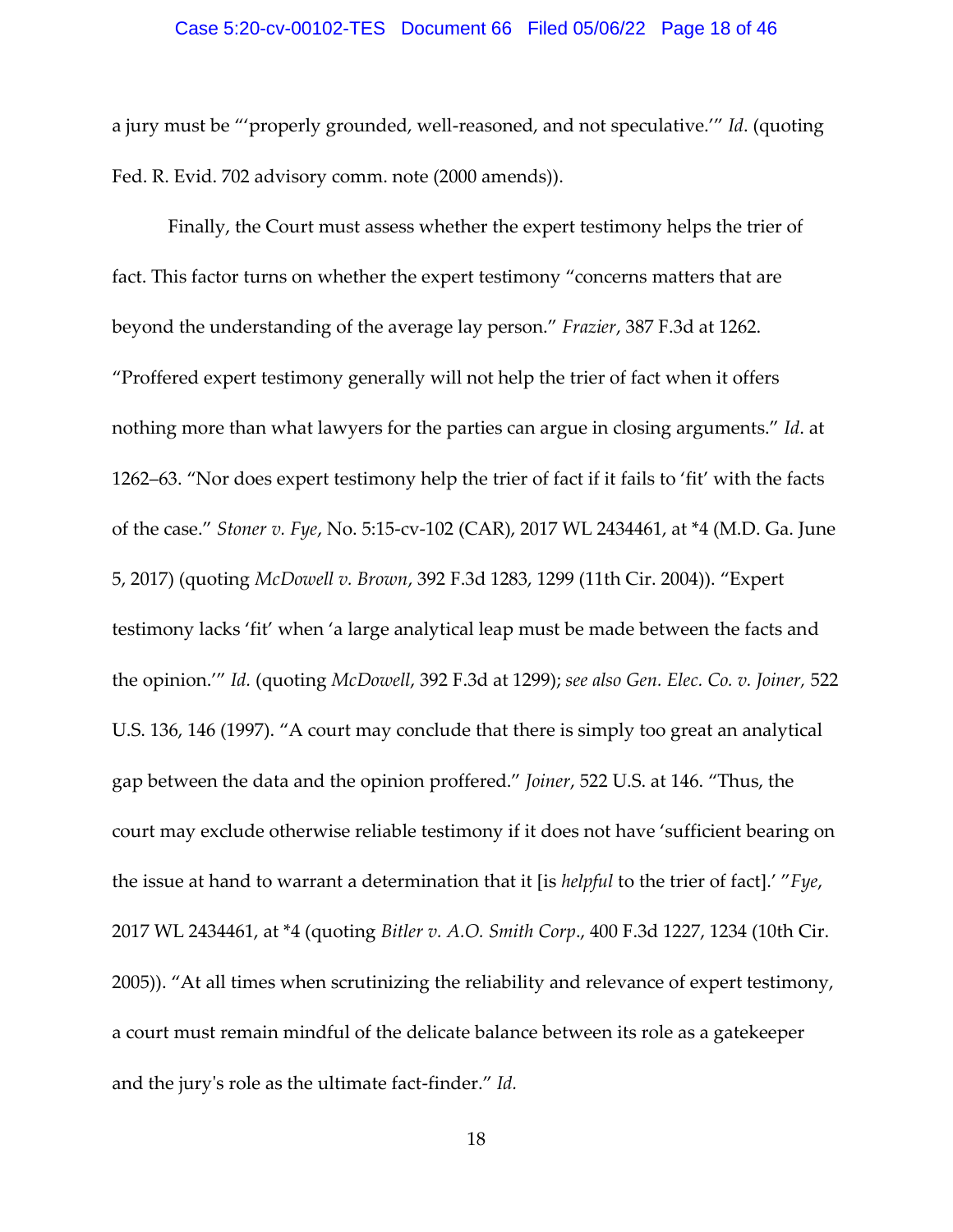# **2. Opinion 5**

Plaintiff first takes issue with Dr. Bates' fifth opinion:

To a reasonable degree of medical probability, Mr. Minton's death was not caused by any act or omission by Dr. Buczynsky; prior to July 27th Mr. Minton had been sent twice to the local emergency department with similar complaints, he had been evaluated by the emergency physician and discharged back to the jail on both occasions, and by the time his condition suddenly worsened enough for anyone to recognize a surgical emergency on the evening of July 27, 2018, it is impossible to say with any reasonable degree of confidence that Mr. Minton would have survived the emergency surgery itself.

[Doc. 43-8, pp. 2–3]. Plaintiff asserts that this opinion does not pass muster because Dr.

Bates isn't qualified to give such an opinion and his opinion isn't reliable. [Doc. 43-1,

pp. 8, 12].

Plaintiff primarily takes issue with the fact that this fifth opinion relates to emergency medicine and Dr. Bates is not qualified to give testimony on that subject.<sup>5</sup> Indeed, Plaintiff seizes on Dr. Bates own admission during his deposition that "[he] wouldn't qualify as an ER expert anymore" because "[he] [hasn't] done that [work] in quite some time." [Doc. 43-9, Bates Depo., p. 18:12–14]. Prior to this admission, Dr. Bates

<sup>&</sup>lt;sup>5</sup> The Court isn't convinced by Plaintiff's characterization of Dr. Bates' fifth opinion as one being solely related to emergency medicine. There isn't any doubt that this opinion relates to a medical emergency as Dr. Bates discusses Mr. Minton's survivability during a hypothetical emergency surgery. [Doc. 43-8, p. 3]. However, the opinion also lends the reader another interpretation: that due to the undetectable nature of Mr. Minton's condition, that despite his repeated transfer to the local emergency department and evaluation by jail medical staff that his survivability was uncertain as of the evening of July 27, 2018, when his worsened condition was discovered. This interpretation may be characterized as relating more to his condition's general prognosis as opposed to one about emergency medicine. Nevertheless, the Court finds that Dr. Bates is qualified to give an opinion on emergency medicine.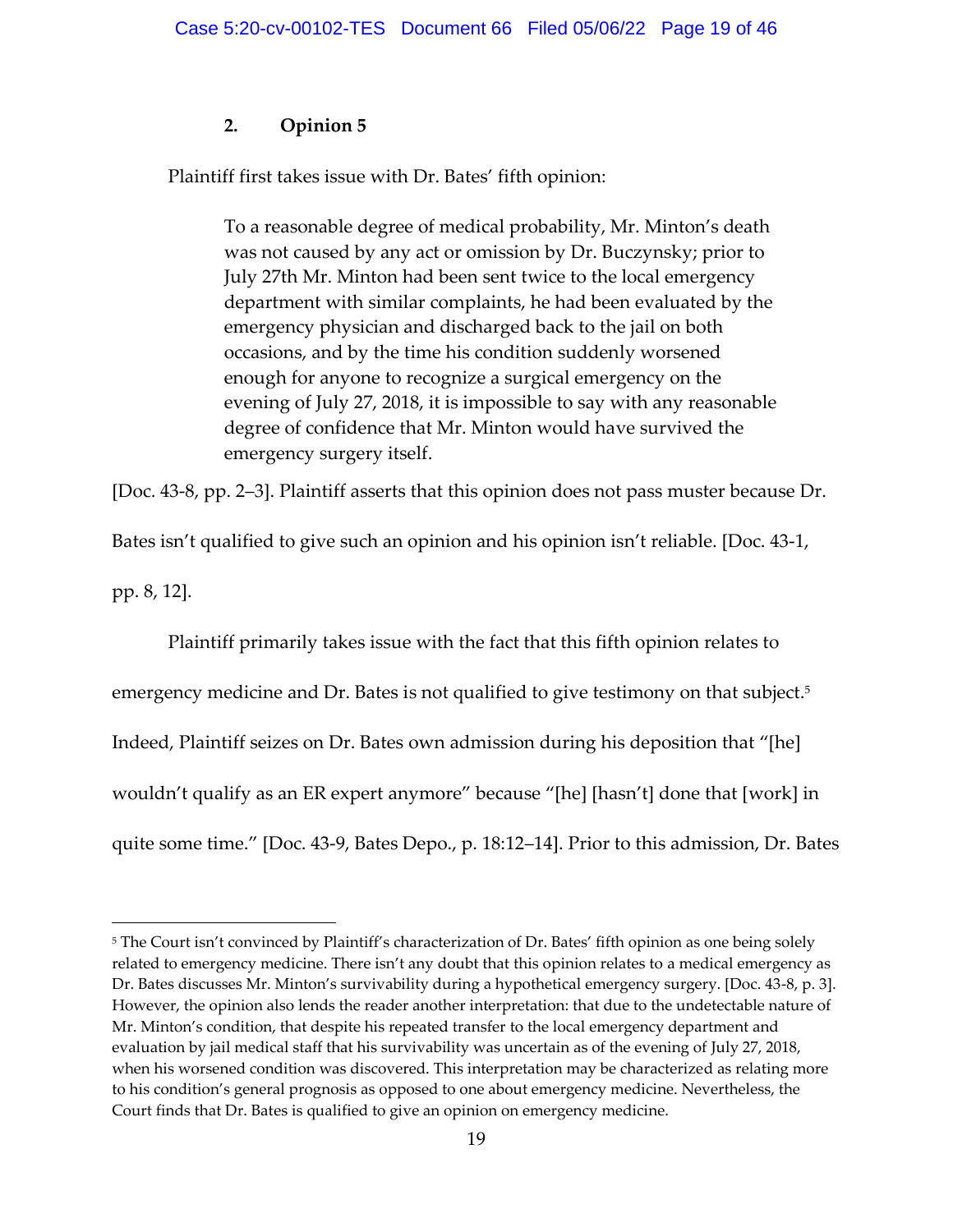#### Case 5:20-cv-00102-TES Document 66 Filed 05/06/22 Page 20 of 46

testified that he "worked in the emergency room for probably 15 years" but now most of his cases primarily "involve inmates and jails and jail health care." [*Id.* at p. 18:8–12]. In her Motion, Plaintiff asserts that "[c]ourts in the Eleventh Circuit routinely exclude the expert testimony of physicians where they offer opinions in areas for which they have insufficient knowledge, experience, or training." [Doc. 43-1, pp. 10-11 (first citing *Everett v. Georgia-Pacific Corp.*, 949 F. Supp. 856, 857 (S.D. Ga. 1996); and then citing *Jenkins v. Corizon Health Inc.*, CV418-099, 2020 WL 7330533, at \*4–5 (S.D. Ga. Aug. 5, 2020)).

While Plaintiff's statement is correct, the cases cited in her Motion are inapposite to the present case. In *Everett*, the court stated that because of the expert's "*complete absence of any* specialized knowledge with regard to toxicology," his testimony must be excluded. *Everett*, 949 F. Supp. at 858 (emphasis added). Moreover, the court in *Jenkins* held that the expert was "not qualified under Georgia law to offer opinions on the standard of care." *Jenkins*, 2020 WL 7330533 at \*5. Dr. Bates neither completely lacks specialized knowledge of emergency medicine, nor has Plaintiff moved to exclude him on state-law grounds.

Here, Dr. Bates' testimony and CV clearly reflect that he has extensive prior experience and knowledge in emergency medicine. This experience and knowledge sufficiently qualify Dr. Bates to offer an opinion on the subject. The Court acknowledges that Dr. Bates hasn't practiced emergency medicine for some time, but that doesn't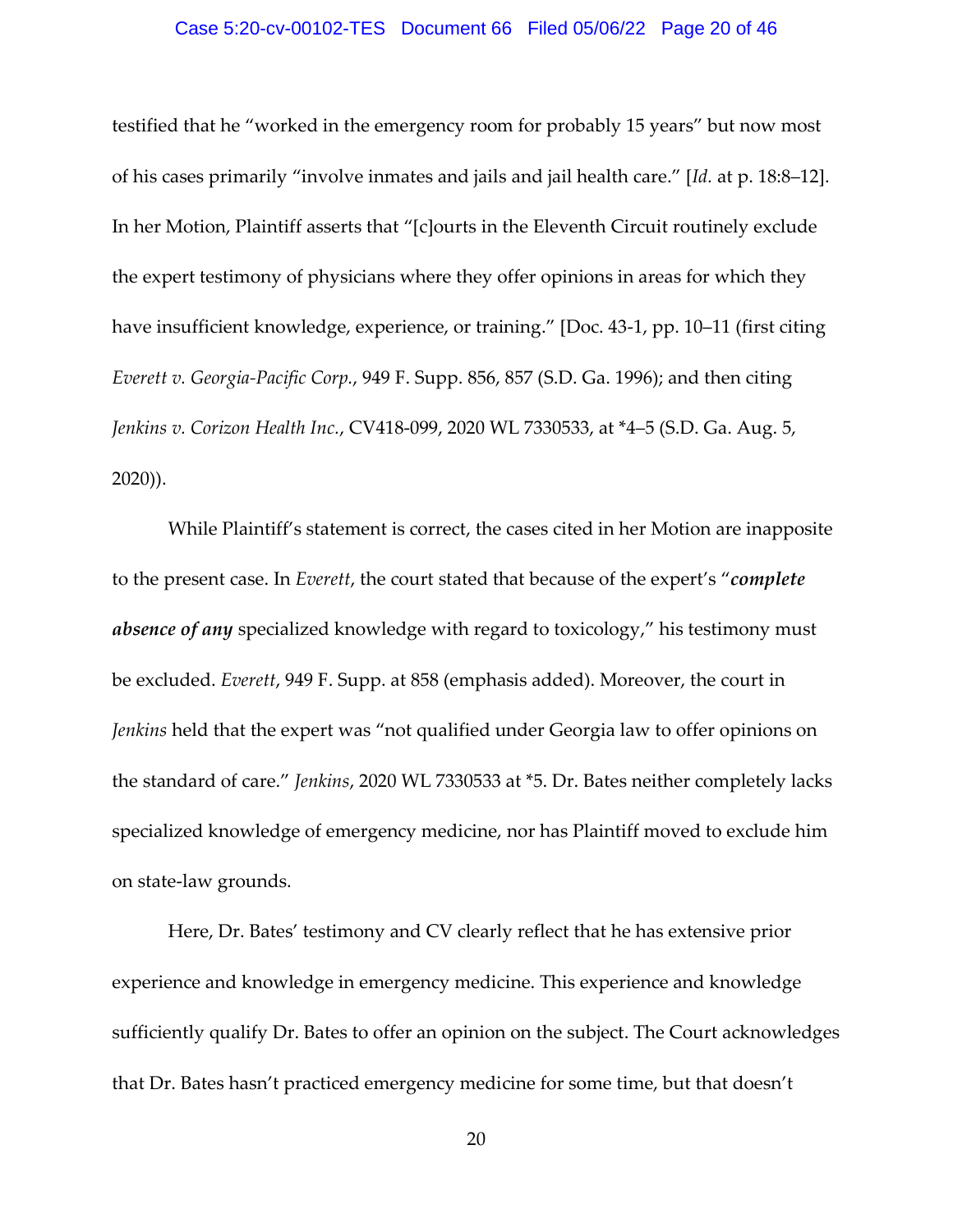#### Case 5:20-cv-00102-TES Document 66 Filed 05/06/22 Page 21 of 46

automatically disqualify him. Instead, his lack of *recent* experience weighs heavily on the reliability of his testimony and is best left to the crucible of cross-examination and the judgment of the jury. *See Ala. Power Co.*, 730 F.3d at 1282.

Plaintiff also contends that Dr. Bates' fifth opinion lacks reliability. Plaintiff argues that Dr. Bates' failure to identify at what point Mr. Minton was salvageable, and his opinion that it would be nearly impossible to identify such a time, presents a reliability problem. According to her, his failure to do so results in an opinion that is mere *ipse dixit*. However, Plaintiff does not attack Dr. Bates' methodology of arriving to this opinion, rather she just attacks the opinion itself. Dr. Bates asserted in his expert report that his opinions "are based on [his] background, training and experience as a physician practicing correctional medicine, as reflected in [his] attached CV, as wells [sic] as [his] review of the medical records and depositions listed above." [Doc. 43-8, p. 3]. In fact, Plaintiff's own medical expert based his opinions on an almost identical methodology. *See* [Doc. 61-7, p. 11 (asserting that he formed his opinions on the basis of his "education and experience as outlined above, and on the attached curriculum vitae, and commonly accepted peer reviewed literature regarding history and physical exam findings of patients similar to Mr. Minton, and the materials reviewed for this case as listed above.")].

As such, the Court doesn't find Plaintiff's argument persuasive and determines that Dr. Bates' methodology is sufficiently reliable. Again, Plaintiff's contention with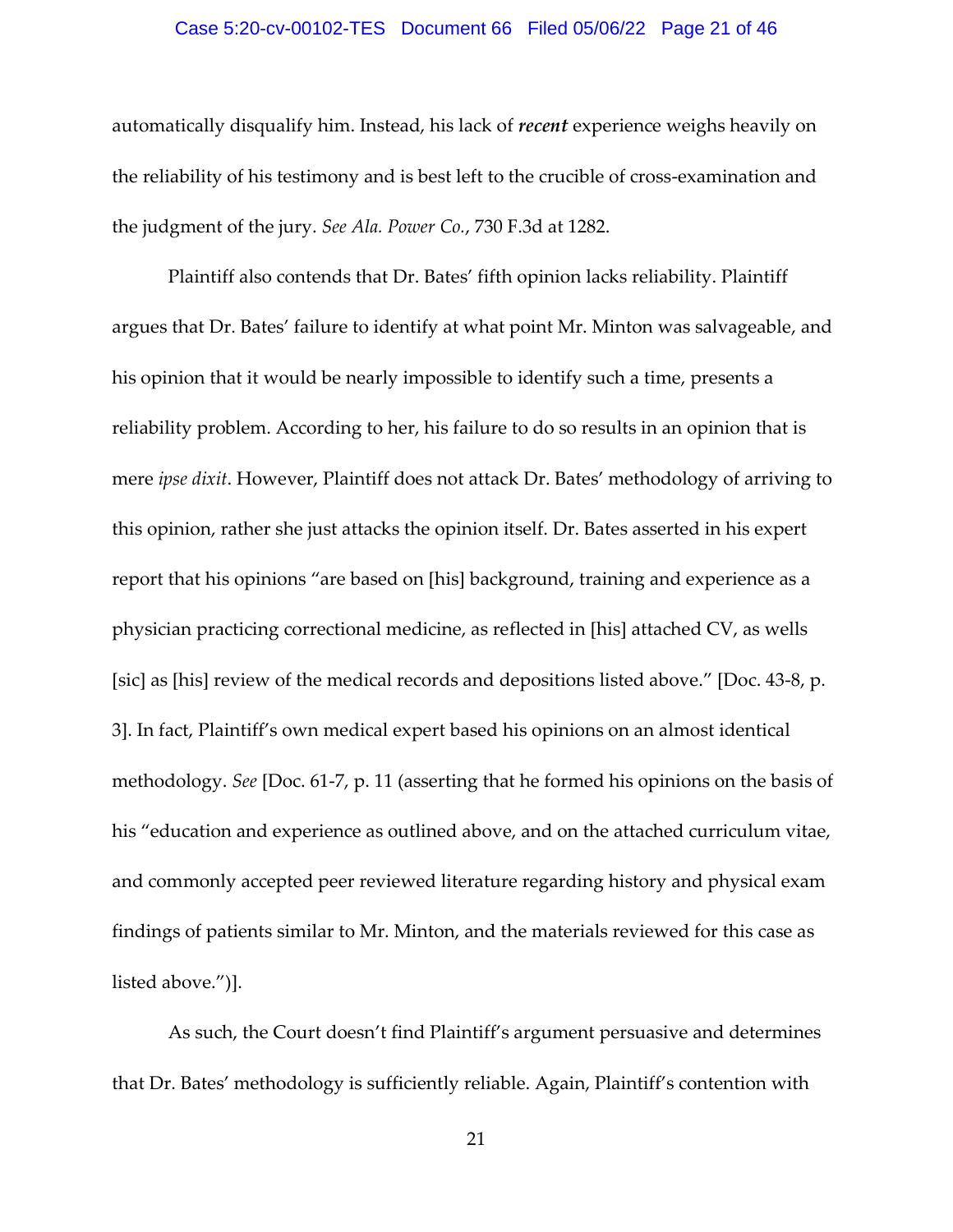#### Case 5:20-cv-00102-TES Document 66 Filed 05/06/22 Page 22 of 46

Dr. Bates' refusal or inability to identify a point in time where Mr. Minton was salvageable is best left to cross-examination at trial. Accordingly, the Court **DENIES**  Plaintiff's motion to exclude Dr. Bates' fifth opinion.

#### **3. Opinion 6**

Plaintiff also takes issue with Dr. Bates' sixth opinion: "[t]he use of methamphetamines, especially IV use, has been associated with an increased risk of multiple co-morbidities and a marked decrease in life expectancy." [Doc. 43-8, p. 3]. Plaintiff takes issue with this opinion on the same basis as Dr. Bates' fifth opinion: he is unqualified to give it, and his opinion lacked reliable methodology to sustain it. The Court disagrees with Plaintiff's contention that Dr. Bates isn't qualified to give such an opinion and that his methodology lacks reliability—but, it finds that his opinion doesn't assist the trier of fact.

As noted, experts must be qualified to give their opinions by special "knowledge, skill, experience, training, or education." Fed. R. Evid. 702. As outlined in his expert report, Dr. Bates earned a board certification with the American Preventive Medicine with a specialty in Addiction Medicine in 2020. [Doc. 43-8, p. 1]. Further, Dr. Bates is a Fellow with the American Society of Addiction Medicine. [*Id.* at p. 5]. Moreover, Dr. Bates has given at least three presentations on the subject of substance abuse detox as it relates to correctional medicine. *See* [*Id.* at p. 7]. The Court finds that he is qualified to give an opinion on the deleterious effects of methamphetamine addiction.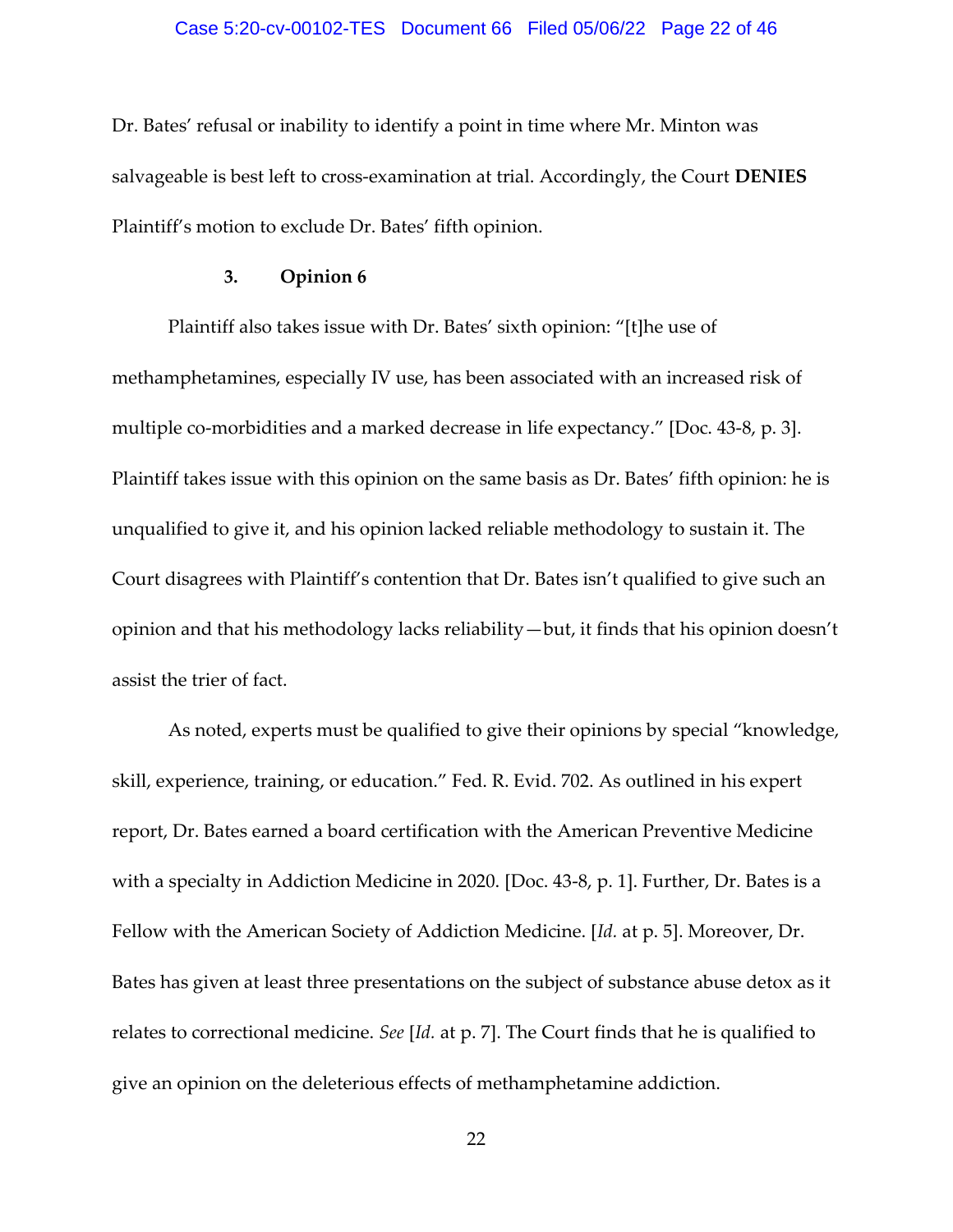#### Case 5:20-cv-00102-TES Document 66 Filed 05/06/22 Page 23 of 46

Furthermore, the Court finds that Dr. Bates employed a proper methodology in arriving at his sixth opinion. As stated above, for expert testimony to be admissible the expert must use a sufficiently reliable methodology. *See Frazier*, 387 F.3d at 1260. Defendants argue that "[b]ased on his education, training and experience in the treatment of patients who abuse methamphetamines and alcohol, Dr. Bates has articulated a reasonable basis" for his sixth opinion. [Doc. 53, p. 10]. More specifically, Defendants argue that Dr. Bates reviewed "Mr. Minton's criminal history related to possession and sale of methamphetamine, the testimony of [his] wife, daughter and mother regarding [his] history [of] alcohol and drug abuse, [and] [his] medical charts and criminal records documenting a history of abuse." [*Id.* at p. 9]. The Court finds that Dr. Bates' tailored review of Mr. Minton's medical history as well as the documented history of his substance abuse, along with his extensive experience caring for individuals with similar backgrounds constitutes sufficiently reliable methodology for the basis of his opinion.

The two cases cited by Plaintiff discussing the exclusion of expert testimony related to life expectancy are inapposite and unpersuasive. First, the court in *Noon v. Carnival Corp.*, 18-23181-CIV, 2019 WL 5784689 (S.D. Fla. Nov. 6, 2019) noted that nothing in the record could have supported the proffered expert's opinion and specifically asserted that the expert did not review the decedent's medical records. ("Dr. Myerburg falls far short of these requirements because it is entirely unclear how the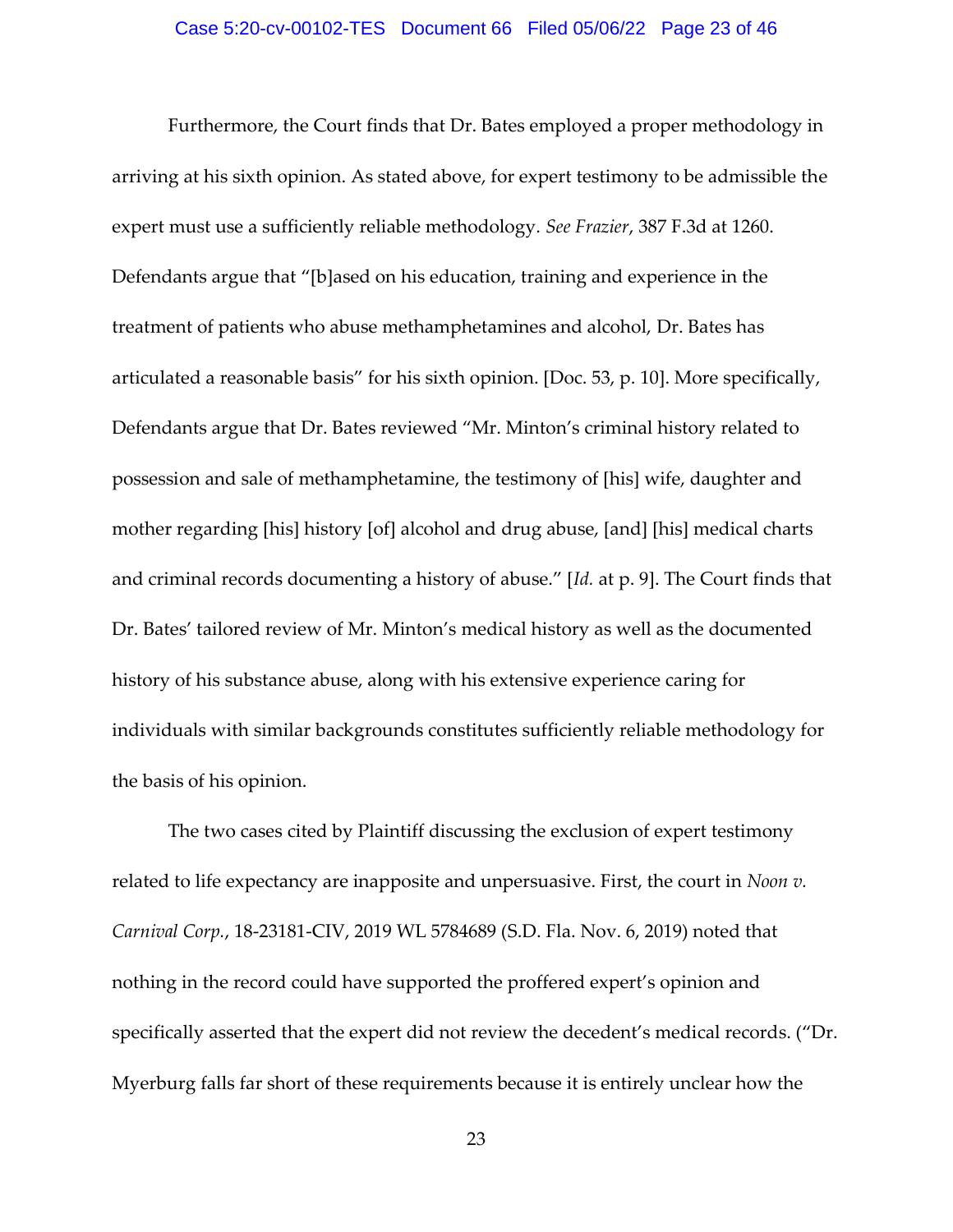#### Case 5:20-cv-00102-TES Document 66 Filed 05/06/22 Page 24 of 46

depositions of other lay witnesses, vague records from Jackson Memorial Hospital, and life expectancy tables support" his opinion.). Conversely, Dr. Bates reviewed Mr. Minton's medical records, including his autopsy which contained a myriad of information related to his overall health. Second, while the court in *Morgan v. Emeritus Corp*. 1:09-CV-1292-CAP, 2011 WL 13175078 (N.D. Ga. Jan. 19, 2011) noted that differential diagnosis is an acceptable method to arrive at an opinion on life expectancy, it did not hold that it is the *only* means to do so. As such, the Court doesn't find Plaintiff's argument persuasive and finds that Dr. Bates' sixth opinion is reliable.

However, the Court determines that Dr. Bates' sixth opinion wouldn't assist the trier of fact, and as such should be excluded. In order for expert testimony to assist the trier of fact it must "concern[] matters that are beyond the understanding of the average lay person." *Frazier*, 387 F.3d at 1262 (citing *United States v. Rouco*, 765 F.2d 983, 995 (11th Cir. 1985)). This factor "goes primarily to relevance" because "[e]xpert testimony which does not relate to any issue in the case is not relevant and, ergo, non-helpful." *Daubert*, 509 U.S. at 591 (quoting 3 Weinstein & Berfer ¶ 702[02], p. 702–18). The Court notes that the reasonable juror likely already understands that methamphetamine use isn't good for you and can certainly affect your health in various negative ways. Dr. Bates' very general opinion that meth use can markedly decrease your life expectancy would likely not help jurors understand the medical issue at hand.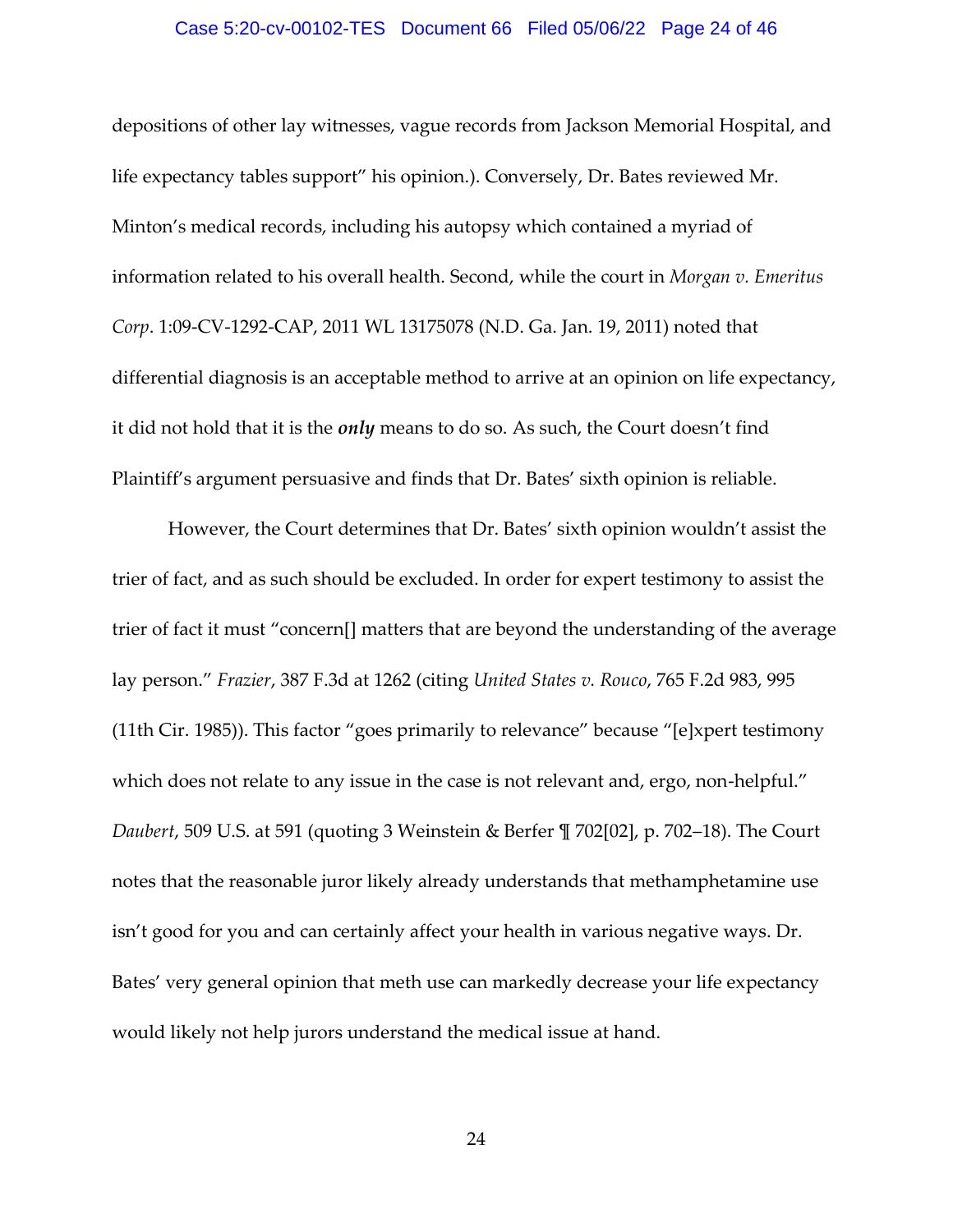#### Case 5:20-cv-00102-TES Document 66 Filed 05/06/22 Page 25 of 46

Indeed, the general nature of Dr. Bates' sixth opinion—that methamphetamine leads to negative health risks in *everyone*—isn't directly relevant to whether Dr. Buczynsky committed malpractice or was deliberately indifferent to Mr. Minton's serious medical needs, the real questions in this case. Perhaps this sort of testimony could be potentially helpful (e.g., on the issue of damages) if it was tailored to Mr. Minton, but it's not. Without a more definite opinion as to how much Mr. Minton's particular drug use and unique history supposedly affected the length of life he had remaining, the jury doesn't need specialized expert testimony to help them with general facts. Accordingly, the Court **GRANTS** Plaintiff's motion to exclude Dr. Bates' sixth opinion because it wouldn't assist the trier of fact.

#### **B. Defendants' Motion for Summary Judgment**

In her Complaint, Plaintiff brings two separate claims against Defendant Paul Buczynsky—deliberate indifference under 42 U.S.C. § 1983 and medical negligence and one claim against Defendant CorrCare—respondeat superior liability. Complaint & Demand for Jury Trial, Minton v. Bradley, *et al.*, No. 5:20-cv-00298-TES (M.D. Ga. July 23, 2020), ECF No. 1, ¶¶ 119–32. In addition to these claims, Plaintiff asks for punitive damages and attorney's fees against both Defendants. *Id.* at ¶¶ 133–135.

In their Motion for Summary Judgment, Defendants addressed the two claims brought against Dr. Buczynsky and the claims for punitive damages. Specifically, Defendants argue that the record doesn't contain any evidence that shows he acted with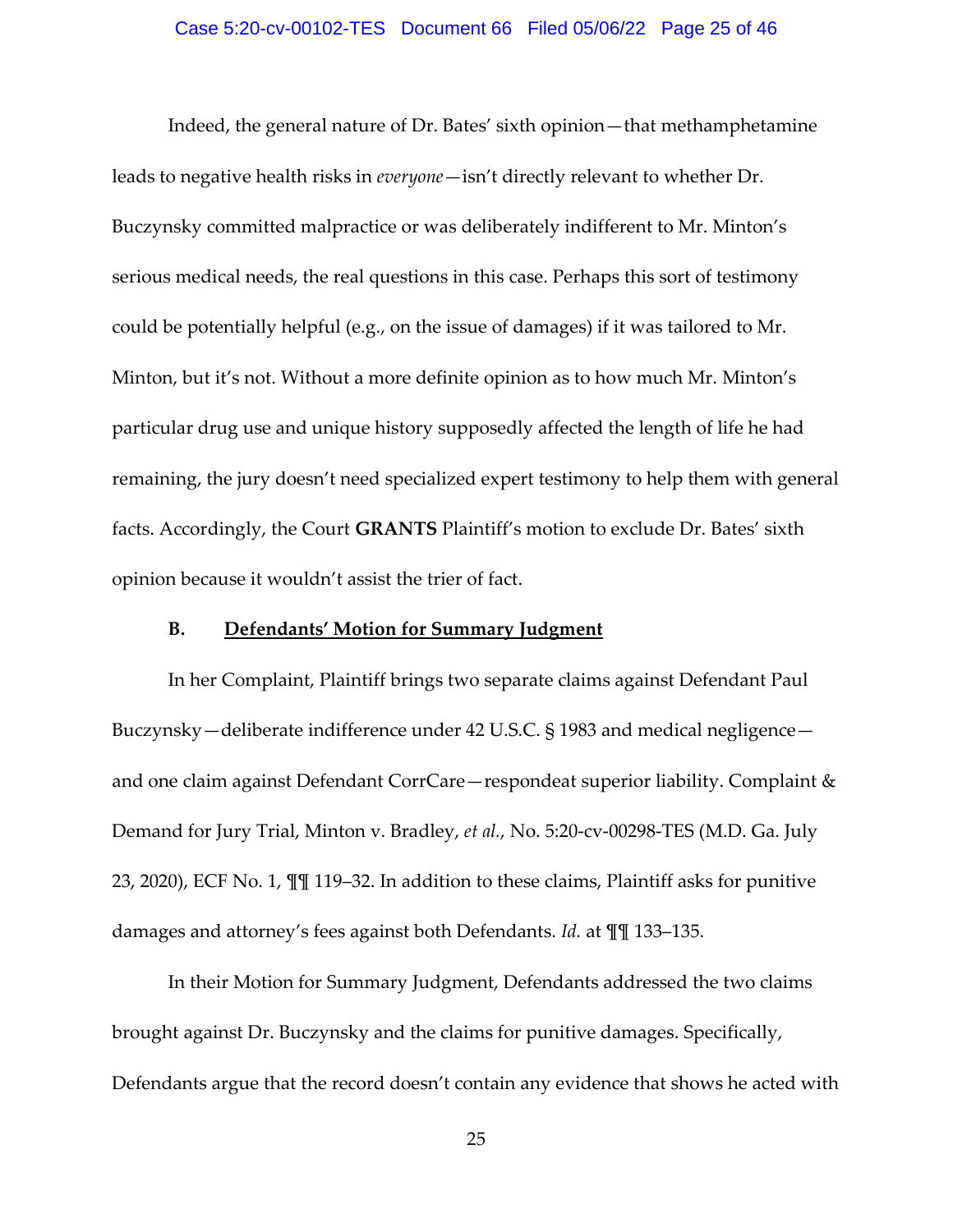#### Case 5:20-cv-00102-TES Document 66 Filed 05/06/22 Page 26 of 46

deliberate indifference toward the decedent. [Doc. 56-2, p. 4]. According to Defendants, the evidence clearly shows that Dr. Buczynsky met the applicable standard of care and, accordingly, did not act with negligence. [*Id.* at p. 7]. Last, Defendants argued that the record does not support Plaintiff's claim for punitive damages. [*Id.* at p. 8]. The Court will address each contested claim in turn.

#### **1. Motion for Summary Judgment Legal Standard**

A court must grant summary judgment "if the movant shows that there is no genuine dispute as to any material fact and the movant is entitled to judgment as a matter of law." Fed. R. Civ. P. 56(a). A factual dispute is not genuine unless, based on the evidence presented, "'a reasonable jury could return a verdict for the nonmoving party.'" *Info. Sys. & Networks Corp. v. City of Atlanta*, 281 F.3d 1220, 1224 (11th Cir. 2002) (quoting *United States v. Four Parcels of Real Prop.*, 941 F.2d 1428, 1437 (11th Cir. 1991)); *see also Anderson v. Liberty Lobby, Inc.*, 477 U.S. 242, 248 (1986). "The moving party bears the initial responsibility of informing the court of the basis for its motion." *Four Parcels*, 941 F.2d at 1437. The movant may cite to particular parts of materials in the record, including, "'the pleadings, depositions, answers to interrogatories, and admissions on file, together with the affidavits, if any,' which it believes demonstrate the absence of a genuine issue of material fact." *Id.* (quoting *Celotex Corp. v. Catrett*, 477 U.S. 317, 323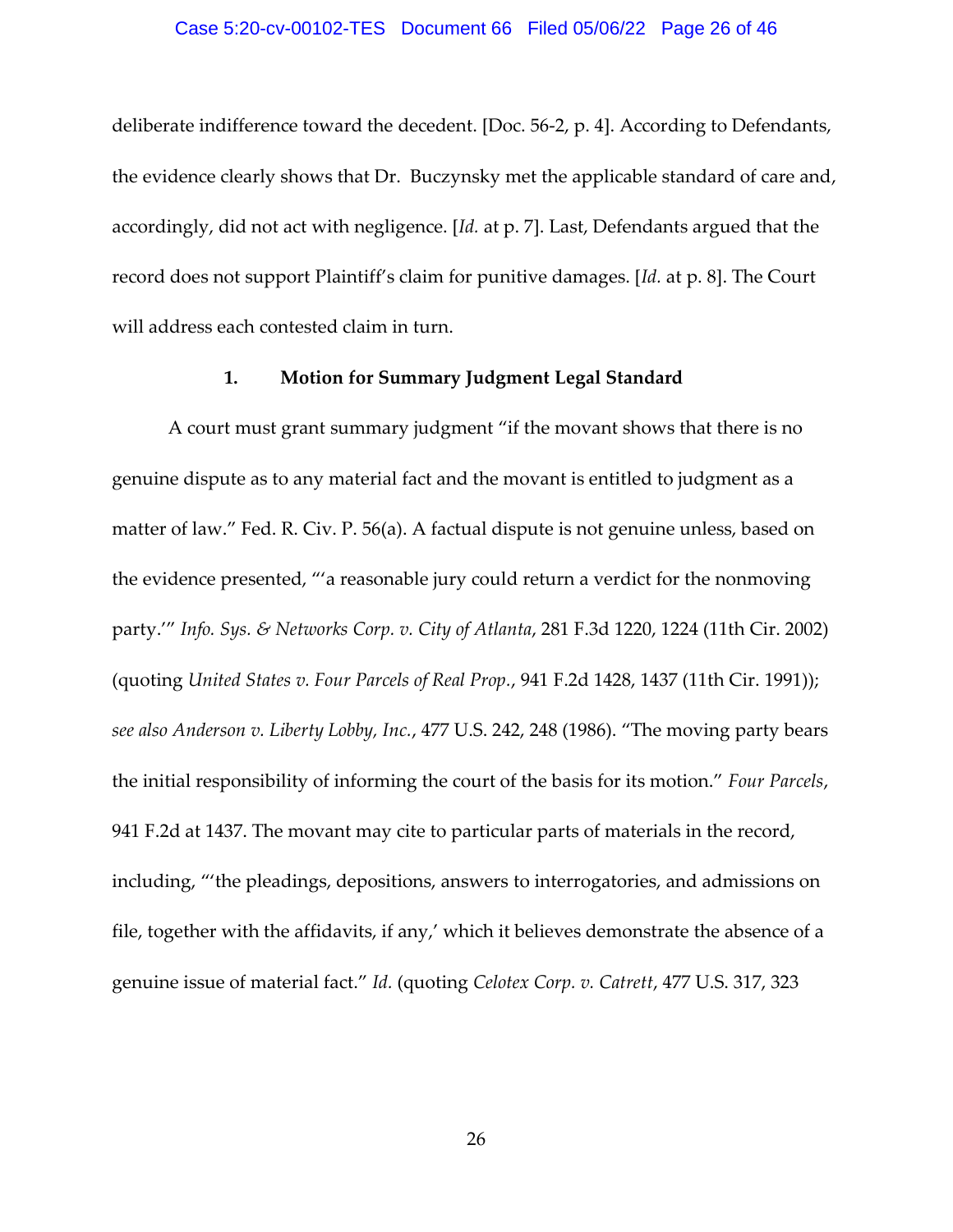(1986)); Fed. R. Civ. P.  $56(c)(1)(A)$ .<sup>6</sup> "When the nonmoving party has the burden of proof at trial, the moving party is not required to 'support its motion with affidavits or other similar material negating the opponent's claim[]' in order to discharge this 'initial responsibility.'" *Four Parcels*, 941 F.2d at 1437–38 (quoting *Celotex*, 477 U.S. at 323). Rather, "the moving party simply may show—that is, point out to the district court that there is an absence of evidence to support the nonmoving party's case." *Four Parcels*, 941 F.2d at 1437–38 (quoting *Celotex*, 477 U.S. at 324) (cleaned up). Alternatively, the movant may provide "affirmative evidence demonstrating that the nonmoving party will be unable to prove its case at trial." *Id.* 

If this initial burden is satisfied, the burden then shifts to the nonmoving party, who must rebut the movant's showing "by producing . . . relevant and admissible evidence beyond the pleadings." *Josendis v. Wall to Wall Residence Repairs, Inc.*, 662 F.3d 1292, 1315 (11th Cir. 2011) (citing *Celotex*, 477 U.S. at 324). The nonmoving party does not satisfy its burden "if the rebuttal evidence 'is merely colorable or[] is not significantly probative' of a disputed fact." *Josendis*, 662 F.3d at 1315 (quoting *Anderson*, 477 U.S. at 249–50). "A mere scintilla of evidence supporting the [nonmoving] party's position will not suffice." *Allen v. Tyson Foods, Inc.*, 121 F.3d 642, 646 (11th Cir. 1997). Further, where a party fails to address another party's assertion of fact as required by

<sup>6</sup> Courts may consider all materials in the record, not just those cited by the parties. Fed. R. Civ. P. 56(c)(3).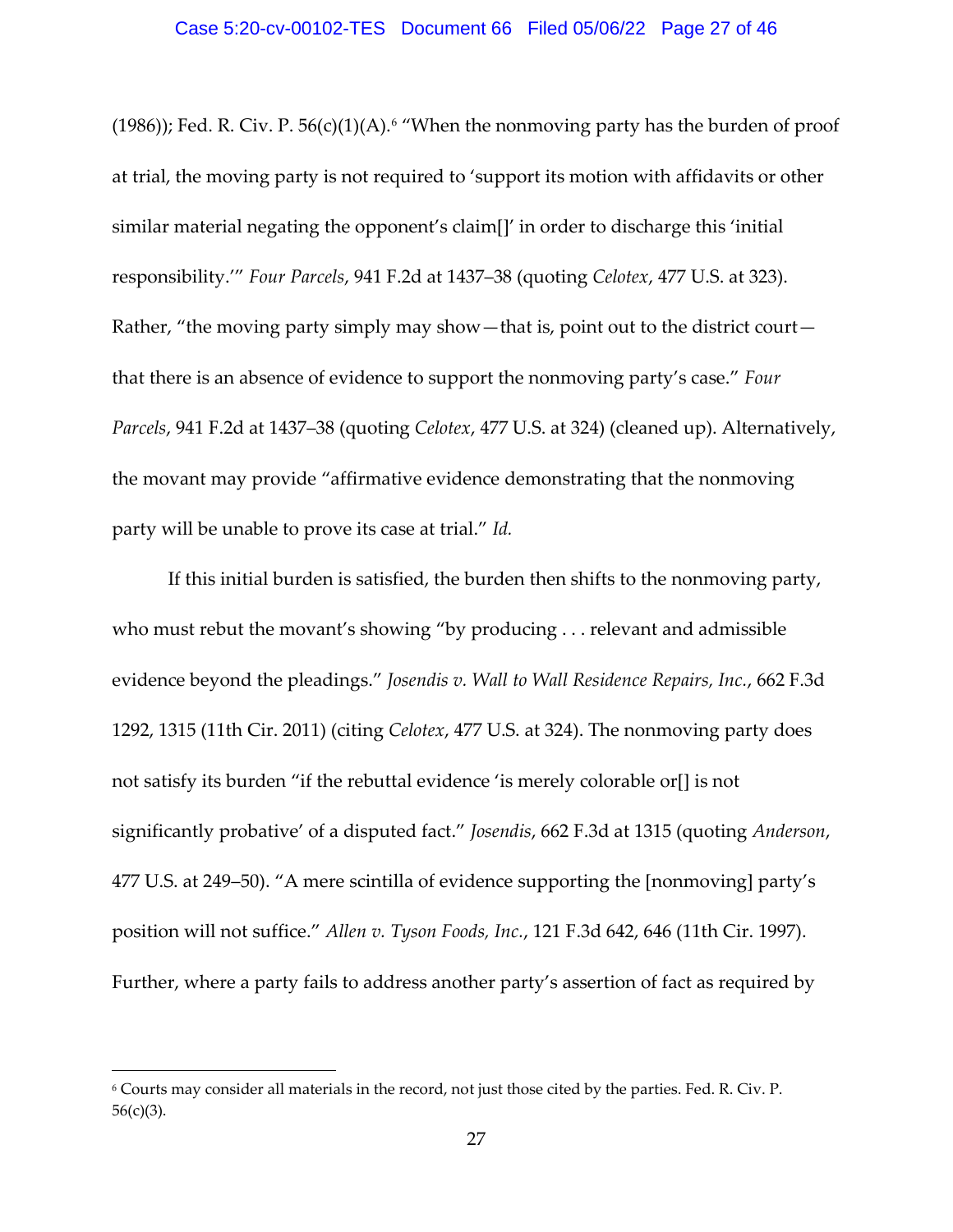### Case 5:20-cv-00102-TES Document 66 Filed 05/06/22 Page 28 of 46

Federal Rule of Civil Procedure 56(c), the Court may consider the fact undisputed for the purposes of the motion. Fed. R. Civ. P. 56(e)(2). However, "credibility determinations, the weighing of the evidence, and the drawing of legitimate inferences from the facts are jury functions, not those of a judge." *Anderson*, 477 U.S. at 255. Succinctly put,

[s]ummary judgment is not a time for fact-finding; that task is reserved for trial. Rather, on summary judgment, the district court must accept as fact all allegations the [nonmoving] party makes, provided they are sufficiently supported by evidence of record. So[,] when competing narratives emerge on key events, courts are not at liberty to pick which side they think is more credible. Indeed, if "the only issue is one of credibility," the issue is factual, and a court cannot grant summary judgment.

*Sconiers v. Lockhart*, 946 F.3d 1256, 1263 (11th Cir. 2020) (internal citations omitted).

Stated differently, "the judge's function is not himself to weigh the evidence and determine the truth of the matter but to determine whether there is a genuine issue for trial." *Anderson*, 477 U.S. at 249. "The evidence of the [nonmovant] is to be believed, and all justifiable inferences are to be drawn in his favor." *Id.* at 255. And "if a reasonable jury could make more than one inference from the facts, and one of those permissible inferences creates a genuine issue of material fact, a court cannot grant summary judgment"; it "must hold a trial to get to the bottom of the matter." *Sconiers*, 946 F.3d at 1263.

## **2. Plaintiff's Deliberate Indifference Claim**

Plaintiff argues that Dr. Buczynsky's conduct relating to Mr. Minton's treatment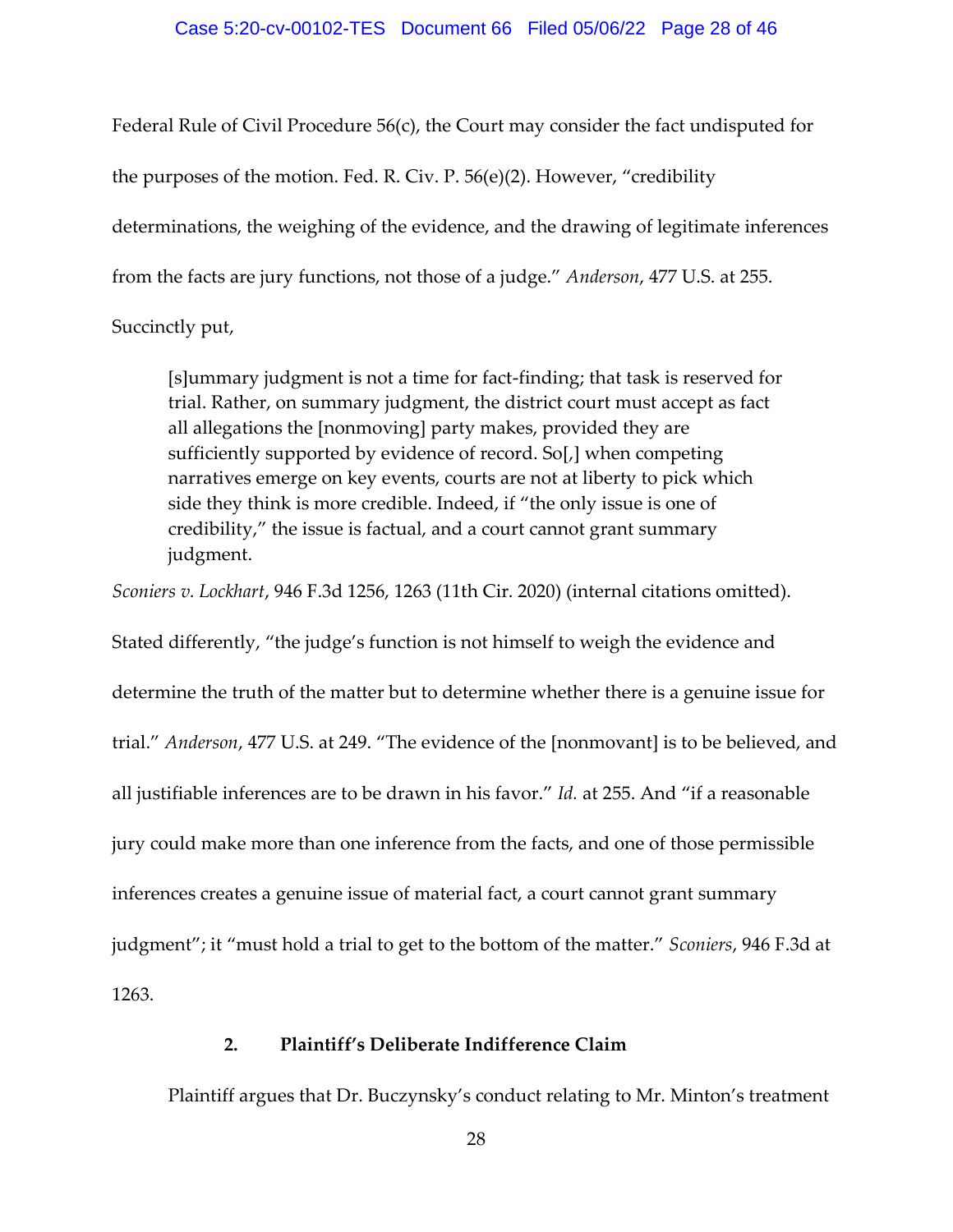#### Case 5:20-cv-00102-TES Document 66 Filed 05/06/22 Page 29 of 46

"exhibits a total disregard to [his] constitutional right to be free from deliberate indifference to his need for medical care, founded upon the Eighth and Fourteenth Amendments to the United States Constitution."<sup>7</sup> Complaint & Demand for Jury Trial, Minton v. Bradley, *et al.*, No. 5:20-cv-00298-TES (M.D. Ga. July 23, 2020), ECF No. 1, ¶ 122. According to Plaintiff, this deliberate indifference directly and proximately caused Mr. Minton's wrongful death and caused him to "endure[] great pain and suffering before his death." *Id.* at ¶ 123. Defendants focus the thrust of their defense on their contention the record doesn't support that Dr. Buczynsky subjectively knew of a risk of serious harm to Mr. Minton. [Doc. 56-2, p. 6].

To survive a motion for summary judgment, a plaintiff alleging deliberate indifference to provide medical treatment in violation of the Fourteenth Amendment "must 'produce sufficient evidence of (1) a substantial risk of serious harm; (2) the defendants' deliberate indifference to that risk; and (3) causation.'" *See Goodman v. Kimbrough*, 718 F.3d 1325, 1331 (11th Cir. 2013) (quoting *Carter v. Galloway*, 352 F.3d 1346, 1349 (11th Cir. 2003)). "Stating a[] [Fourteenth] Amendment Claim of denial of adequate medical care requires satisfying both an objective and subjective component."

<sup>7</sup> The Eighth Amendment prohibits cruel and unusual punishment for *prisoners* while the Fourteenth Amendment does the same for *pre-trial detainees*. Although inmates are governed by different constitutional amendments, the standard remains the same. *See Patel v. Lanier Cnty. Ga.*, 969 F.3d 1173, 1188 (11th Cir. 2020) (citing *Goebert v. Lee Cnty.*, 510 F.3d 1312, 1326 (11th Cir. 2007)). Although not specified by the parties, the Court assumes Mr. Minton is a pretrial detainee because his incarceration at Baldwin County Jail related to different charges than the ones he pled guilty to in January of 2018. *See*  [Doc. 53-2, p. 2]. As such, the Court will conduct its analysis under the 14th Amendment.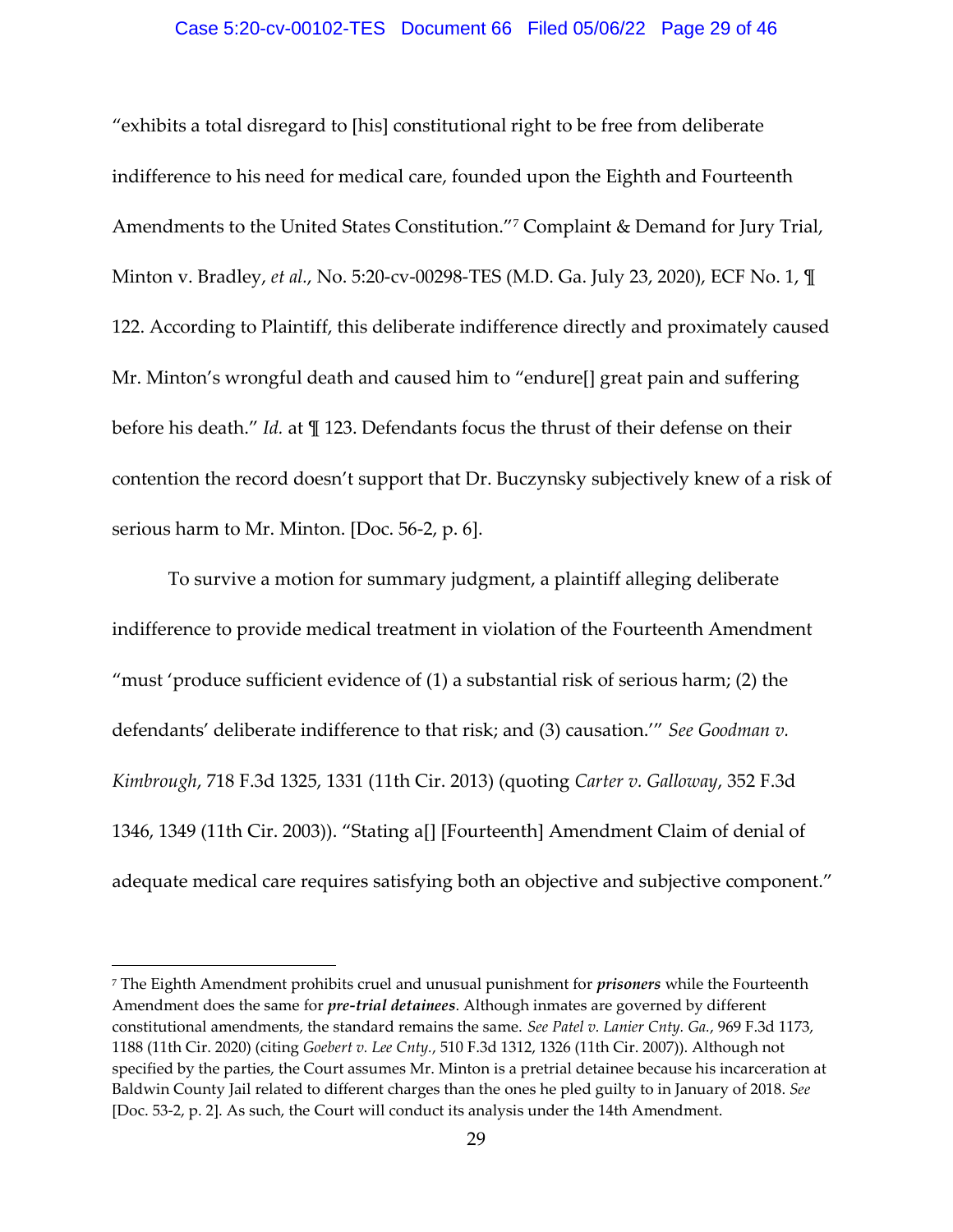*Gifford v. Rathman*, No. 1:14-CV-1179-SLB-JEO, 2017 WL 4340454, at \*19 (N.D. Ala. Sept. 29, 2017) (citing *Hervy v. McDonough*, No. 5:07cv58/RS/EMT, 2007 WL 1482392, at \*3–4 (N.D. Fla. May 18, 2007)).

Our law doesn't provide an exhaustive list of what constitutes a "serious medical need." In accordance with Eleventh Circuit precedent, "a serious medical need is considered 'one that has been diagnosed by a physician as mandating treatment or one that is so obvious that even a lay person would easily recognize the necessity for a doctor's attention.'" *Farrow v. West*, 320 F.3d 1235, 1243 (11th Cir. 2003) (quoting *Hill v. Dekalb Reg'l Youth Det. Ctr.*, 40 F.3d 1176, 1187 (11th Cir. 1994)). In both scenarios, "the medical need must be 'one that, if left unattended, 'pos[es] a substantial risk of serious harm.'" *Farrow*, 320 F.3d at 1243 (quoting *Taylor v. Adams*, 221 F.3d 1254, 1257 (11th Cir. 2000)).

With respect to the subjective element of deliberate indifference, Plaintiff must prove: (1) prison officials had subjective knowledge of the risk of serious harm; (2) prison officials disregarded that risk; and (3) prison officials' conduct is more than gross negligence. *See Goodman v. Kimbrough*, 718 F.3d 1325, 1331-32 (11th Cir. 2013) (quoting *Townsend v. Jefferson Cnty.*, 601 F.3d 1152, 1158 (11th Cir. 2010)). "[A]n inadvertent failure to provide adequate medical care cannot be said to constitute 'an unnecessary and wanton infliction of pain' or to be 'repugnant to the conscience of mankind.'" *Estelle v. Gamble*, 429 U.S. 97, 106 (1976). Liability will only stand against a prison official if they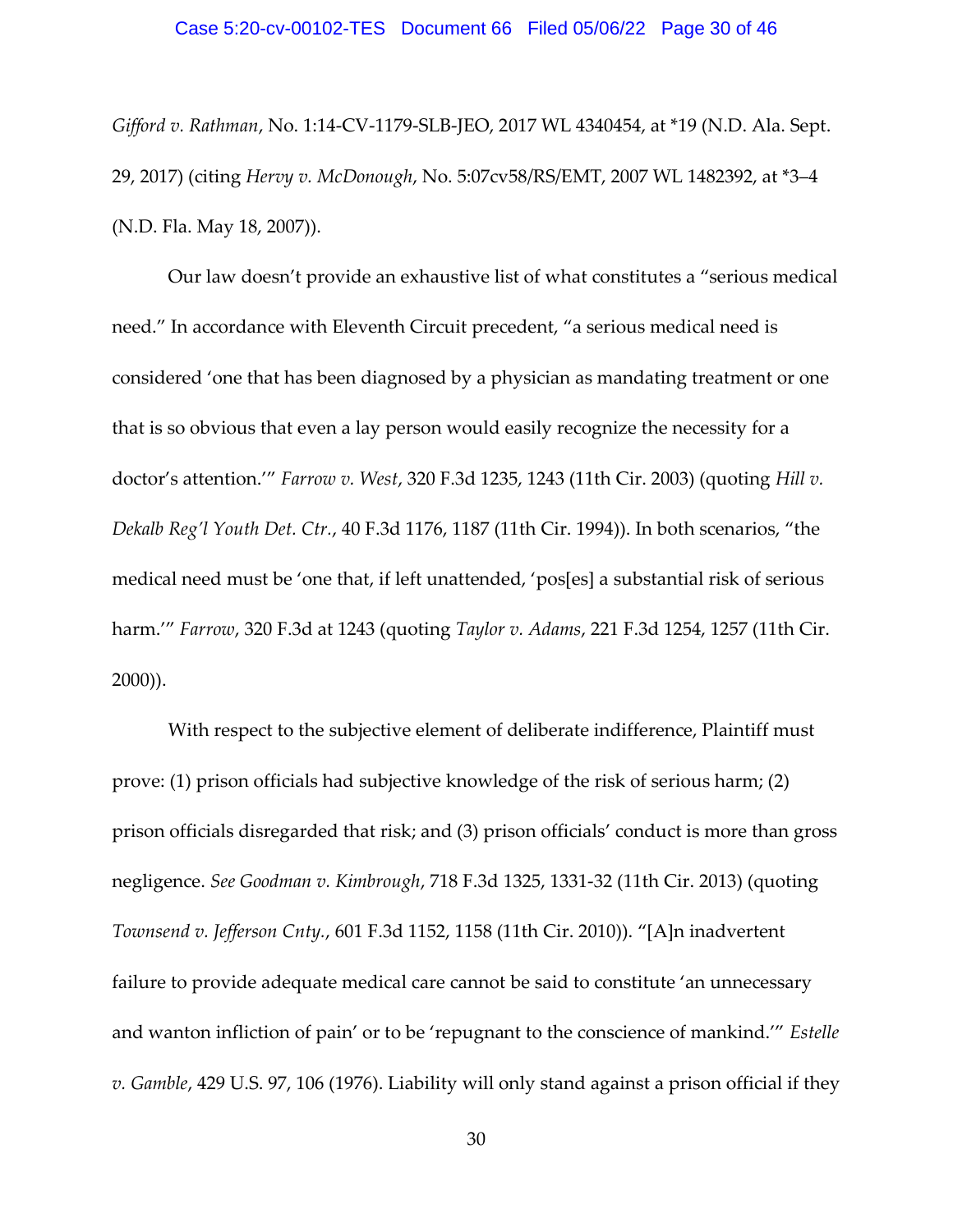#### Case 5:20-cv-00102-TES Document 66 Filed 05/06/22 Page 31 of 46

"know[] of and disregard[] an excessive risk to inmate health or safety." *Farmer v. Brennan*, 511 U.S. 825, 837 (1994).

To show that a prison official possesses such knowledge, he "must both be aware of facts from which the inference could be drawn that a substantial risk of harm exists, and he must also draw the inference." *Id.* "Whether a prison official had the requisite knowledge of a substantial risk is a question of fact subject to demonstration in the usual ways, including inference from circumstantial evidence . . . and a factfinder may conclude that a prison official knew of a substantial risk from the very fact that the risk was obvious." *Id.* at 842 (internal citations omitted).

"[G]rossly incompetent medical care or choice of an easier but less efficacious course of treatment can constitute deliberate indifference." *Waldrop v. Evans*, 871 F.2d 1030, 1035 (11th Cir. 1989) (citing *Rogers v. Evans*, 792 F.2d 1052, 1058 (11th Cir. 1986)). "Moreover, when the need for treatment is obvious, medical care which is so cursory as to amount to no treatment at all may amount to deliberate indifference." *McElligott v. Foley*, 182 F.3d 1248, 1255 (11th Cir. 1999) (first citing *Mandel v. Doe*, 888 F.2d 783, 788 (11th Cir. 1989); then citing *Ancata v. Prison Health Servs., Inc.*, 769 F.2d 700, 704 (11th Cir. 1985)) (cleaned up).

Defendants don't contest that the evidence shows that Mr. Minton faced a substantial risk of serious harm, and they don't challenge the causation element. Indeed, considering Mr. Minton's deteriorating condition and ultimate death,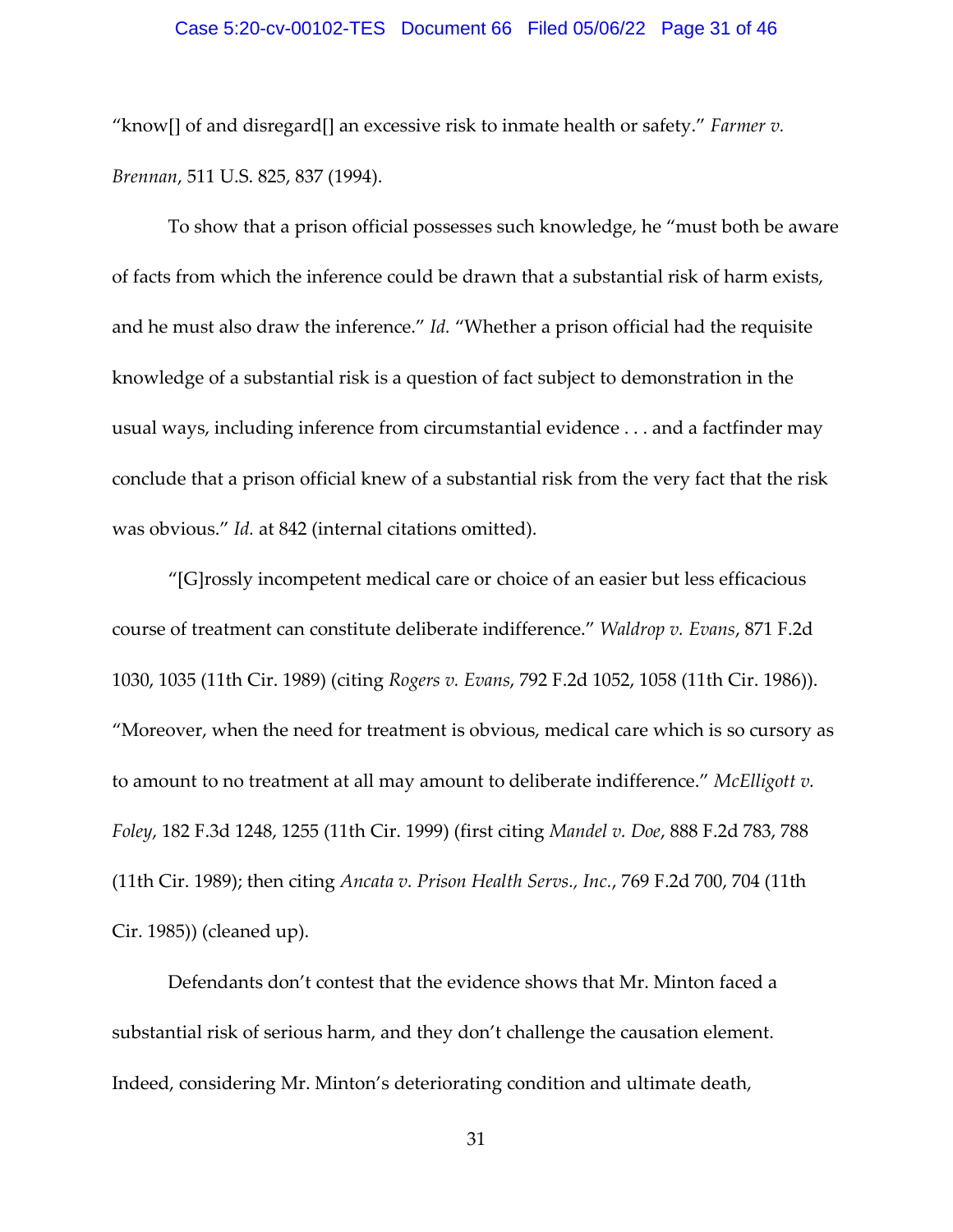#### Case 5:20-cv-00102-TES Document 66 Filed 05/06/22 Page 32 of 46

Defendants would be hard-pressed to legitimately challenge those elements.

Accordingly, the Court only needs to determine whether Plaintiff has provided enough evidence that Dr. Buczynsky acted with deliberate indifference to create an issue for trial. To survive summary judgment, Plaintiff must provide some evidence from which a jury could find that Dr. Buczynsky had subjective knowledge of the risk of serious harm, that he disregarded that risk, and that his conduct constituted something more than gross negligence. *See Goodman*, 601 F.3d at 1158 (quoting *Townsend*, 601 F.3d at 1158). And, the Court finds that she has made such a sufficient showing.

Drawing all justifiable inferences on behalf Plaintiff, a reasonable jury could review the evidence and find that Dr. Buczynsky had subjective awareness that Mr. Minton faced a risk of a serious harm. Mr. Minton informed Dr. Buczynsky that he had undergone abdominal surgery six weeks prior to arriving at Baldwin County Jail. [Doc. 56-3, p. 10]; [Doc. 43-2, Buczynsky Depo., p. 156:16–19]. Further, Dr. Buczynsky testified that he felt comfortable dealing with the recovery of inmates following abdominal surgery, understood that bowel surgery can lead to complications, and agreed that bowel obstructions may be lethal or very serious. [Doc. 43-2, Buczynsky Depo., pp. 13:6–12; 15:9–15; 136:12–22]. Considering the above, Dr. Buczynsky clearly understood that Mr. Minton faced the possibility of negative consequences following his abdominal surgery.

32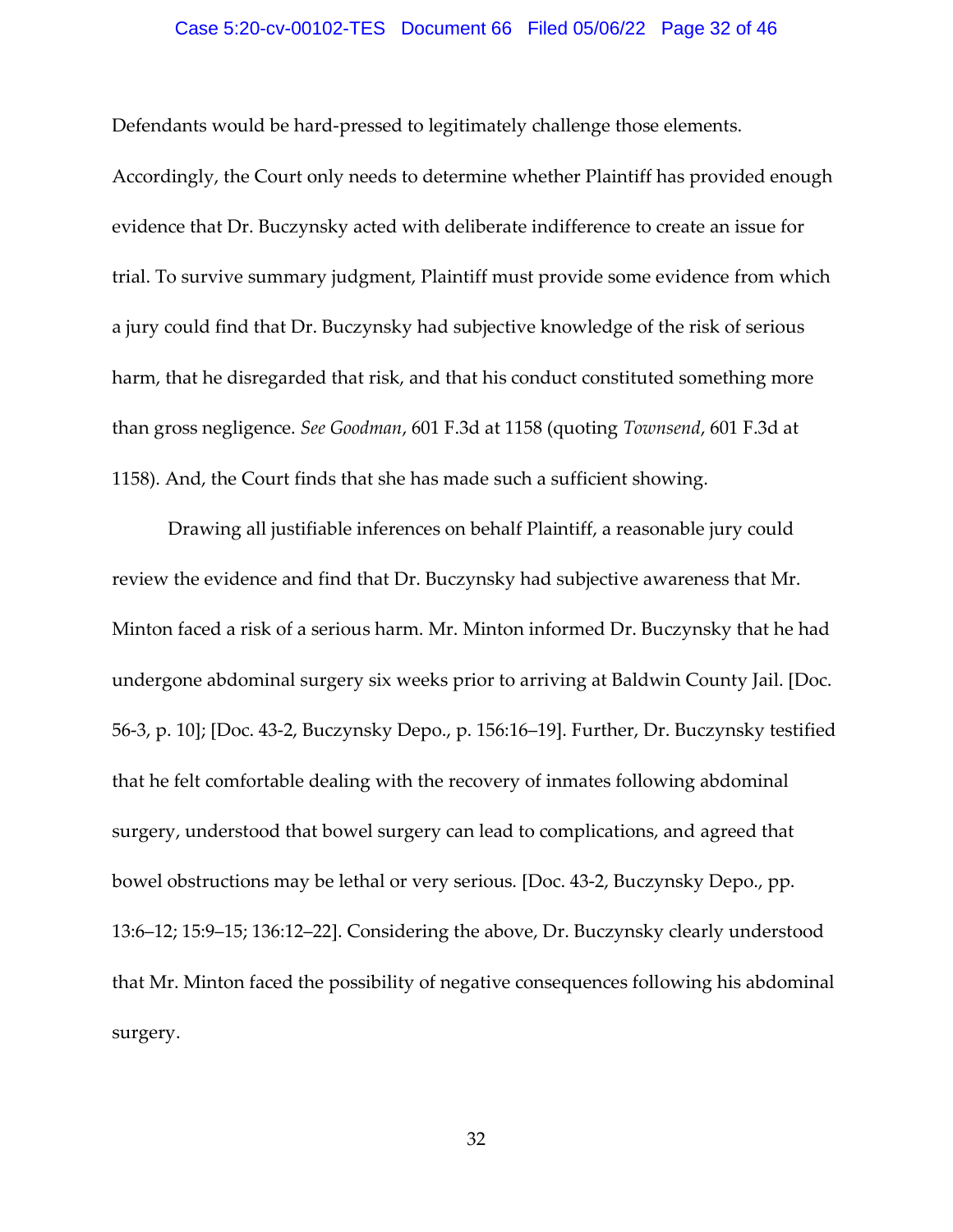#### Case 5:20-cv-00102-TES Document 66 Filed 05/06/22 Page 33 of 46

In fairness to Dr. Buczynsky, that risk of harm didn't present itself at the beginning of Mr. Minton's incarceration. In fact, Mr. Minton appeared healthy and comfortable during his first examination by Nurse Eubanks and Dr. Buczynsky. [Doc. 56-3, pp. 1–2, 10]. The first inkling of that risk forming appeared May 25th, when Mr. Minton complained of swelling in his stomach and feeling sick. [Doc. 56-3, p. 5]. However, even after Mr. Minton returned from his first trip to the emergency department, he reported feeling well. [Doc. 43-2, Buczynsky Depo., pp. 154:4—155:4]. And despite complaints of a hernia, Mr. Minton appeared relatively healthy, if not uncomfortable due to his hernia, during most of his incarceration between May 25th and July 20th.

The events that started to unfold on July 20th and ran until his death, just over a week later, sufficiently put Dr. Buczynsky on notice that Mr. Minton faced a risk of serious harm. Starting on July 20th, Mr. Minton started vomiting with increased frequency, complained of severe abdominal pain, and returned to the emergency room following Nurse Bell's evaluation. [Doc. 56-3, pp. 9, 83]; [Doc. 43-4, Bell Depo., pp. 94:23—95:6]. The evidence offered by Plaintiff shows that Mr. Minton continued to vomit, had trouble with bowel movements, continued to experience abdominal pain, possibly threw up blood or fecal matter and possibly passed out on different occasions. [Doc. 56-3, pp. 3, 4, 29, 30, 31, 32, 35, 47, 49, 50, 51]. Dr. Buczynsky knew of Mr. Minton's medical issues that presented during this week because he evaluated him in person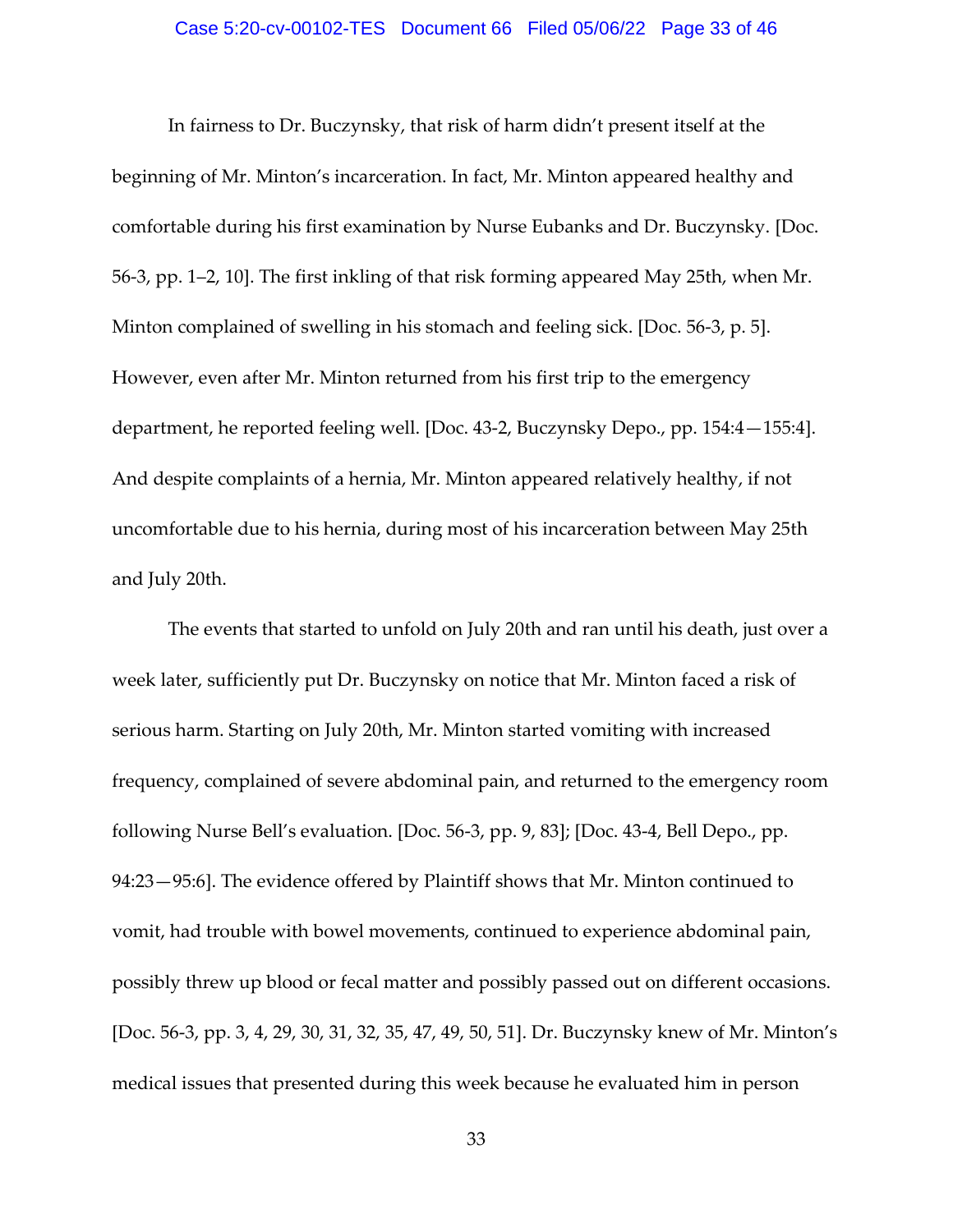#### Case 5:20-cv-00102-TES Document 66 Filed 05/06/22 Page 34 of 46

once and talked with Deputy Bradley and Nurse Eubanks multiple times regarding his status. [Doc. 56-3, pp. 4, 29]; [Doc. 43-5, Bradley Depo., p. 103:2–19]; [Doc. 43-3, Eubanks Depo., pp. 132:22—133:11]. Despite knowing of Mr. Minton's worsening condition, Dr. Buczynsky kept in place his standing orders of medication and liquid diet.

The Eleventh Circuit has stated that "[c]hoosing to deliberately disregard, without any investigation or inquiry, everything [an] inmate says amounts to willful blindness" that can impart constructive knowledge onto the willfully blind party. *Goebert*, 510 F.3d at 1328. Based on the evidence Plaintiff presented and viewed in a light most favorable to her, a reasonable jury could find that Dr. Buczynsky's allegedly cursory treatment of Mr. Minton constituted willful blindness so as to impart constructive knowledge of the fact that he faced a risk of a serious harm. Because evidence exists from which a jury could find that Dr. Buczynsky knew of Mr. Minton's risk, Plaintiff satisfies the first prong of the subjective awareness element.

The Court must next determine whether Dr. Buczynsky disregarded Mr. Minton's serious risk of harm. Dr. Buczynsky undeniably provided *some* medical care to Mr. Minton during the course of his incarceration. Indeed, the Court finds that he likely provided competent, constitutionally-sufficient medical care at various points while providing Mr. Minton care. As such, the Court must tread hesitantly before finding that evidence of a constitutional violation exists. *See Paulk v. Ford*, 826 Fed. App'x 797, 806 (11th Cir. 2020) (citing *Waldrop*, 871 F.2d at 1035). However, even when inmates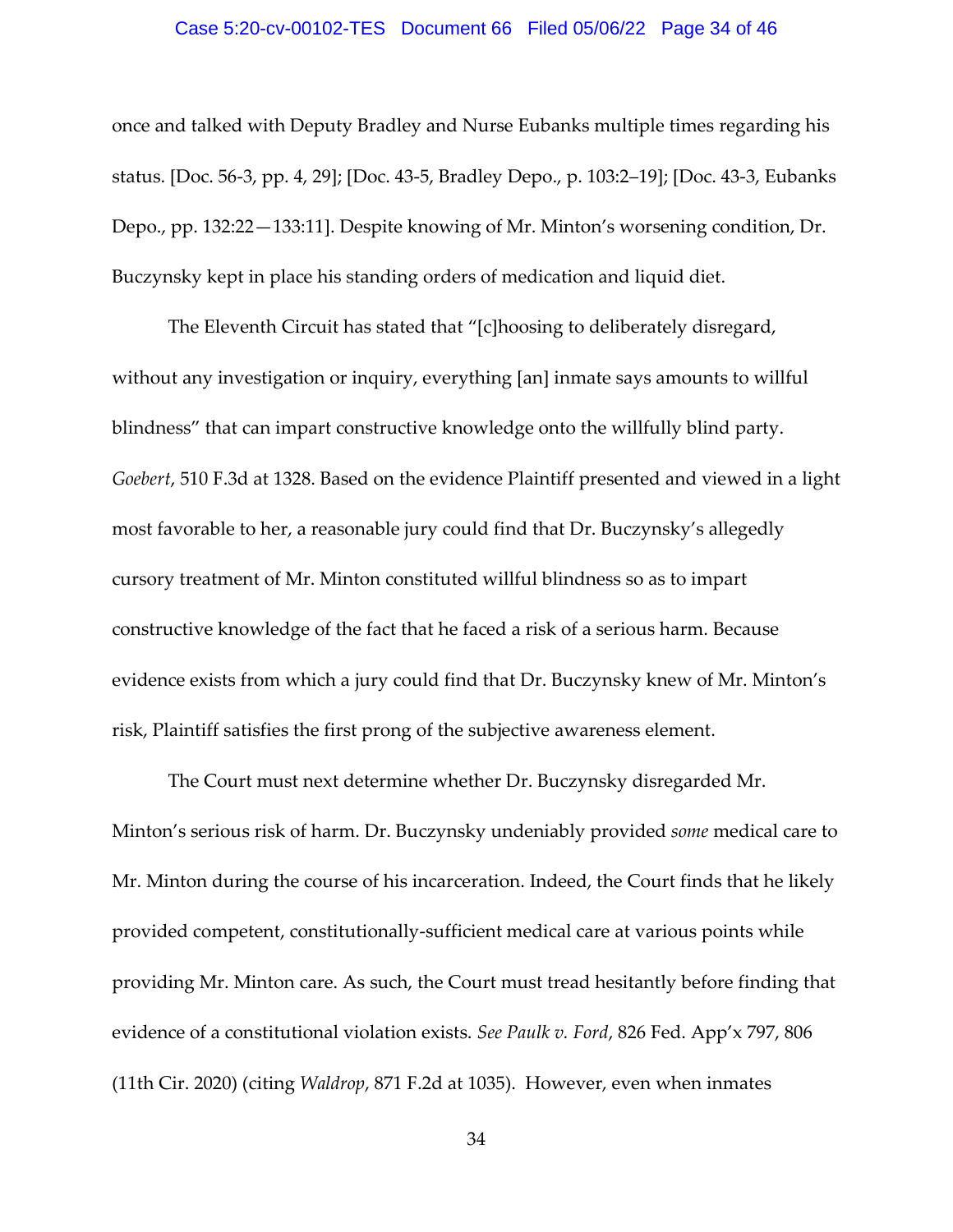#### Case 5:20-cv-00102-TES Document 66 Filed 05/06/22 Page 35 of 46

previously received competent care, "one episode of gross conduct would be sufficient for a jury to make a finding of deliberate indifference." *Rogers*, 792 F.2d at 1062.

Despite administering some medical care to Mr. Minton, the Court finds Plaintiff provided evidence from which a reasonable jury could determine he actually disregarded that risk. Looking at the record in the light most favorable to Plaintiff, the evidence paints a picture of rapidly declining health for Mr. Minton, which became readily apparent starting July 20, 2018, and a course of little to no action by Dr. Buczynsky. Mr. Minton visited the local emergency department on July 20, 2018, a little more than a week before he died, complaining of abdominal pain and vomiting. [Doc. 43-4, Bell Depo., pp. 94:23—95:6]; [Doc. 56-3, pp. 9, 83]. After returning from the hospital—with instructions to return should his condition worsen—Mr. Minton continued to struggle with abdominal pain, lack of bowel movements, and vomiting. *See* [Doc. 43-5, Bradley Depo., p. 103:2–19]; [Doc. 56-3, pp. 4, 30, 32].

By the time Dr. Buczynsky examined Mr. Minton on July 24, he still complained of vomiting and lack of bowel movements. [Doc. 43-2, Buczynsky Depo., p. 123:10–20]; [Doc. 56-3, p. 4]. Once Mr. Minton returned to the jail's general population on July 25th, his condition quickly worsened: fellow inmates testified that he was throwing up a dark substance—either blood or fecal matter—and that he had been falling down. [Doc. 61-5, Butts Depo., p. 24:20–23]; [Doc. 61-6, Lewis Aff., ¶¶ 6, 7]. This testimony coincides with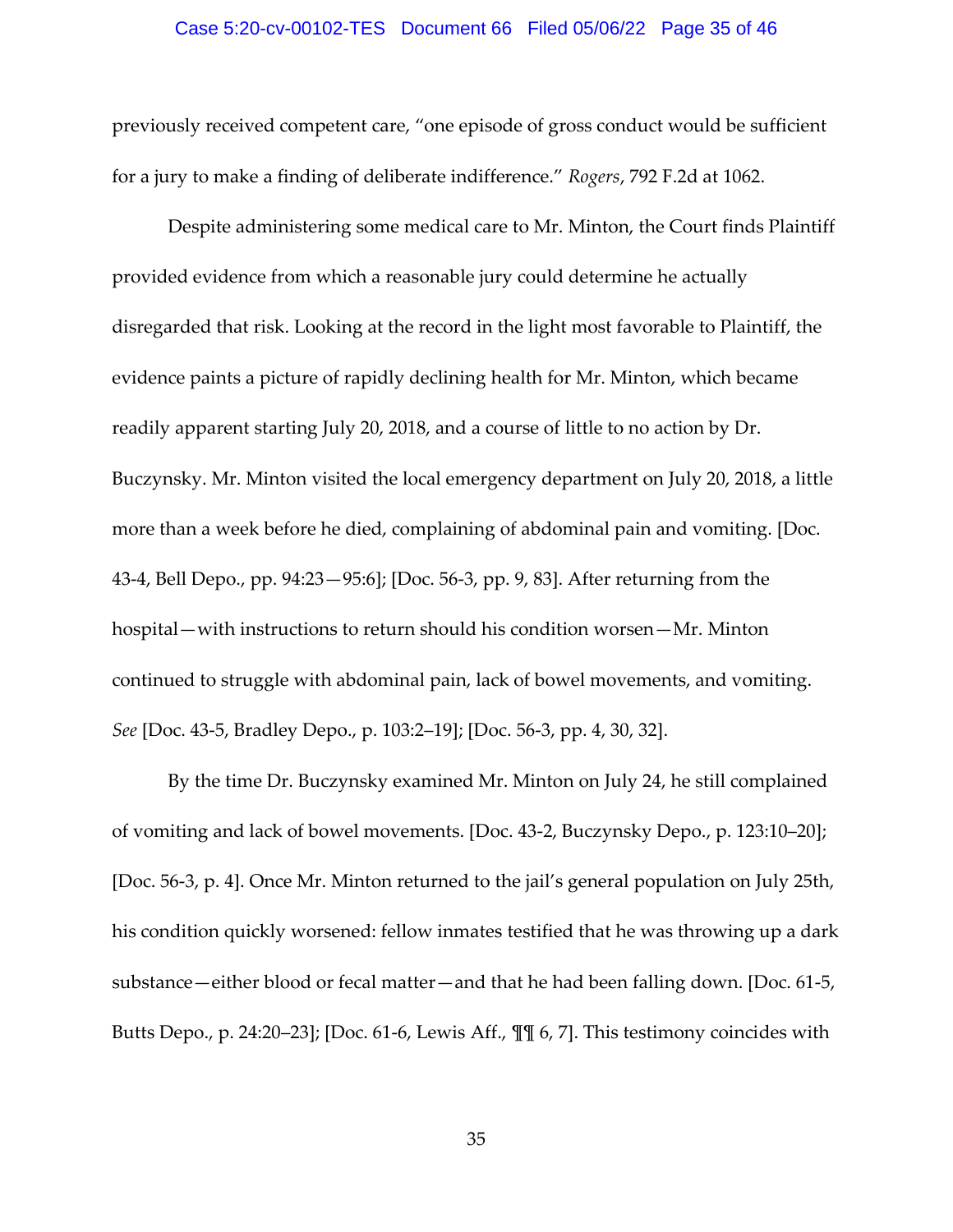#### Case 5:20-cv-00102-TES Document 66 Filed 05/06/22 Page 36 of 46

what Mr. Minton reported to jail personnel, which prompted his return to medical isolation on the 27th. 8 [Doc. 56-3, p. 3].

Even assuming Dr. Buczynsky had not yet disregarded Mr. Minton's health problems, his actions (and inactions) on July 27th seriously call that assumption into question. That morning, Nurse Eubanks notified Dr. Buczynsky that Mr. Minton returned to medical isolation after possibly passing out. [Doc. 56-3, p. 3]. Despite later reports that he had thrown up in his cell, Mr. Minton's progress notes at 2:50 pm on July 27th reflect an understanding between Nurse Eubanks and Dr. Buczynsky that the liquid found in the cell was likely the chicken broth and red punch served at lunch. [*Id.*]. Despite believing Mr. Minton that he had vomited and passed out (a new symptom showing his weakened state), Dr. Buczynsky chose to stand by his previous order given that morning.

A reasonable jury could look at the evidence above and find that Dr. Buczynsky disregarded the fact that Mr. Minton possibly faced a life-threatening complication from his prior abdominal surgery. Mr. Minton had lost 17 pounds from his heaviest (184 pounds on May 15th) by the time Dr. Buczynsky last examined him in person (167 pounds on July 24th). He continued to vomit, struggled with having bowel movements, constantly complained of cramping, and had possibly passed out. Instead of referring

<sup>8</sup> In order to decide the question of deliberate indifference, a jury could certainly consider the 48-hour delay in moving Mr. Minton back to medical isolation.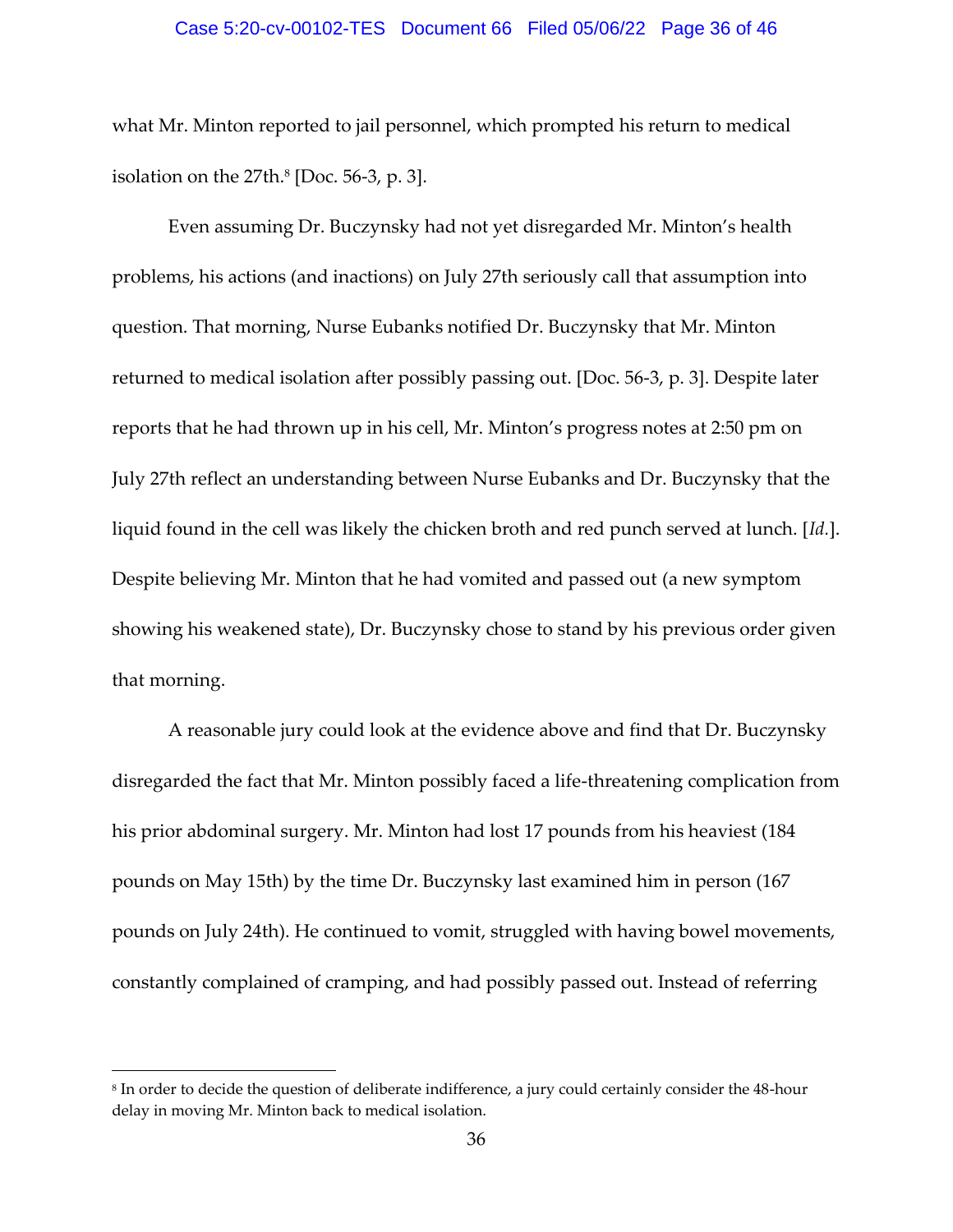#### Case 5:20-cv-00102-TES Document 66 Filed 05/06/22 Page 37 of 46

Mr. Minton to the emergency department following the barrage of these worsening (and new) conditions, Dr. Buczynsky prescribed acid reflux medication, a stool softener, and kept Mr. Minton on a liquid diet—a diet that he had been on for at least five days prior to his death, and would have been subject to for five more days had he survived.

Furthermore, a jury could find that Nurse Eubanks and Dr. Buczynsky didn't believe that Mr. Minton had actually vomited in his medical isolation cell the day leading up to his death. Despite reporting to Nurse Eubanks that he vomited, Mr. Minton's progress notes seem to suggest that Nurse Eubanks believed that the liquid was the chicken broth and red punch served at lunch. In a light most favorable to Plaintiff, a jury could infer that Nurse Eubanks and Dr. Buczynsky chose to disregard Mr. Minton's report and believe that he spilled his lunch instead.<sup>9</sup> This inference suggests that Dr. Buczynsky directly disregarded Mr. Minton's risk.

Despite the possibility of surgical complications, the worsening conditions, the severe weight loss, and the continued complaints, a jury could determine that Dr. Buczynsky chose the path of least resistance and status quo. Accordingly, a jury could find that his actions evince a disregard for Mr. Minton's risk of serious harm because they were so basic, so minimal or so cursory that they really amounted to no treatment

<sup>9</sup> Indeed, Plaintiff's expert, Dr. Lutz, raised this point. *See* [Doc. 53-3, Lutz Depo., p. 159:7–13 ("I tried to justify in my mind how Mr. Minton says he vomits all over and how nurses say that it's just spilled soup. . . . That's the only—I'm trying to reconcile that in my mind.")].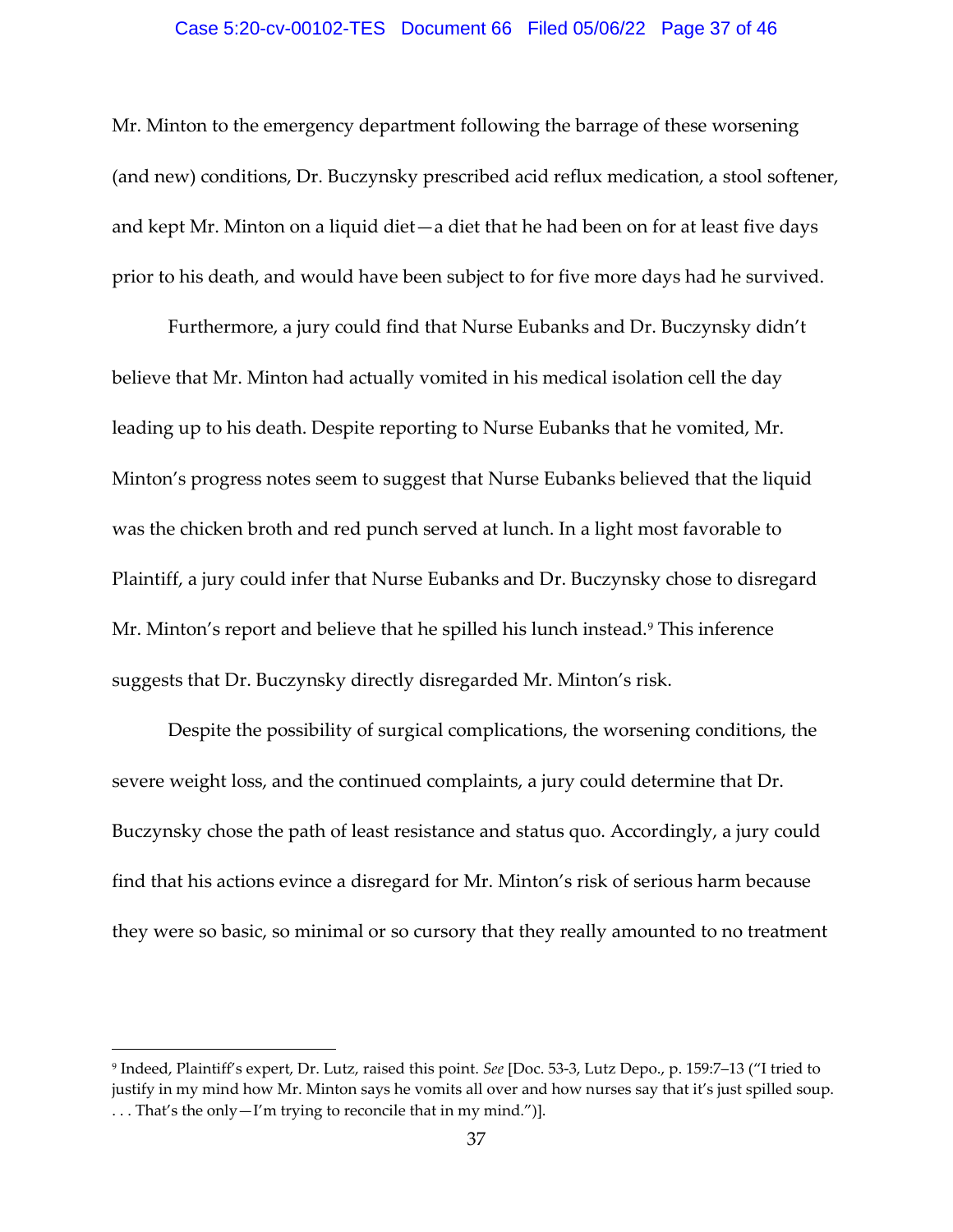at all. *See Waldrop*, 871 F.2d at 1035 (citing *Rogers*, 792 F.2d at 1058); *McElligott*, 182 F.3d at 1255 (citations omitted).

Last, the Court must decide whether Plaintiff has offered enough evidence from which a jury could find that Dr. Buczynsky's actions constituted more than gross negligence. The meaning of this element "is not self-evident." *Goebert*, 510 F.3d at 1327. In fact, the Eleventh Circuit recently stated that there is an "inconsistency" in its case law with respect to the description of "this element as exceeding gross negligence or as exceeding mere negligence." *Smith v. Wood*, 2021 WL 4452526, at \*3 (11th Cir. Sept. 29, 2021). In *Smith*, the Eleventh Circuit asserted that conduct must be "the equivalent of recklessly disregarding the risk." *Id.* (quoting *Farmer*, 511 U.S. at 836, 839 (quoting Model Penal Code § 2.02(2)(c))). The Model Penal Code defines recklessness as a conscious disregard of a substantial and unjustifiable risk. Model Penal Code §  $2.02(2)(c)$ . In accordance with this definition, the Court finds that a reasonable jury could find that Dr. Buczynsky consciously disregarded Mr. Minton's risk of harm, and as a result acted with recklessness sufficient for a claim of deliberate indifference to stand.

Based on the foregoing, the Court finds that Plaintiff has provided sufficient evidence from which a reasonable jury could find that Dr. Buczynsky subjectively disregarded Mr. Minton's serious risk of medical harm so that a jury must ultimately decide the issue. By making this determination, the Court isn't deciding that Dr.

38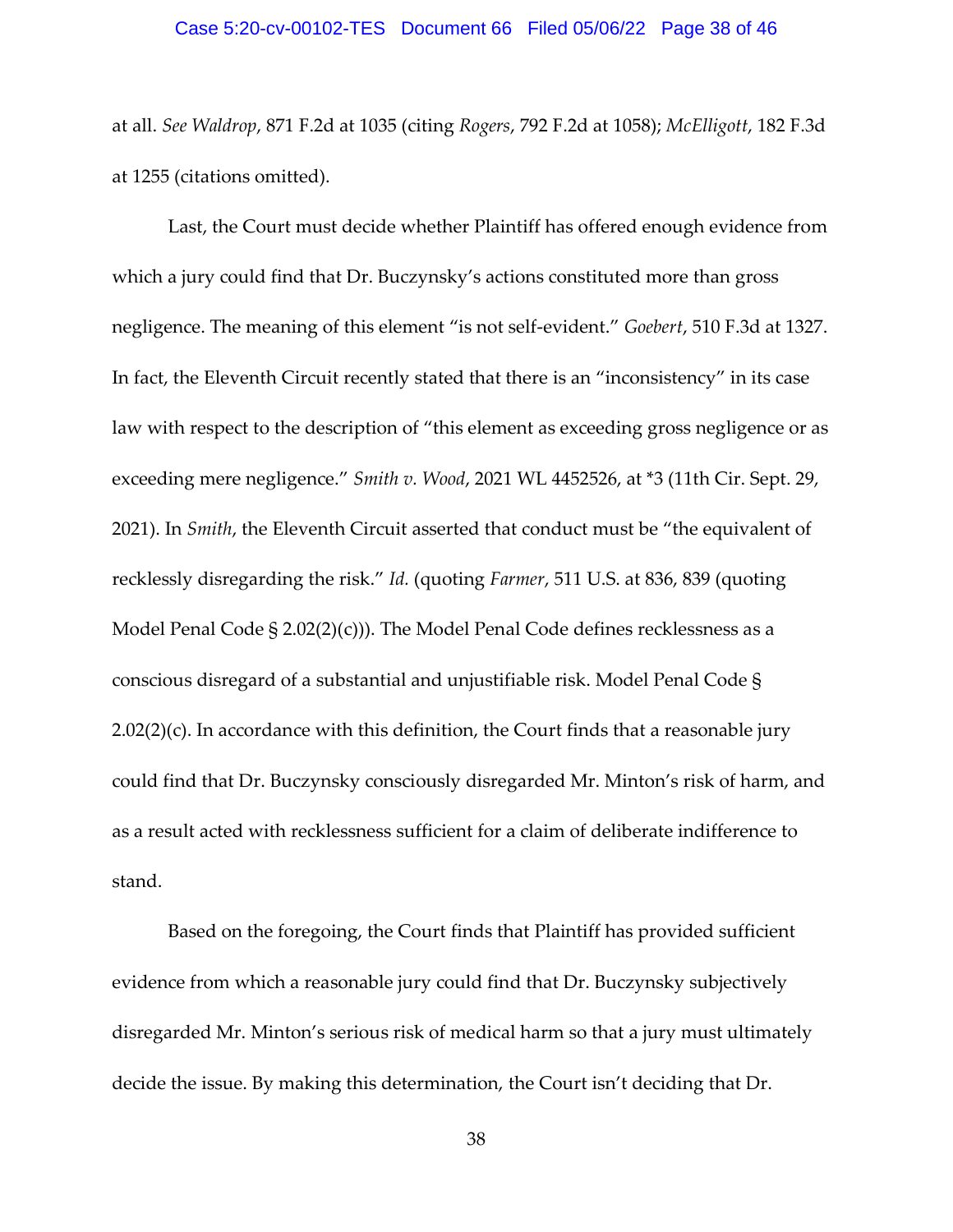#### Case 5:20-cv-00102-TES Document 66 Filed 05/06/22 Page 39 of 46

Buczynsky violated Mr. Minton's constitutional rights or that he committed medical malpractice. The Court's decision merely reflects that Plaintiff provided enough evidence to create a genuine issue of material fact. And, because a genuine issue of material fact exists, the Court cannot grant summary judgment and must hold a trial so that a jury can decide the issue. *See Sconiers*, F.3d at 1263. As such, the Court finds that her claim of deliberate indifference to provide medical care pursuant to 42 U.S.C. § 1983 may go forward. Accordingly, the Court **DENIES** Defendants' summary judgment motion with respect to this claim.

#### **3. Plaintiff's Medical Negligence Claim**

Plaintiff also brings a state law claim of medical negligence against Dr. Buczynsky alleging that he "owned [sic] Mr. Minton the standard of medical care required of physicians," that he "breached the duty of care," and finally that his breach was the direct and proximate cause of Mr. Minton's death. Complaint & Demand for Jury Trial, Minton v. Bradley, *et al.*, No. 5:20-cv-00298-TES (M.D. Ga. July 23, 2020), ECF No. 1, ¶¶ 124, 125, 130. Specifically, Plaintiff alleges Dr. Buczynsky failed to "fully review and act appropriately as a result of the changes in and worsening of Mr. Minton's conditions." *Id.* at  $\P$  128. Defendants contend that Dr. Buczynsky met the applicable standard of care and that "[t]here is no expert testimony adequate to prove that [his] care of Mr. Minton departed from the standard of care, nor that any such negligence was a proximate cause of Mr. Minton's death." [Doc. 56-2, p. 7].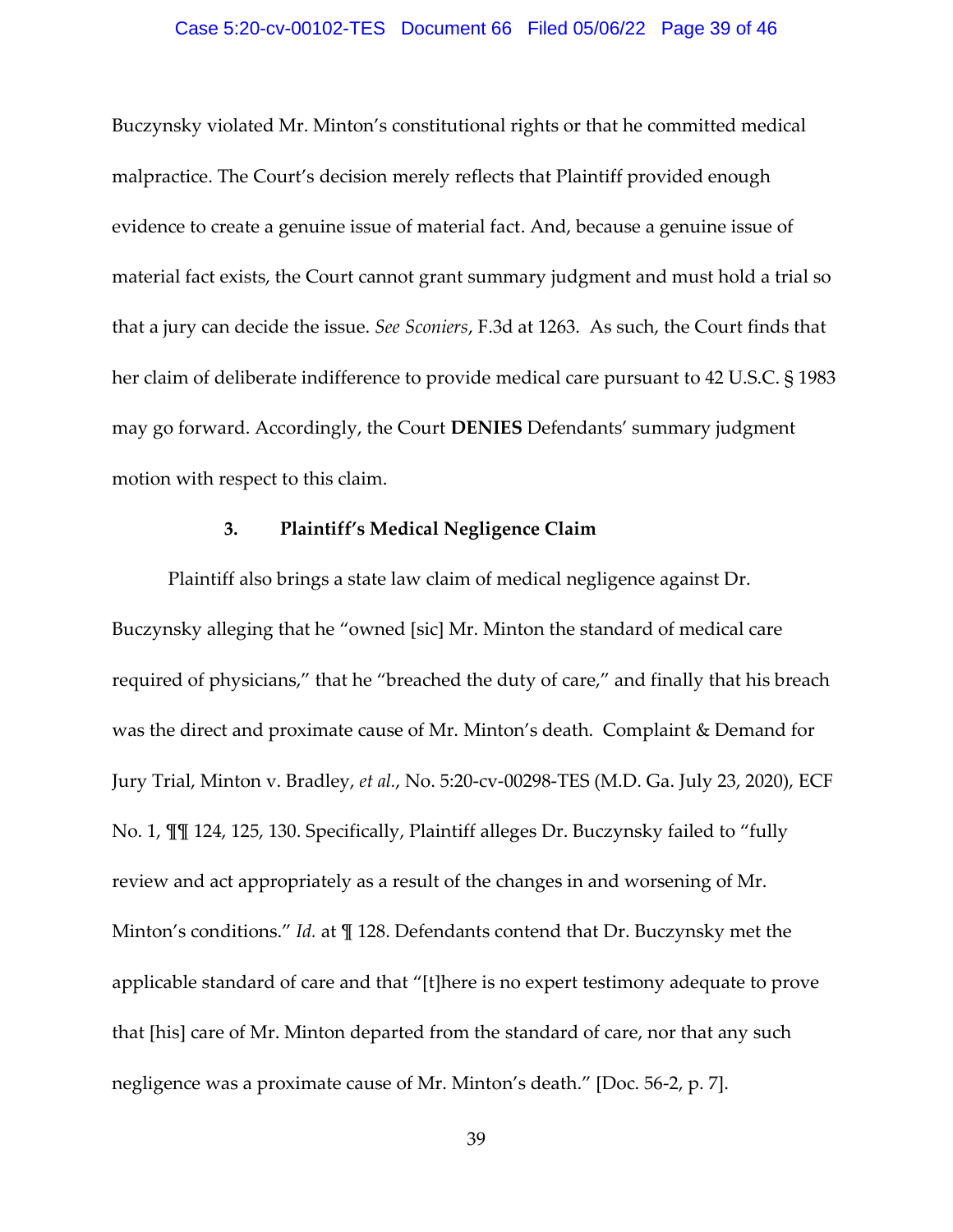#### Case 5:20-cv-00102-TES Document 66 Filed 05/06/22 Page 40 of 46

Georgia law provides that "a person professing to practice . . . the administering of medicine for compensation must bring to the exercise of his profession a reasonable degree of care and skill." O.C.G.A. § 51-1-27. Further, "[a]ny injury resulting from a want of such care and skill shall be a tort for which a recovery may be had." *Id.* Georgia courts have interpreted this statute to require plaintiffs seeking recovery in a medical malpractice action to prove: "(1) the duty inherent in the doctor-patient relationship; (2) the breach of that duty by failing to exercise the requisite degree of skill and care; and (3) that this failure [was] the proximate cause of the injury sustained." *Zwiren v. Thompson*, 578 S.E.2d 862, 864 (Ga. 2003) (quoting *Hawkins v. Greenberg*, 304 S.E.2d 922 (Ga. Ct. App. 1983).

In such cases, Georgia law presumes that "medical services were performed in an ordinary and skillful manner[.]" *Overstreet v. Nickelsen*, 317 S.E.2d 583, 587 (Ga. Ct. App. 1984). "The proof required to rebut that presumption must come from expert medical witnesses." *Id.* Thus, in a medical malpractice action, medical expert testimony is not merely a suggestion to prove the causation prong, it is a requirement. *Zwiren*, 578 S.E.2d at 866; *see Bowling v. Foster*, 562 S.E.2d 776, 780 (Ga. Ct. App. 2002) (A "plaintiff is usually required to 'offer expert medical testimony to the effect that the defendantdoctor failed to exercise that degree of care and skill which would ordinarily have been employed by the medical profession generally *under the circumstances*.'") (citation omitted; emphasis added); *Porter v. Guill*, 681 S.E.2d 230, 235 (Ga. Ct. App. 2009) ("To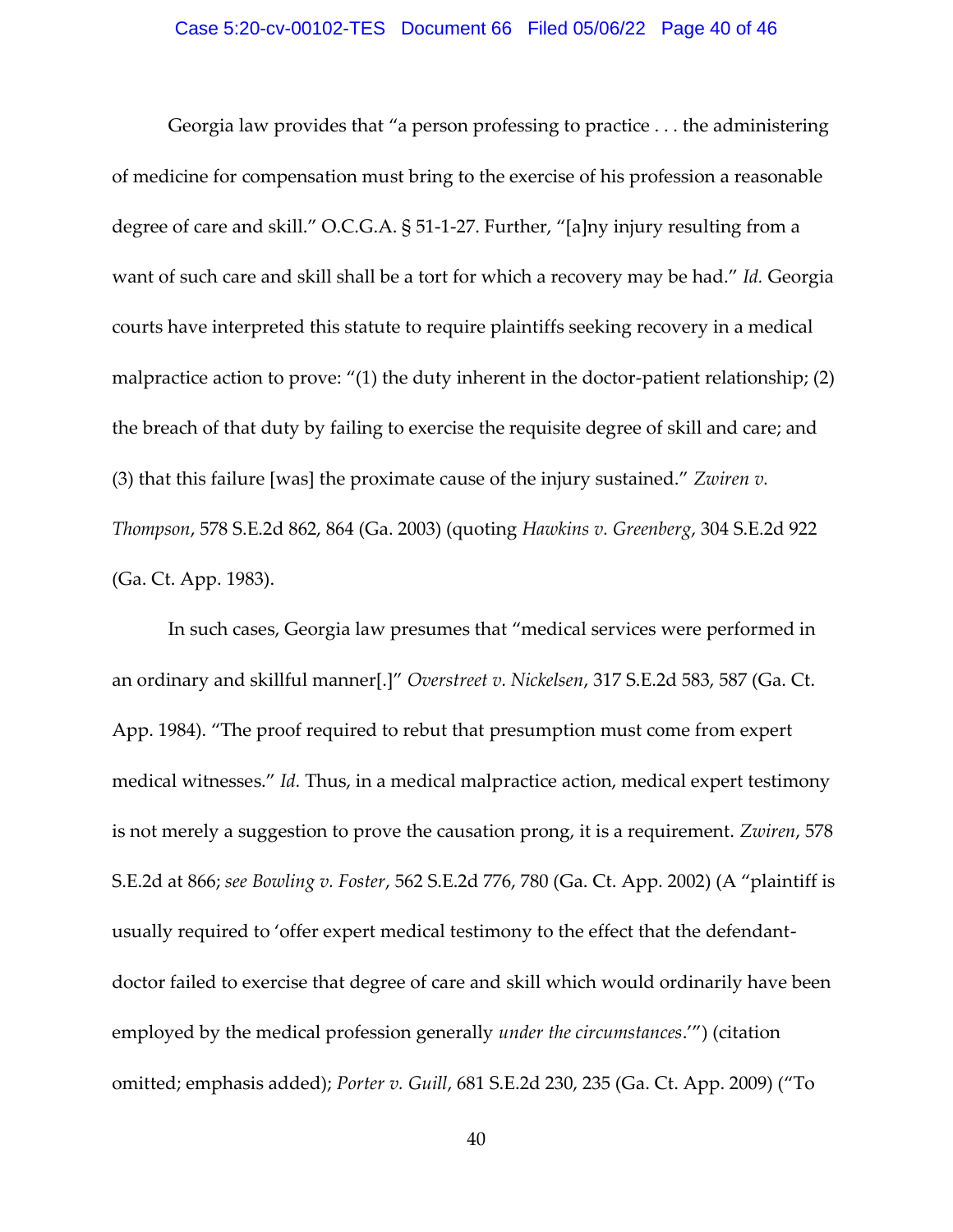#### Case 5:20-cv-00102-TES Document 66 Filed 05/06/22 Page 41 of 46

recover in a medical malpractice case, a plaintiff must demonstrate, by expert testimony, a violation of the applicable medical standard of care [and] also that the purported violation [of] or deviation from the proper standard of care is the proximate cause of the injury sustained.").

The reason why expert testimony is necessary in a medical malpractice action, and not in an ordinary negligence action can be summarized as follows:

A malpractice claim requires expert testimony because the court and the jury must have a standard measure which they are to use in measuring the acts of the professional in determining whether he exercised a reasonable degree of care and skill in caring out his professional duties. The proper standard of measurement is to be established by testimony of professionals; for it is a professional question.

*Roberts v. Quick Rx Drugs, Inc.*, 807 S.E.2d 476, 480 (Ga. Ct. App. 2017) (quoting

*Hopkinson v. Labovitz,28* 499 S.E.2d 338, 339 (Ga. Ct. App. 1998)); *see Wagner v. Timms*,

281 S.E.2d 295, 297 (Ga. Ct. App. 1981) ("Testimony establishing the proper medical standard [is] required because a jury cannot reasonably be expected to apply negligence principles to medical conduct absent competent evidence of what degree of skill and care the medical profession generally would have exercised under similar circumstances."). Accordingly, a plaintiff alleging professional malpractice must present expert testimony to establish the proper medical standard of conduct.

Plaintiff's proffered expert testimony must be based on "more than mere chance or speculation" but does not need to use "the magic words 'reasonable degree of medical certainty.'" *Anthony v. Chambless*, 500 S.E.2d 402, 404–05 (Ga. Ct. App. 1998)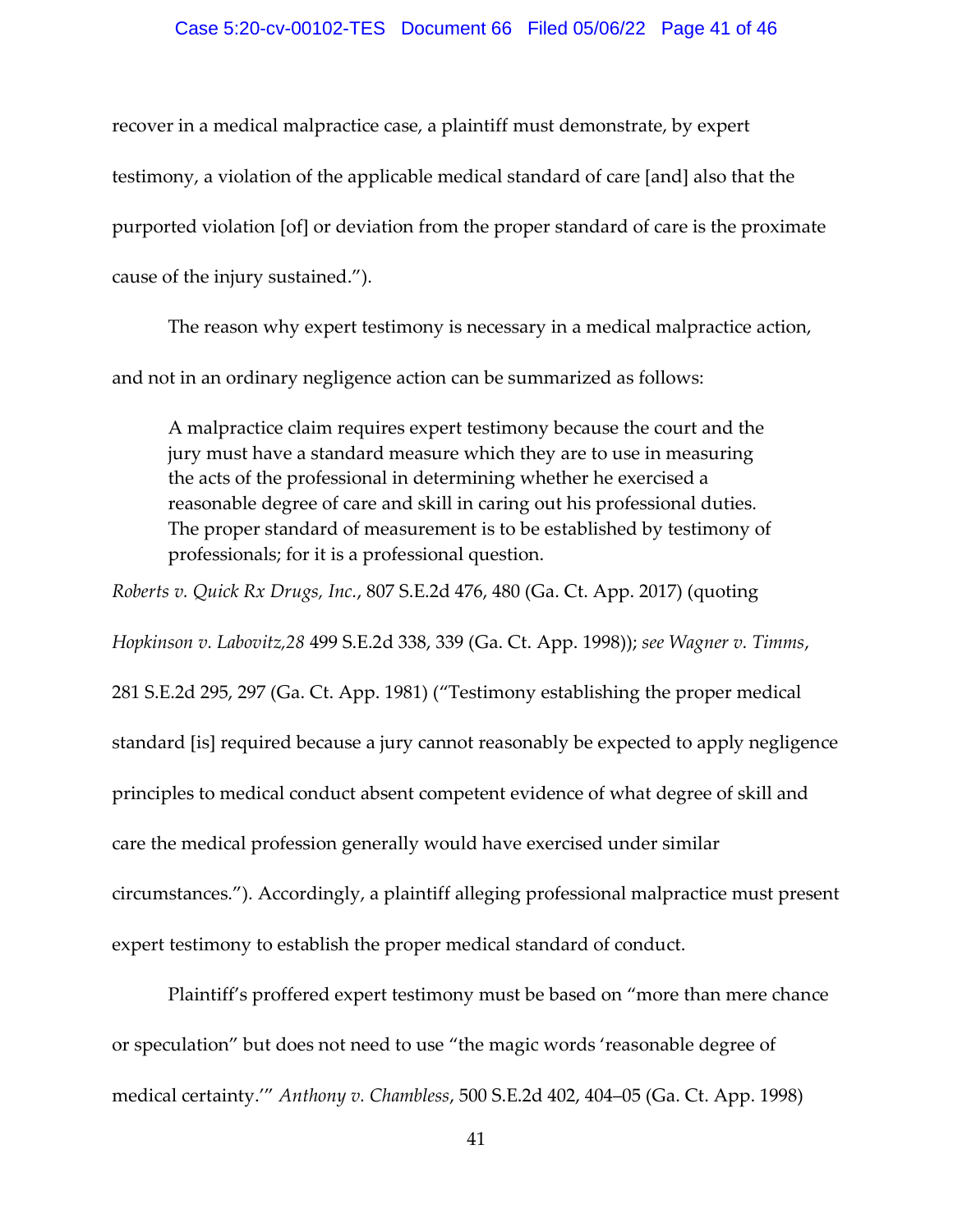#### Case 5:20-cv-00102-TES Document 66 Filed 05/06/22 Page 42 of 46

(citing *Abdul-Majeed v. Emory Univ. Hosp.* 484 S.E.2d (Ga. Ct. App. 1997) *overruled on other grounds by Ezor v. Thompson*, 526 S.E.2d 609 (Ga. Ct. App. 1999)). This standard "has no greater meaning than a preponderance of the evidence, and the standard of proof is preponderance of the evidence as to medical causation." *Estate of Patterson v. Fulton-DeKalb Hosp. Auth.*, 505 S.E.2d 232, 234 (Ga. Ct. App. 1998).

Defendants' arguments that the evidence shows that Dr. Buczynsky met the applicable standard of care and that no expert testimony can controvert that fact simply miss the mark. Defendants focus their first argument on the fact that Dr. Lutz testified that Dr. Buczynsky met the standard of care on each of the four occasions he examined Mr. Minton in person. *See* [Doc. 56-2, p. 7]. Dr. Lutz, in fact, did testify to this effect. However, Dr. Lutz's expert report also identified numerous occasions where Dr. Buczynsky and CorrCare generally departed from the applicable standard of care and specifically departed from the applicable standard of care when treating Mr. Minton. *See* [Doc. 61-7, pp. 10–13]. Dr. Lutz asserted that he holds these opinions to a reasonable degree of medical certainty. [*Id.* at p. 10]. Indeed, the Court already determined that Plaintiff has offered enough evidence from which a jury could find that Dr. Buczynsky acted with deliberate indifference in failing to provide Mr. Minton adequate medical care—a standard that is markedly higher than required to go to trial on a simple medical negligence claim. Because the Court allowed Plaintiff's claim of deliberate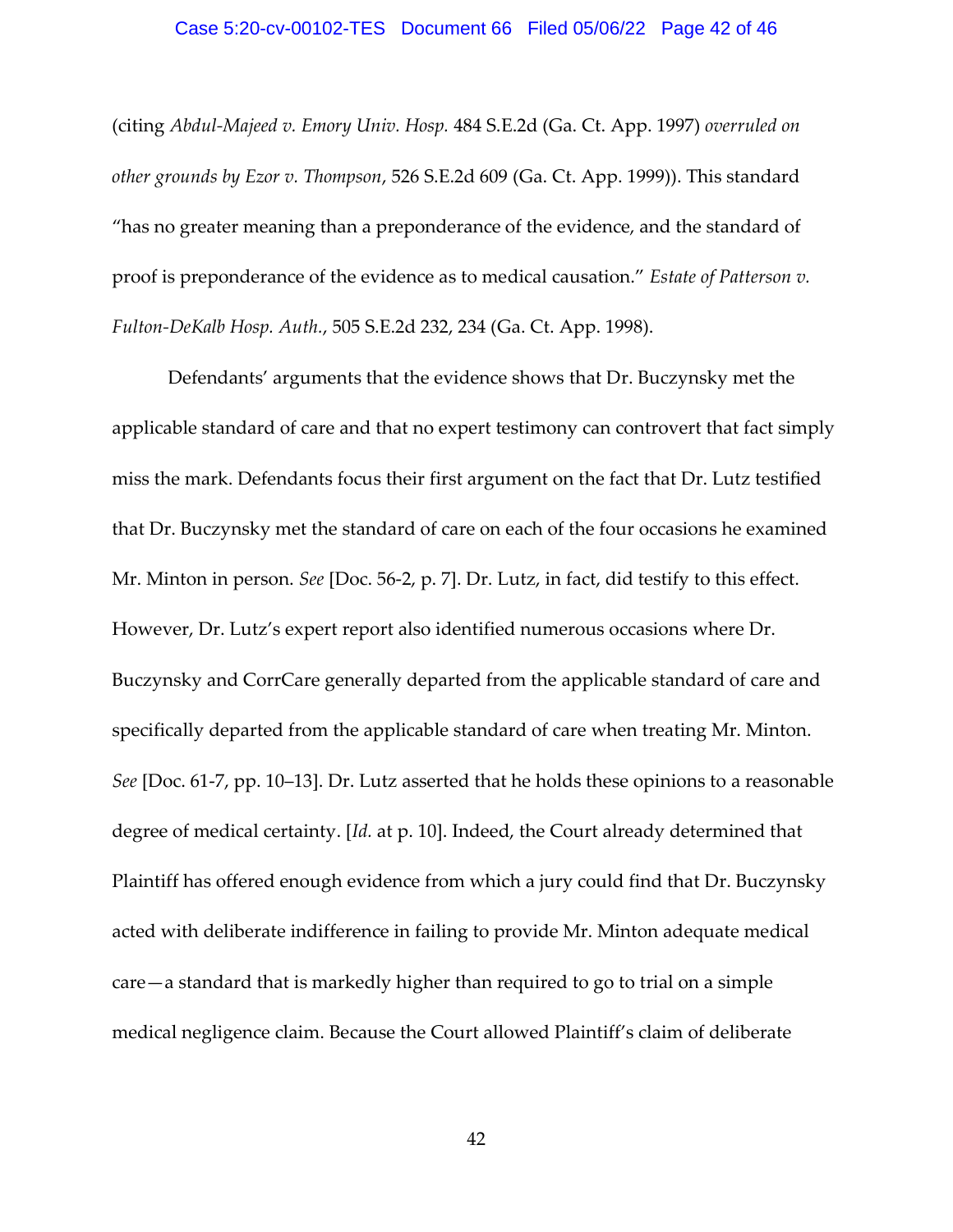# Case 5:20-cv-00102-TES Document 66 Filed 05/06/22 Page 43 of 46

indifference to go forward, then surely it must allow her claim of medical negligence to go forward as well.

At bottom, the parties have provided two experts with differing opinions on the ultimate issue for this claim—whether Dr. Buczynsky breached the duty of care he owed Mr. Minton. Plaintiff has offered enough evidence of medical negligence to allow the jury to hear all of the evidence and decide whether she met her burden of proof. Juries exist for this exact reason—to serve as an impartial fact finder. As such, the Court finds that there is clearly a triable issue of fact suitable for a jury to decide. Accordingly, the Court **DENIES** Defendants' motion with respect to this claim and allows Plaintiff's medical negligence claim to go forward.

#### **4. Plaintiff's Claim for Punitive Damages**

Plaintiff brings a claim for punitive damages against Defendants alleging their acts as "willful, wanton, malicious and so extreme and oppressive as to entitle" her to them. Complaint & Demand for Jury Trial, Minton v. Bradley, *et al.*, No. 5:20-cv-00298- TES (M.D. Ga. July 23, 2020), ECF No. 1, ¶ 133. Plaintiff did not specify in her Complaint whether she brings this claim under federal law or state law. However, Plaintiff argued in her Response that she is entitled to punitive damages under both federal and state law. Defendants argue that Plaintiff's claims for punitive damages "[are] unsupported by the evidence and should be dismissed." [Doc.  $56-2$ , p. 8]. The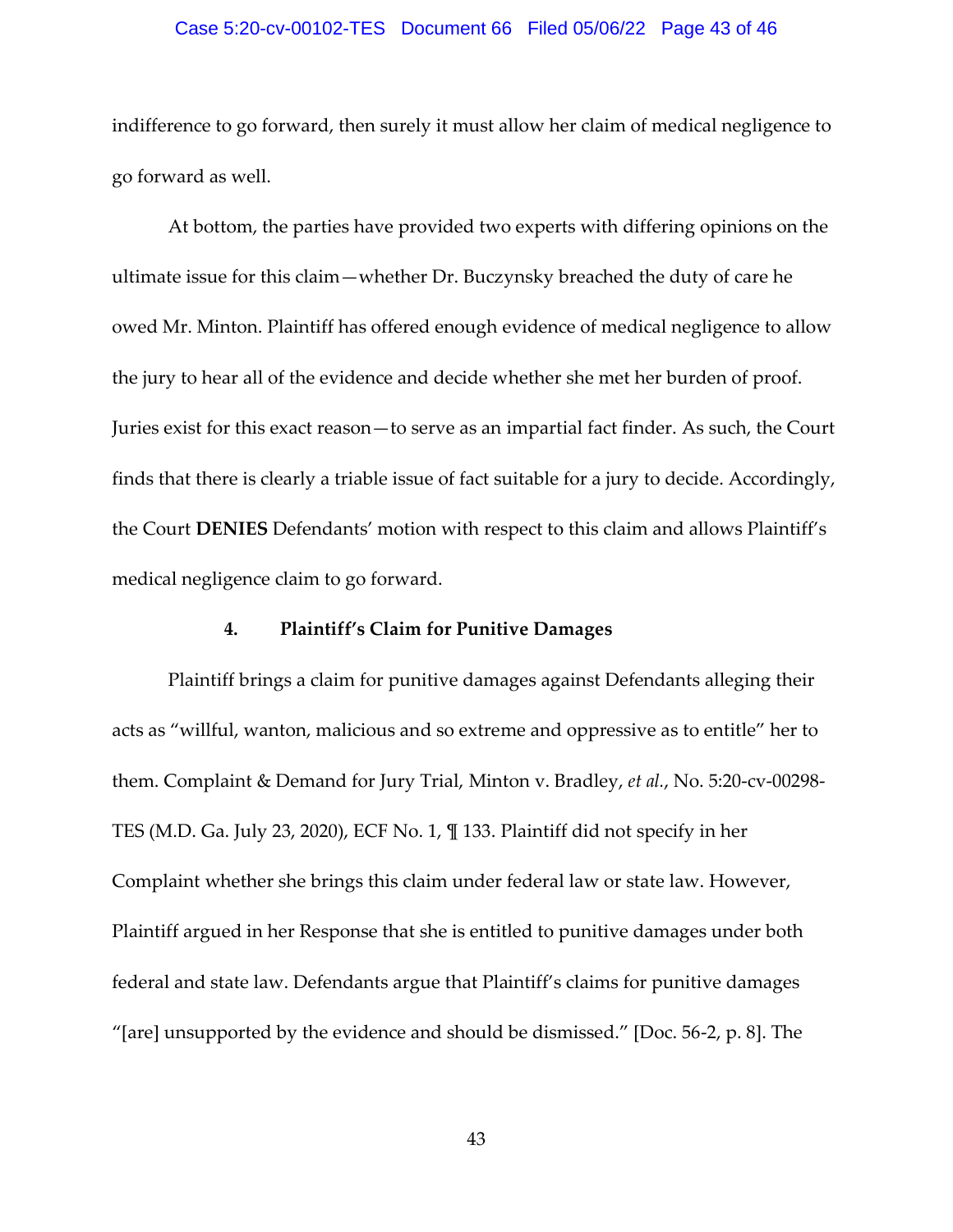Court discusses the appropriateness of punitive damages under both federal and state law.

#### *a. Federal Law Claim*

"Generally, before an award of punitive damages is authorized in a civil rights action the jury must find, and the evidence must support its decision, that the defendant was motivated by an evil motive or intent, or *there must be reckless or callous indifference* to federally protected rights." *Anderson v. City of Atlanta*, 778 F.2d 678, 688 (11th Cir. 1985) (citing *Smith v. Wade*, 461 U.S. 30 (1983) (emphasis added)). Punitive damages are available in proper § 1983 actions. *See Smith*, 461 U.S. at 35. "It is, indeed, fair to say that acting or failing to act with deliberate indifference to a substantial risk of serious harm to a prisoner is the equivalent of recklessly disregarding that risk." *Farmer*, 511 U.S. at 836. Because the Court previously determined that Plaintiff provided enough evidence to move forward with her claim of deliberate indifference, it also determines that she can move forward with her federal claims for punitive damages.

#### *b. State Law Claim*

Georgia law provides that "[p]unitive damages may be awarded only in such tort actions in which it is proven by clear and convincing evidence that the defendant's actions showed willful misconduct, malice, fraud, wantonness, oppression, or *that entire want of care which would raise the presumption of conscious indifference to consequences*." O.C.G.A. § 51-12-5.1(b) (emphasis added). The Court found that Plaintiff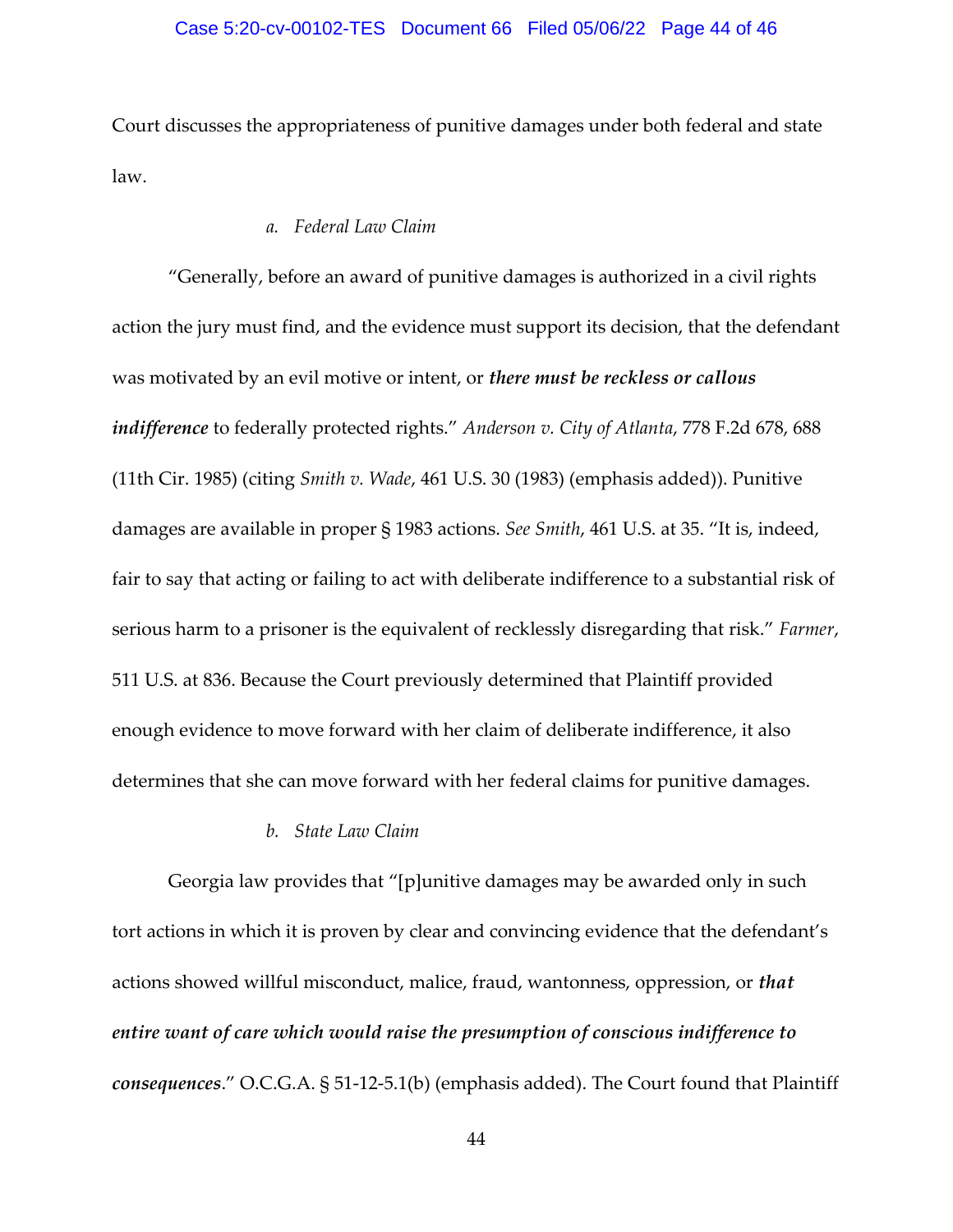#### Case 5:20-cv-00102-TES Document 66 Filed 05/06/22 Page 45 of 46

provided enough evidence to sustain her claim of deliberate indifference, which requires the showing that Dr. Buczynsky acted with recklessness with respect to Mr. Minton's substantial risk of serious harm. The Court finds that Georgia's punitive damages statute adequately captures such a deliberate indifference claim. As such, the Court finds that Plaintiff provided evidence to put the question of punitive damages to a jury. Accordingly, the Court **DENIES** Defendants' summary judgment motion with respect to Plaintiff's claims for punitive damages.

#### **CONCLUSION**

 As detailed above, the Court **DENIES in part** and **GRANTS in part** Plaintiff's Motion in Limine [Doc. 43] by admitting Dr. Bates' fifth opinion and excluding his sixth opinion. Further, the Court **DENIES** Defendant's Motion for Summary Judgment [Doc. 56] and determines that Plaintiff can move forward on her claims against Defendants Buczynsky and CorrCare.

 The Court will shortly issue an order requiring the parties to confer and present a pretrial order to the Court in preparation of this case proceeding to trial. The Court will tentatively schedule this case for trial in its August 2022 term, with a pretrial conference scheduled in July. The parties should immediately begin to secure their respective witnesses. Should the parties wish to make another attempt at mediation, they should ensure that the mediation is complete before July 15, 2022.